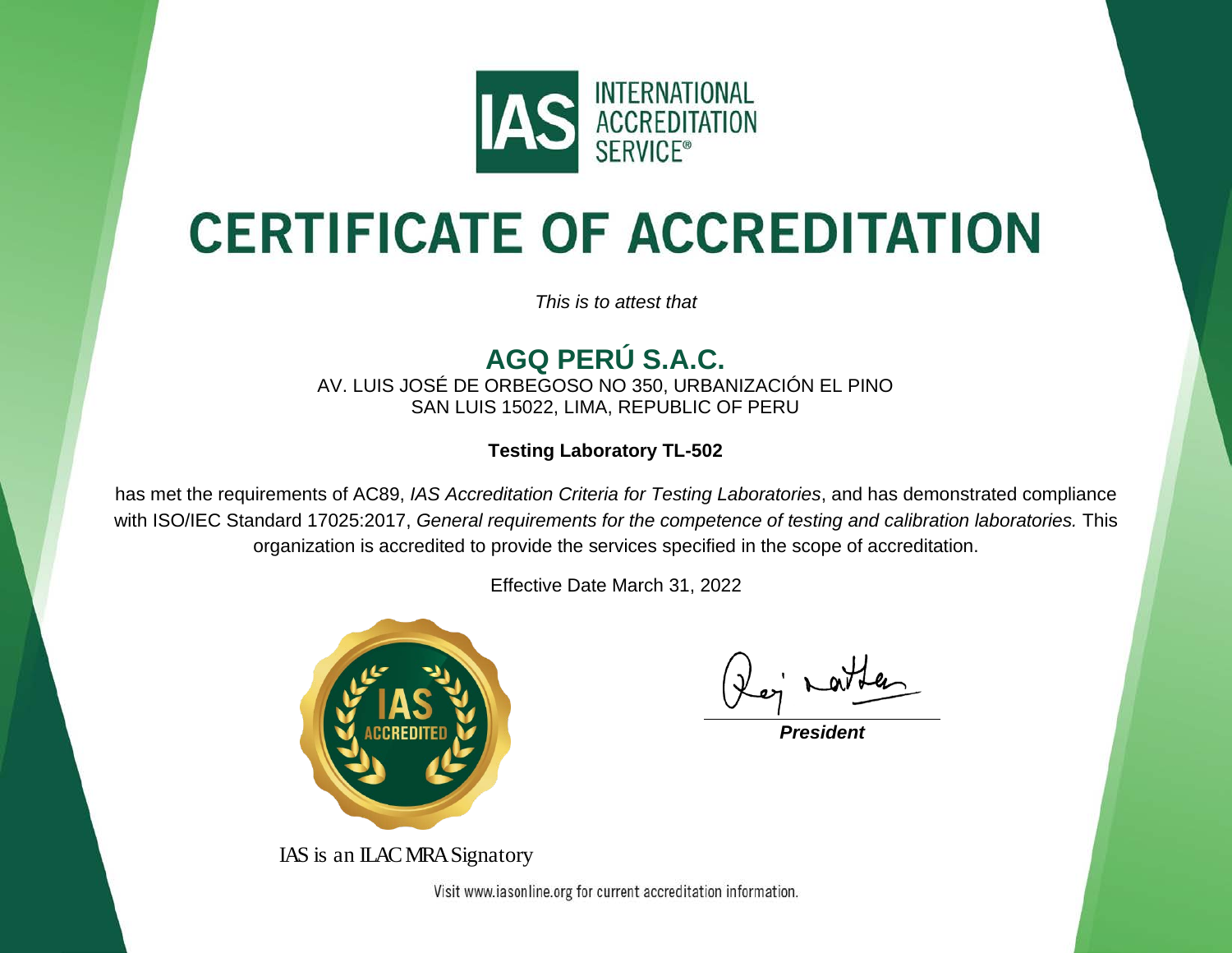International Accreditation Service, Inc. 3060 Saturn Street, Suite 100, Brea, California 92821, U.S.A. | www.iasonline.org

#### **AGQ PERÚ S.A.C.**

www.agqlabs.pe

**Contact Name** Lucila Salazar **Contact Phone +51-1-7102702** 

*Accredited to ISO/IEC 17025:2017 Effective Date March 31, 2022*

| <b>FIELDS OF</b><br><b>TESTING</b>                       | <b>MATERIAL/</b><br><b>MATRIX</b>                                                                                   | DETERMINANT(S)/<br><b>ANALYTE(S)</b>                                                                                                                                                                                                                                                                                                                                                                                                 | <b>METHOD</b><br><b>REFERENCE</b>                                                                                                                                                                                                                                          |
|----------------------------------------------------------|---------------------------------------------------------------------------------------------------------------------|--------------------------------------------------------------------------------------------------------------------------------------------------------------------------------------------------------------------------------------------------------------------------------------------------------------------------------------------------------------------------------------------------------------------------------------|----------------------------------------------------------------------------------------------------------------------------------------------------------------------------------------------------------------------------------------------------------------------------|
| <b>ENVIRONMENTAL - Dielectric Oil</b><br><b>OILS</b>     |                                                                                                                     | Polychlorinated Biphenyls (PCBs)                                                                                                                                                                                                                                                                                                                                                                                                     | <b>ASTM D4059</b><br><b>Standard Test Method for</b><br>Analysis of polychlorinated<br>Biphenyls in Insulating<br>Liquids (Dielectric oil) by<br>Gas Chromatography.                                                                                                       |
|                                                          |                                                                                                                     | Polychlorinated Biphenyls (PCBs)-<br>Total                                                                                                                                                                                                                                                                                                                                                                                           | <b>UNE-EN 61619</b><br>Insulating liquids -<br>Contamination by<br>polychlorinated biphenyls<br>(PCBs) - Method of<br>determination by capillary<br>column gas chromatography                                                                                              |
| <b>ENVIRONMENTAL</b> - Natural Water,<br><b>ORGANICS</b> | Drinking Water,<br>Saline Water,<br>Process Water and<br><b>Wastes Water</b><br>(Field collection +<br>Lab Testing) | Total Petroleum Hydrocarbons:<br>C5-C10, C10-C28<br>C28-C40, C8-C40<br>C6-C10, C10-C40<br>C5-C40, C6-C40<br>C8-C10                                                                                                                                                                                                                                                                                                                   | EPA Method 8015C<br><b>Total Petroleum</b><br><b>Hydrocarbons Non-</b><br>Halogenated Organics using<br>GC-FID / Volatile organic<br>compounds in various<br>sample matrices using<br>equilibrium headspace<br>analysis / Separatory funnel<br>liquid - liquid extraction. |
|                                                          |                                                                                                                     | Aldrin; Alfa - BHC, Beta-BHC; Gamma -<br>BHC(Lindano); Delta-BHC; cis-<br>Clordano; trans-Clordano; 4,4'-DDD;<br>4,4'-DDE; 4,4'-DDT; Dieldrin;<br>Endosulfan I; Endosulfan II;<br>Endosulfan Sulfato; Endrin; Endrin<br>aldehido; Endrin Cetona; Heptacloro;<br>Heptacloro Epoxido; Metoxiclor;<br>Aldrin+Dieldrin; Clordano; Heptacloro<br>+ Heptacloro Epóxido; Lindano;<br>Endosulfán; DDT (Suma de 4,4'-DDD<br>$y$ 4,4 $'$ -DDE) | EPA Method 8081B<br>Organochlorine Pesticides<br>by gas Chromatography.                                                                                                                                                                                                    |
|                                                          |                                                                                                                     | Polychlorinated Biphenyls (PCBs)<br>PCB No 28; PCB No 52; PCB No<br>101; PCB No 118; PCB No 138;                                                                                                                                                                                                                                                                                                                                     | EPA Method 8082 A                                                                                                                                                                                                                                                          |



**Effective Date March 31, 2022 Page 2 of 37** *IAS/TL/101-1*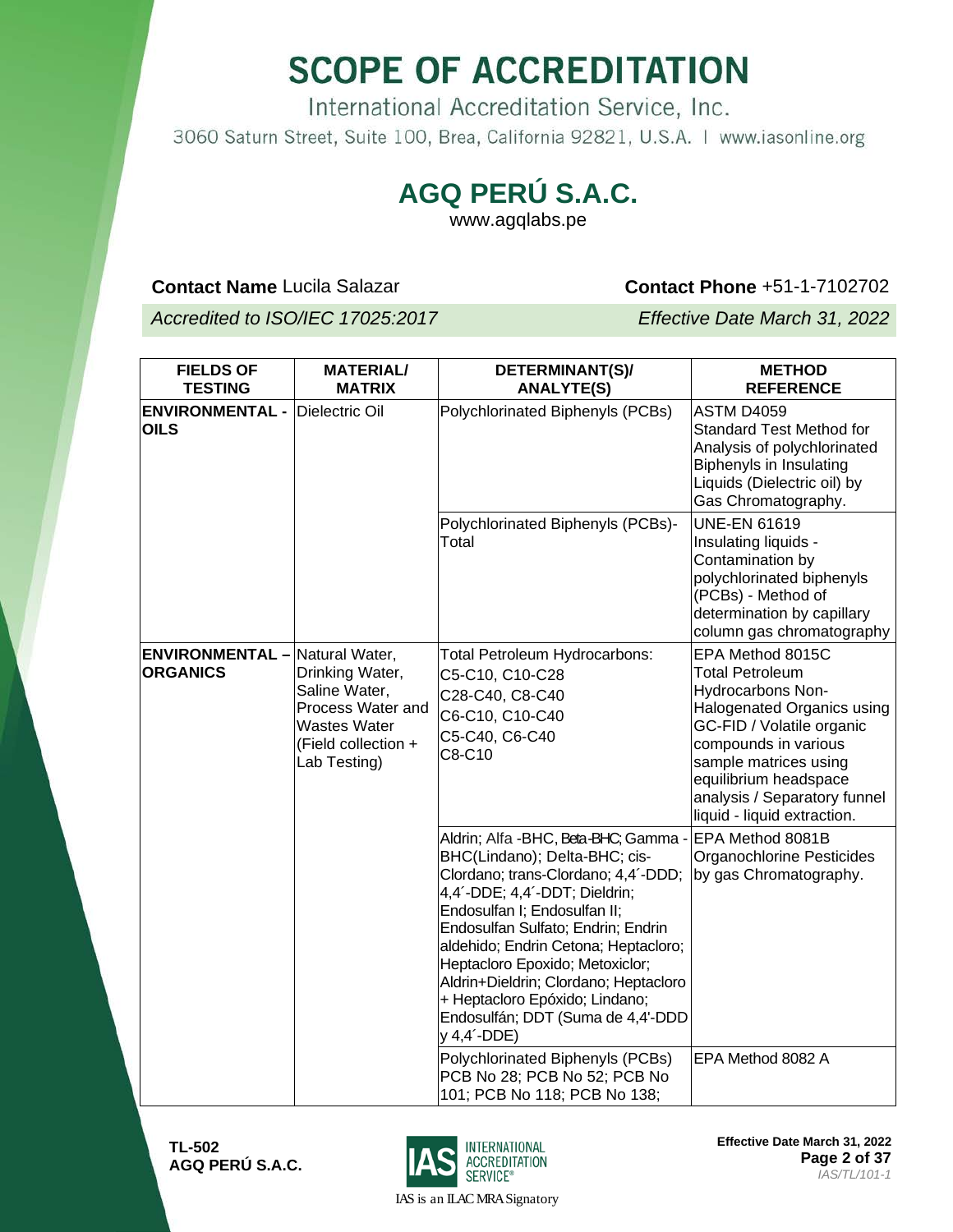International Accreditation Service, Inc.

3060 Saturn Street, Suite 100, Brea, California 92821, U.S.A. | www.iasonline.org

| <b>FIELDS OF</b><br><b>TESTING</b>                                    | <b>MATERIAL/</b><br><b>MATRIX</b>                                                            | DETERMINANT(S)/<br><b>ANALYTE(S)</b>                                                                                                                                                                                                                                                                                                                                                                                                                                                                                                                                                                                                                                                                                                                                                                                                                                                                                                                                                                                                                                                                                                                                                                                                                                                                                                                                                                                                                                         | <b>METHOD</b><br><b>REFERENCE</b>                                                                                                                                                                                       |
|-----------------------------------------------------------------------|----------------------------------------------------------------------------------------------|------------------------------------------------------------------------------------------------------------------------------------------------------------------------------------------------------------------------------------------------------------------------------------------------------------------------------------------------------------------------------------------------------------------------------------------------------------------------------------------------------------------------------------------------------------------------------------------------------------------------------------------------------------------------------------------------------------------------------------------------------------------------------------------------------------------------------------------------------------------------------------------------------------------------------------------------------------------------------------------------------------------------------------------------------------------------------------------------------------------------------------------------------------------------------------------------------------------------------------------------------------------------------------------------------------------------------------------------------------------------------------------------------------------------------------------------------------------------------|-------------------------------------------------------------------------------------------------------------------------------------------------------------------------------------------------------------------------|
| <b>ENVIRONMENTAL</b> - Natural Water,<br><b>ORGANICS</b><br>(cont'd.) | Drinking Water,<br>Saline Water,                                                             | PCB No 153; PCB No 180; PCB's<br>Sum                                                                                                                                                                                                                                                                                                                                                                                                                                                                                                                                                                                                                                                                                                                                                                                                                                                                                                                                                                                                                                                                                                                                                                                                                                                                                                                                                                                                                                         | Polychlorinated Biphenyls<br>(PCBs) by gas<br>chromatography                                                                                                                                                            |
|                                                                       | Process Water and<br><b>Wastes Water</b><br>(Field collection +<br>Lab Testing)<br>(cont'd.) | Volatile Organic Compounds<br>1,1,1,2-tetracloroetano; 1,1,1-<br>tricloroetano; 1, 1, 2, 2-<br>tetracloroetano; 1,1-dicloroetano;<br>1,2,3- Triclorobenceno;1,2,4-<br>Trimetilbenceno; 1, 2, 4-<br>triclorobenceno; 1, 2- Dibromoetano;<br>1,2-cis- dicloroeteno; 1,1- Dicloro-1-<br>Propeno; 1,2- Diclorobenceno; 1,2-<br>Dicloroetano; 1,2-dicloropropano;<br>1,2-trans-dicloroeteno; 1,2,3-<br>Tricloropropano; 1,3,5-<br>trimetilbenceno; 1,3-<br>Dicloropropano; 1,3-cis-<br>dicloropropeno; Dibromometano;<br>1,3diclorobenceno; 1,3- trans-<br>dicloropropeno; 1,4-diclorobenceno;<br>1-1-2-tricloroetano; Benceno;<br>Bromobenceno;<br>Bromoclorometano;<br>Bromodiclorometano; Bromoformo;<br>sec- Butilbenceno; Clorobenceno;<br>Clorodibromometano; Cloroformo;<br>2- Clorotolueno; 4- Clorotolueno;<br>1,2-dibromo-3-chloropropano; 2,2-<br>Dicloropropano; Estireno;<br>Etilbenceno; Hexachlorobutadiene;<br>Isopropilbenceno; m,p- Xileno;<br>Naftaleno; N- Butilbenceno; N-<br>Propilbenceno; o-Xileno; p-<br>Isopropiltolueno; Ter- butilbenceno;<br>Tetracloroeteno; Tetracloruro de<br>carbono; Tolueno; 1,1,2<br>tricloreteno; 1,1-Dicloroeteno;<br>Cloruro de Vinilo.<br>Volatile Organic Compounds by Gas<br>Chromatography/Mass Spectrometry<br>(GC/MS) DS N° 004-2017-MINAM,<br>Trihalometanos, Xilenos<br>Polycyclic Aromatic Hydrocarbons:<br>Acenafteno; Acenaftileno;<br>Antraceno; Benzo(a)antraceno;<br>Benzo(a)pireno;<br>Benzo(b)fluoranteno; | EPA Method 8260D<br>Volatile Organic Compounds<br>by Gas<br>Chromatography/Mass<br>Spectrometry (GC/MS)<br>EPA Method 8270E<br>Semi-volatile Organic<br>Compounds by Gas<br>Chromatography/Mass<br>Spectrometry (GC/MS) |
|                                                                       |                                                                                              | Benzo(e)pireno;                                                                                                                                                                                                                                                                                                                                                                                                                                                                                                                                                                                                                                                                                                                                                                                                                                                                                                                                                                                                                                                                                                                                                                                                                                                                                                                                                                                                                                                              |                                                                                                                                                                                                                         |

**TL-502 AGQ PERÚ S.A.C.**



**Effective Date March 31, 2022 Page 3 of 37** *IAS/TL/101-1*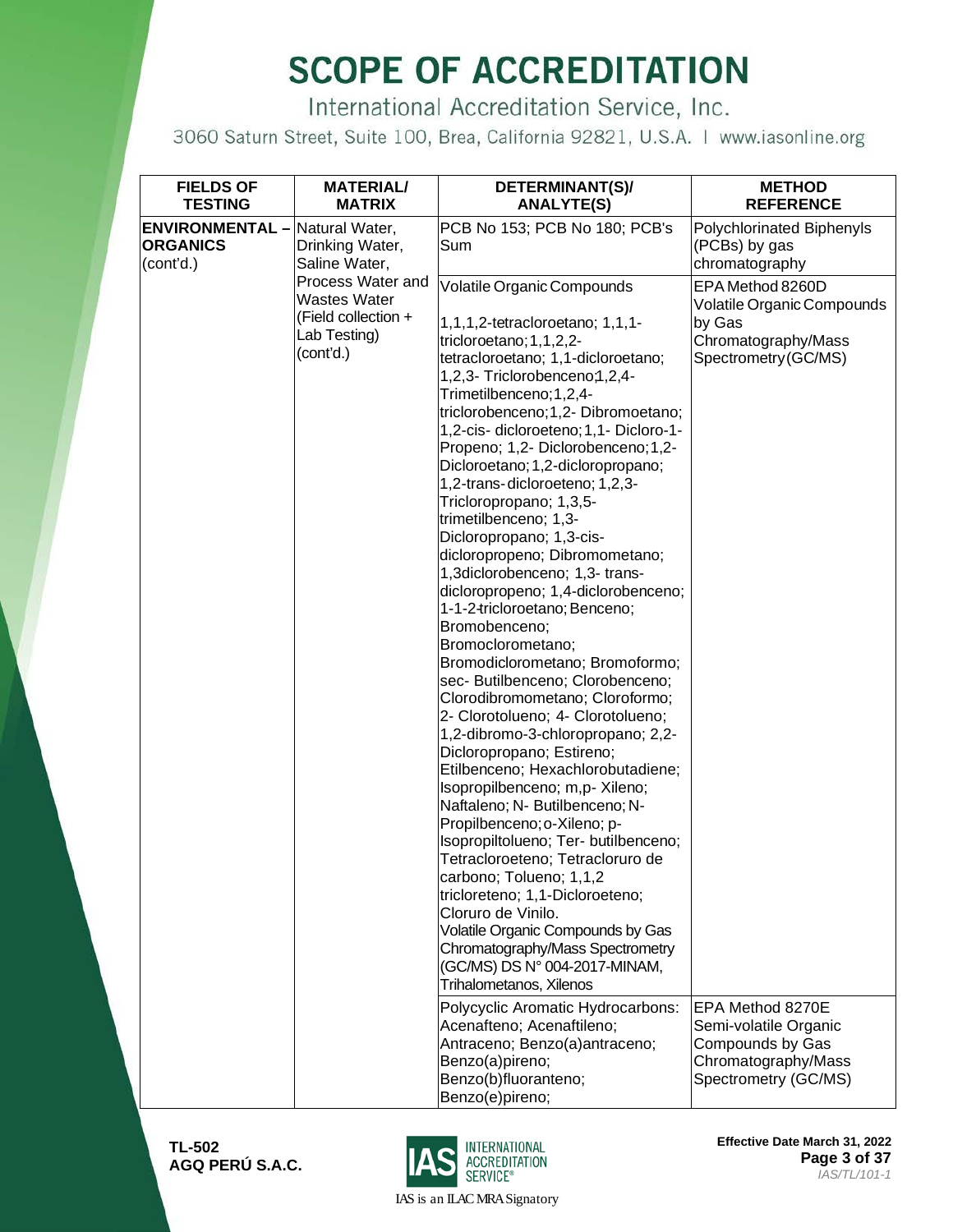International Accreditation Service, Inc.

3060 Saturn Street, Suite 100, Brea, California 92821, U.S.A. | www.iasonline.org

| <b>FIELDS OF</b><br><b>TESTING</b>                                    | <b>MATERIAL/</b><br><b>MATRIX</b>                                                                                         | DETERMINANT(S)/<br><b>ANALYTE(S)</b>                                                                                                                                                                                                                                                                                                                                                                                                                                                                                                                                                                                                                                                                                                                                                                                                                                                                                                                                                                                                                                                                                                                                                          | <b>METHOD</b><br><b>REFERENCE</b>                                                                                        |
|-----------------------------------------------------------------------|---------------------------------------------------------------------------------------------------------------------------|-----------------------------------------------------------------------------------------------------------------------------------------------------------------------------------------------------------------------------------------------------------------------------------------------------------------------------------------------------------------------------------------------------------------------------------------------------------------------------------------------------------------------------------------------------------------------------------------------------------------------------------------------------------------------------------------------------------------------------------------------------------------------------------------------------------------------------------------------------------------------------------------------------------------------------------------------------------------------------------------------------------------------------------------------------------------------------------------------------------------------------------------------------------------------------------------------|--------------------------------------------------------------------------------------------------------------------------|
| <b>ENVIRONMENTAL</b> - Natural Water,<br><b>ORGANICS</b><br>(cont'd.) | Drinking Water,<br>Saline Water,<br>Process Water and<br>Wastes Water<br>(Field collection +<br>Lab Testing)<br>(cont'd.) | Benzo(g,h,i)perileno; Indeno(1,2,3-<br>cd)pireno; Benzo(k)Fluoranteno;<br>Criseno; Dibenzo(a,h)antraceno;<br>Fenantreno; Fluoranteno; Fluoreno;<br>Naftaleno; Pireno; Pentaclorofenol<br>Polychlorinated Biphenyls:<br>PCB No 101; PCB No 118; PCB No<br>138; PCB No 153; PCB No 180;<br>PCB No 28; PCB No 52; PCB's<br><b>SUM</b>                                                                                                                                                                                                                                                                                                                                                                                                                                                                                                                                                                                                                                                                                                                                                                                                                                                            | EPA Method 8270E<br>Semi-volatileOrganic<br>Compounds by Gas<br>Chromatography/Mass<br>Spectrometry (GC/MS)<br>(cont'd.) |
|                                                                       |                                                                                                                           | Residues Pesticides off<br>Organochlorine Phosphate and<br>Other:<br>Alachlor; Aldrin; Ametrina; Atrazina;<br>Benalaxil; Ciproconazol; Clodanifop<br>PE (Propargil Ester) ; Clordano cis;<br>Clordano trans; Clordecona;<br>Clorpirifos etil; Clortal-dimetil; 4,4'-<br>DDD; 2,4'-DDT; 4,4'-DDT; Diazinon;<br>Diclorvos-triclorfon; Dicofol;<br>Dieldrin; Diflufenican; Dimetoato;<br>Endosulfan I; Endosulfan II;<br>Endosulfan-Sulfato; Endrin; Endrin<br>aldehido; Endrin cetona; EPTC;<br>Etion; Etoprofos; Fenamifos;<br>Flusilazol; Alfa-BHC; Beta-BHC;<br>Delta-BHC; Heptachloro;<br>Heptacloro-<br>Epoxido; Hexaclorobenceno, Isodrin,<br>Gamma-BHC(Lindano), Malation,<br>Metalaxil, Metidation; Metoxicloro;<br>Metribuzina, Miclobutanilo, Mirex,<br>Molinate, Oxifluorfen, Paration-Etil,<br>Paration-Metil, Pendimetalina,<br>pentaclorobenceno, Piridaben,<br>Pirimetanil, Prometrina, Propazina,<br>Propizamida, Simazina, Simetrin,<br>Terbutilazina; Terbutrina; Tetradifon;<br>Trietazina; Trifluralin; Vinclozolina.<br>DS Nº 004-2017-MINAM, DDT<br>$(Sum) = 4.4' - DDD + 4.4' - DDE$ ,<br>Aldrín + Dieldrín; Heptacloro +<br>Heptacloro Epóxido; Clordano;<br>Endosulfan |                                                                                                                          |
|                                                                       |                                                                                                                           | Pesticide Residues:<br>Aldicarb, Sulfona, Atrazina,<br>Bromacilo, Carbendazima,<br>Carbofuran, Clortoluron, Desetil-<br>Atrazina, Desetil-Terbutilazina,                                                                                                                                                                                                                                                                                                                                                                                                                                                                                                                                                                                                                                                                                                                                                                                                                                                                                                                                                                                                                                      | PE-623<br>Pesticide Residues in Water<br>by Chromatography (LC/MS-<br>MS)                                                |

**TL-502 AGQ PERÚ S.A.C.**



**Effective Date March 31, 2022 Page 4 of 37** *IAS/TL/101-1*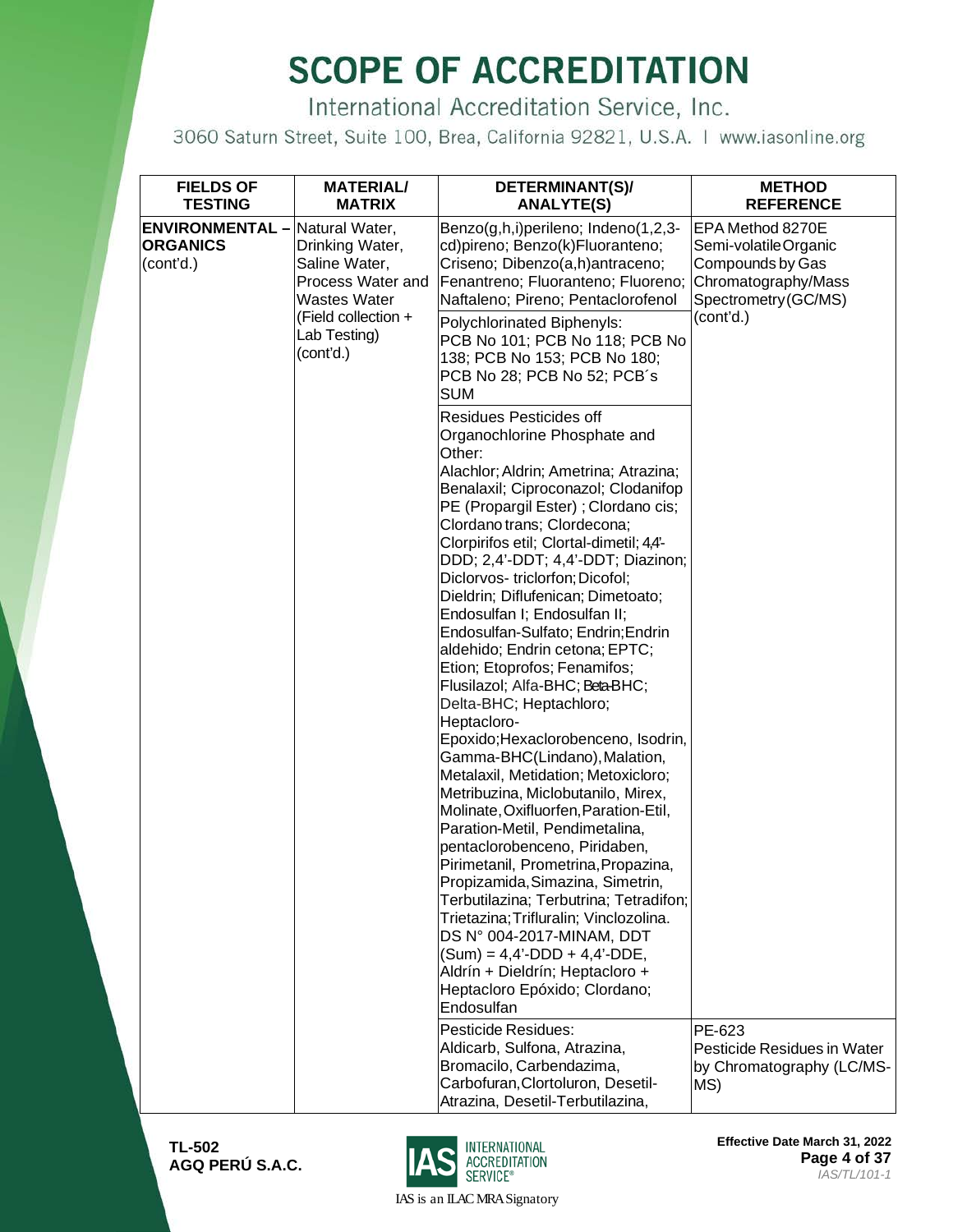International Accreditation Service, Inc.

3060 Saturn Street, Suite 100, Brea, California 92821, U.S.A. | www.iasonline.org

| <b>FIELDS OF</b><br><b>TESTING</b>                     | <b>MATERIAL/</b><br><b>MATRIX</b>                                                                                     | DETERMINANT(S)/<br><b>ANALYTE(S)</b>                                                                                                                                                                                                                                                                                                                                                                                                                                                                                                                                                                                                                                                                                                                                                                                                                                                                                                                                                                                                                                                                                                                                                                                                                                                                                                                                                                                                                                                                                                                                              | <b>METHOD</b><br><b>REFERENCE</b>                                                                   |
|--------------------------------------------------------|-----------------------------------------------------------------------------------------------------------------------|-----------------------------------------------------------------------------------------------------------------------------------------------------------------------------------------------------------------------------------------------------------------------------------------------------------------------------------------------------------------------------------------------------------------------------------------------------------------------------------------------------------------------------------------------------------------------------------------------------------------------------------------------------------------------------------------------------------------------------------------------------------------------------------------------------------------------------------------------------------------------------------------------------------------------------------------------------------------------------------------------------------------------------------------------------------------------------------------------------------------------------------------------------------------------------------------------------------------------------------------------------------------------------------------------------------------------------------------------------------------------------------------------------------------------------------------------------------------------------------------------------------------------------------------------------------------------------------|-----------------------------------------------------------------------------------------------------|
| <b>ENVIRONMENTAL -</b><br><b>ORGANICS</b><br>(cont'd.) | Natural Water,<br>Drinking Water,<br>Saline Water,<br>Process Water and<br><b>Wastes Water</b><br>(Field collection + | Desmetil- Terbumeturon, Diuron,<br>Isoproturon, Linuron, Metalaclor,<br>Metamitron, Propanilo, Simazina, s-<br>Metoalaclor, Tebuconazol,<br>Terbumeturon, Terbutilazina.                                                                                                                                                                                                                                                                                                                                                                                                                                                                                                                                                                                                                                                                                                                                                                                                                                                                                                                                                                                                                                                                                                                                                                                                                                                                                                                                                                                                          |                                                                                                     |
|                                                        | Lab Testing)<br>(cont'd.)                                                                                             | Ortofenil Fenol (OPP), Acetacloro,<br>Aldrin, Benalaxil, Benfluralina,<br>Bifenilo, Bifentrina, Bupirimato,<br>Ciproconazol, Clordano cis,<br>Clordano trans, Clorfenapir,<br>Cloropropilato, Clorpirifos,<br>Clorpirifos Metil, Clorprofam, Clortal<br>Dimetil, Cyhalotrin-L, DDD-pp +<br>DDT- op, Diazinon, Diclobenilo,<br>Dicofol, Dieldrin, Diflufenicán,<br>Disulfotón, Endosulfan Beta,<br>Etofumesato, Etoprofos, Fenarimol,<br>Fenazaquina, Fenpropatrin,<br>Fention, Fonofos, Isazofos,<br>Hexazinona; Isofenfos, Isofenfos<br>Metil, Kresoxim Metil, Metacrifós,<br>Metalaxil, Metribuzina, Miclobutanil,<br>Mirex, Molinato, Napropamida,<br>Nuarimol, Ofurace, pp- DDE,<br>Penconazol, Pendimetalina,<br>Pentacloroanilina, Pentacloroanisol,<br>Pentaclorobenceno, Permetrina,<br>Pirifenox, Pirimetanil, Pirimicarb,<br>Pirimifos Metil, Procimidona,<br>Protiofós, Quinalphos, Quintoceno,<br>Simazina, Tebuconazol,<br>Tebufenpirad, Tecnaceno, Teflutrin,<br>Terbutilazina, Terbutrin,<br>Tetraconazol, Tetradifón,<br>Tetrametrina, Tiometon, Tolclofos<br>Metil, Transflutrin, Triadimenol,<br>Trifluralina, Vinclozolina,<br>2,4,6, Trichlorophenol, 2,4- DDD,<br>2,4-DDE, 4,4 Dicclorobenzofenona,<br>Ametrina, Buprofezin, Clorbenzilat,<br>Clorfenson, Clormefos,<br>Diclobutazol, Diclofention, Endrin,<br>EPTC, Etrimfos, Fenclorfos,<br>Fluazifop- Butil, Fluopicolide,<br>Fluopiram, Fluotrimizol, Folpet,<br>Furalaxil, Heptacloro, Hexaconazol,<br>Lindano, Paraoxon Etil, Propaclor,<br>Tetrahidroftalamida (Captan),<br>Clordano, Dieldrin (SUM), | PE-674<br>Determination of Pesticide<br>Residues by<br>chromatography GC / MS-<br>MS and LC / MS-MS |

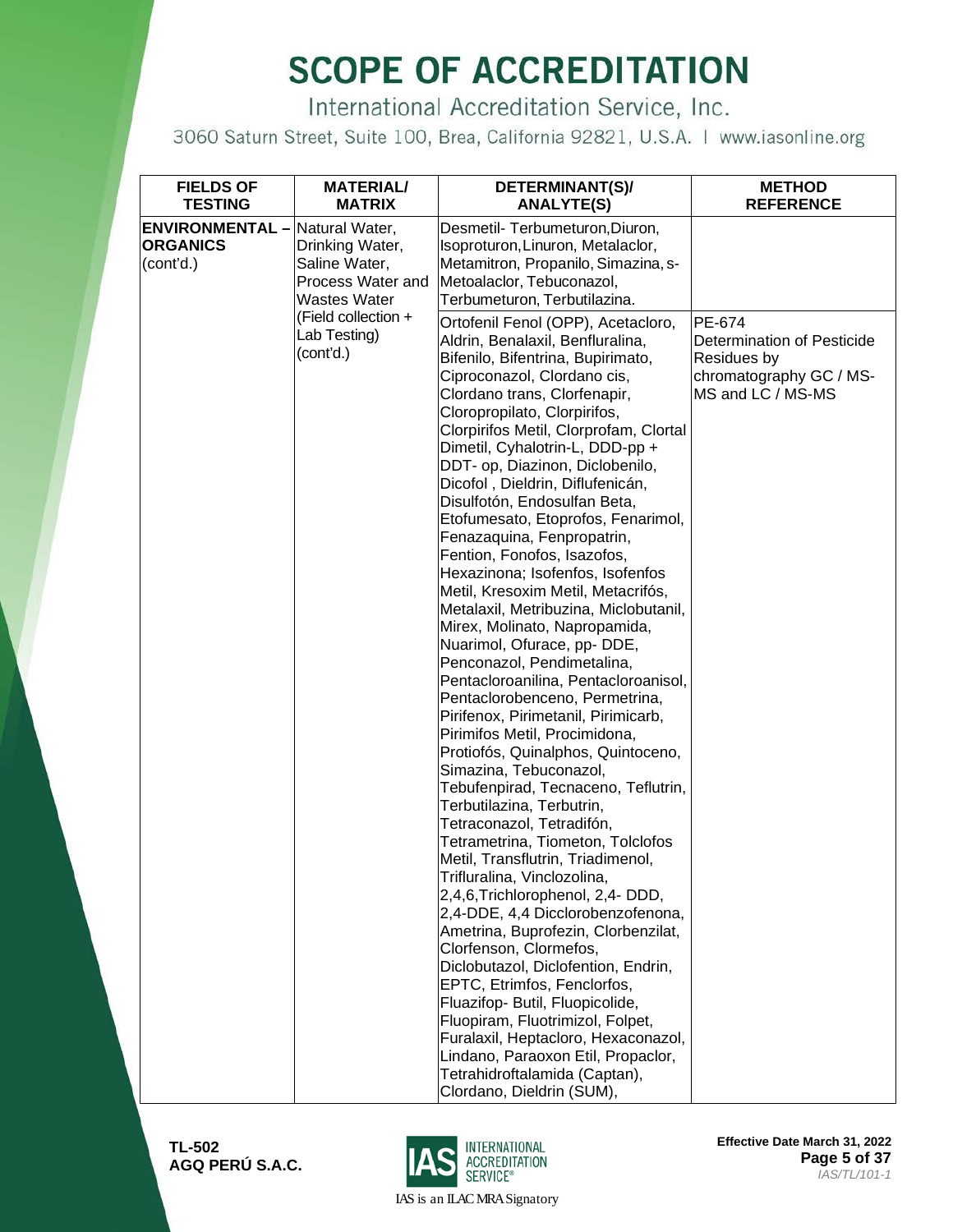International Accreditation Service, Inc.

3060 Saturn Street, Suite 100, Brea, California 92821, U.S.A. | www.iasonline.org

| <b>FIELDS OF</b><br><b>TESTING</b>    | <b>MATERIAL/</b><br><b>MATRIX</b> | DETERMINANT(S)/<br><b>ANALYTE(S)</b>                                   | <b>METHOD</b><br><b>REFERENCE</b> |
|---------------------------------------|-----------------------------------|------------------------------------------------------------------------|-----------------------------------|
|                                       |                                   |                                                                        |                                   |
| <b>ENVIRONMENTAL</b> - Natural Water, |                                   | Abamectina, Acetamiprid, Aldicarb,                                     | <b>PE-674</b>                     |
| <b>ORGANICS</b>                       | Drinking Water,                   | Aldicarb Sulfona, Aldicarb                                             | Determination of Pesticide        |
| (cont'd.)                             | Saline Water,                     | Sulfoxido, Azoxistrobina,                                              | Residues by                       |
|                                       | Process Water and                 | Bendiocarb, Bentiavalicarb,                                            | chromatography GC / MS-           |
|                                       | <b>Wastes Water</b>               | Boscalida, Bromuconazol,                                               | MS and LC / MS-MS                 |
|                                       | (Field collection +               | Butoxicarboxim, Cadusafos,                                             | (cont'd.)                         |
|                                       | Lab Testing)                      | Carbaril, Carbofuran, Ciazofamida,                                     |                                   |
|                                       | (cont'd.)                         | Cimoxanilo, Clofentezina,                                              |                                   |
|                                       |                                   | Clomazona, Clorantranilliprole,<br>Clotianidin, Desmedifam, Diclormid, |                                   |
|                                       |                                   | Dietofencarb, Dimetoato,                                               |                                   |
|                                       |                                   | Dimetomorf, Dodemorf,                                                  |                                   |
|                                       |                                   | Epoxiconazol, Espinetoram,                                             |                                   |
|                                       |                                   | Espinosad, Espirodiclofeno,                                            |                                   |
|                                       |                                   | Espiromesifeno, Espirotetramat,                                        |                                   |
|                                       |                                   | Espiroxamina, Etiprol, Etofenprox,                                     |                                   |
|                                       |                                   | Etoxazol, Famoxadona,                                                  |                                   |
|                                       |                                   | Fenamidona, Fenbuconazol,                                              |                                   |
|                                       |                                   | Fenhexamida, Fenmedifan,                                               |                                   |
|                                       |                                   | Fenpiroximato, Fenpropidin,                                            |                                   |
|                                       |                                   | Fenpropimorfo, Fensulfotion,                                           |                                   |
|                                       |                                   | Flonicamid, Fludioxonilo,                                              |                                   |
|                                       |                                   | Flufenacet, Flufenoxuron,                                              |                                   |
|                                       |                                   | Fluometuron, Fluquinconazol,                                           |                                   |
|                                       |                                   | Flusilazol, Flutolanil, Flutriafol,                                    |                                   |
|                                       |                                   | Forato Sulfona, Forato Sulfoxido,                                      |                                   |
|                                       |                                   | Forclorfenuron, Fostiazato,                                            |                                   |
|                                       |                                   | Furatiocarb, Hexitiazox, Imazalil,                                     |                                   |
|                                       |                                   | Imidacloprid, Indoxacarb,                                              |                                   |
|                                       |                                   | Isocarbofos, Isoproturón, Isoxabén,                                    |                                   |
|                                       |                                   | Lenacilo, Linurón, Mandipropamid,                                      |                                   |
|                                       |                                   | Mecarbam, Mepanipirim,                                                 |                                   |
|                                       |                                   | Metaflumizona, Metamitrona,                                            |                                   |
|                                       |                                   | Metazacloro, Metiocarb,                                                |                                   |
|                                       |                                   | Metolacloro, Metolcarb, Metomilo,                                      |                                   |
|                                       |                                   | Metoxifenoxida, Metoxuron,                                             |                                   |
|                                       |                                   | Metrafenona, Monocrotofós,                                             |                                   |
|                                       |                                   | Monolinurón, Nitenpiram,                                               |                                   |
|                                       |                                   | Novalurón, Ometoato, Oxadiargilo,                                      |                                   |
|                                       |                                   | Oxadiazón, Oxamilo, Oxicarboxina,                                      |                                   |
|                                       |                                   | Pencicurón, Picoxistrobina,                                            |                                   |
|                                       |                                   | Piraclostrobina, Profam,                                               |                                   |
|                                       |                                   | Propamocarb, Propanil,                                                 |                                   |
|                                       |                                   | Propaquizafop, Propiconazol,                                           |                                   |
|                                       |                                   | Propoxur, Proquinazid,<br>Prosulfocarb, Quinoxifen,                    |                                   |
|                                       |                                   | Quizalofop-ethyl, Rotenona,                                            |                                   |
|                                       |                                   | Sulfotep, Tiabendazol,                                                 |                                   |
|                                       |                                   | Thiametoxam, Tiacloprid, Tiodicarb,                                    |                                   |
|                                       |                                   | Tridemorfo, Trifloxystrobin,                                           |                                   |

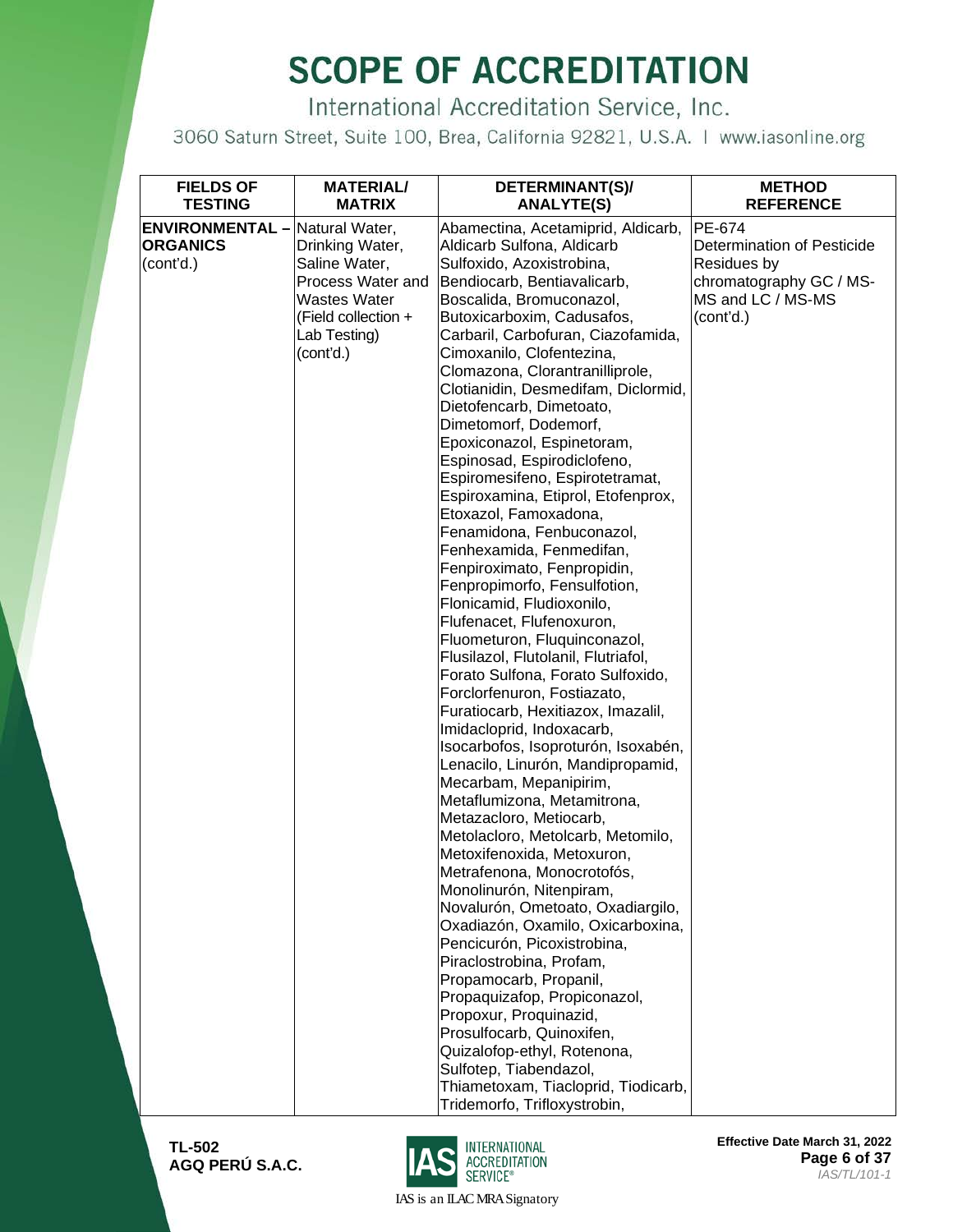International Accreditation Service, Inc.

3060 Saturn Street, Suite 100, Brea, California 92821, U.S.A. | www.iasonline.org

| <b>FIELDS OF</b><br><b>TESTING</b>                                    | <b>MATERIAL/</b><br><b>MATRIX</b>                                                                                                | DETERMINANT(S)/                                                                                                                                                                                                                                                                                                                                                                                                                                                                                                                                                                                                                                                                                                                                                                                                                                                  | <b>METHOD</b>                                                                                                                                                               |
|-----------------------------------------------------------------------|----------------------------------------------------------------------------------------------------------------------------------|------------------------------------------------------------------------------------------------------------------------------------------------------------------------------------------------------------------------------------------------------------------------------------------------------------------------------------------------------------------------------------------------------------------------------------------------------------------------------------------------------------------------------------------------------------------------------------------------------------------------------------------------------------------------------------------------------------------------------------------------------------------------------------------------------------------------------------------------------------------|-----------------------------------------------------------------------------------------------------------------------------------------------------------------------------|
| <b>ENVIRONMENTAL</b> - Natural Water,<br><b>ORGANICS</b><br>(cont'd.) | Drinking Water,<br>Saline Water,<br>Process Water and<br><b>Wastes Water</b><br>(Field collection +<br>Lab Testing)<br>(cont'd.) | <b>ANALYTE(S)</b><br>Triflumizol, Triflumurón, Zoxamida,<br>2,4-D, Acefato, Acequinocyl,<br>Azadiractina, Azametifos<br>Azimsulfurón, Azinfos Etil, Azinfos<br>Metil, Benomilo-<br>Carbendazima, Bioaletrina,<br>Bromoxinil, Butralina, Carbofuran-3-<br>Hidroxi, Carboxim, Carfentrazona<br>Etil, Cicloato, Ciflufenamida,<br>Cihexatina, Clorfluazuron,<br>Cloridazon, Cyantraniliprole,<br>Demeton S Metil sulfona, Dialifos,<br>Diclorvos, Diclofop, Diclofop Metil,<br>Diclorprop, Dinocap, Dinotefuram,<br>Diuron, DNOC, Emamectina<br>Benzoato, Espirotetramat- Cis-<br>ketohidroxi, Espirotetramate-Enol-<br>Glucoside, Espirotetramate-<br>Monohidroxi, Ethirimol,<br>Fenobucarb, Fenpirazamina,<br>Flazasulfuron, Flumioxazina,<br>Formetanato, Fosmet, Fuberidazol,<br>Haloxifop- Metil, Haloxyfop-2-                                                 | <b>REFERENCE</b><br>PE-674<br><b>Determination of Pesticide</b><br>Residues by chromatography<br>GC / MS-MS and LC / MS-<br><b>MS</b><br>(cont'd.)                          |
|                                                                       |                                                                                                                                  | Ethoxyetil, Haloxifop, Himexazol,<br>Imazamox, Indaziflam, Ioxinil,<br>MCPA, Metamidofos, Metiocarb<br>sulfóxido, Nicosulfuron, Orizalin,<br>Pentiopirad, Piraflufeno,<br>Promecarb, Quinclorac,<br>Rimsulfuron, Saflufenacil,<br>Sulcotriona, Sulfoxaflor, Terbufos<br>sulfona, Terbufos sulfoxido, TFNA,<br>TFNG, Tiobencarb, Tiociclam,<br>Tolilfluanida, Triclopir, Triclorfon,<br>Triciclazol, Triforina, Aldicarb<br>(SUM), Carbofuram(SUM),<br>Dimetoato (SUM), Flonicamid<br>(SUM), Haloxifop (SUM), Metomilo<br>(SUM), Piraflufeno-etilo (SUM),<br>Thiametoxam (SUM), Hexazinona<br>Petroleum Hydrocarbon emulsified<br>or dissolved (C10-C28 and greater<br>than C28)<br>Petroleum Hydrocarbon emulsified<br>or dissolved mineral oil<br>Phthalate esters: Bis (2- ethylhexyl)<br>phthalate, Butyl benzyl phthalate,<br>Di-n- butyl phthalate, Diethyl | PP-210<br><b>Total Petroleum</b><br>Hydrocarbons Calculated In<br>Water and Soils. Reference<br>EPA 8015.<br>PP-222<br>Determination of Phthalate<br>Esters in water by Gas |

**TL-502 AGQ PERÚ S.A.C.**



**Effective Date March 31, 2022 Page 7 of 37** *IAS/TL/101-1*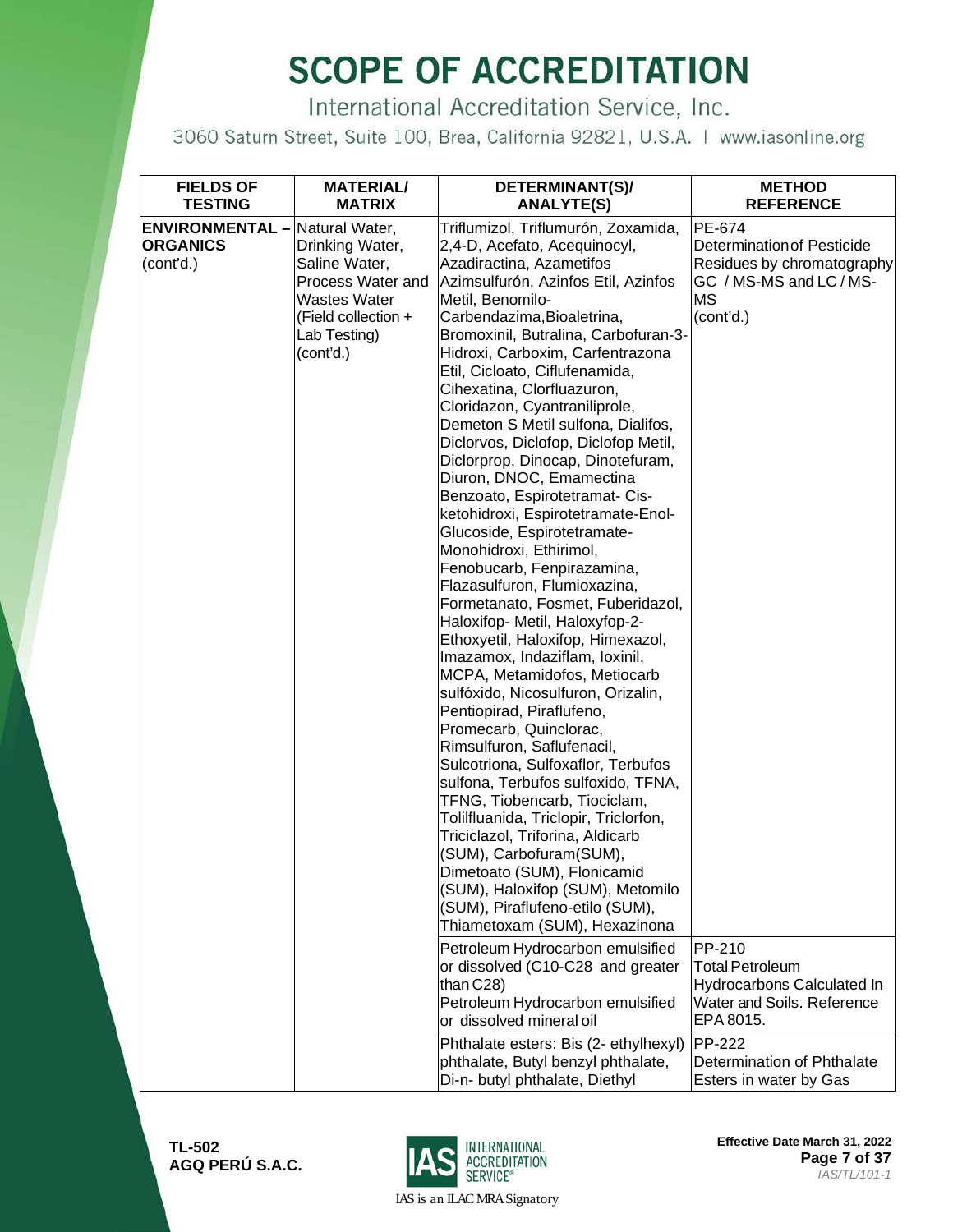International Accreditation Service, Inc.

3060 Saturn Street, Suite 100, Brea, California 92821, U.S.A. | www.iasonline.org

| <b>FIELDS OF</b><br><b>TESTING</b>                       | <b>MATERIAL/</b><br><b>MATRIX</b>                                               | DETERMINANT(S)/<br><b>ANALYTE(S)</b>                                                                                                                                                                                                                                                                                                                                                                                                                                                                                    | <b>METHOD</b><br><b>REFERENCE</b>                                                                                                                                                                                                          |                                                                                                         |
|----------------------------------------------------------|---------------------------------------------------------------------------------|-------------------------------------------------------------------------------------------------------------------------------------------------------------------------------------------------------------------------------------------------------------------------------------------------------------------------------------------------------------------------------------------------------------------------------------------------------------------------------------------------------------------------|--------------------------------------------------------------------------------------------------------------------------------------------------------------------------------------------------------------------------------------------|---------------------------------------------------------------------------------------------------------|
| <b>ENVIRONMENTAL</b> - Natural Water,<br><b>ORGANICS</b> | Drinking Water,                                                                 | phthalate, Dimethyl phthalate, Di-n-<br>octyl phthalate                                                                                                                                                                                                                                                                                                                                                                                                                                                                 | Chromatography with mass<br>Detector Masses.                                                                                                                                                                                               |                                                                                                         |
| (cont'd.)                                                | Process Water and<br><b>Wastes Water</b><br>(Field collection +<br>Lab Testing) | Saline Water,                                                                                                                                                                                                                                                                                                                                                                                                                                                                                                           | <b>Total Petroleum Hydrocarbons</b><br>(Aromatic Fraction)                                                                                                                                                                                 | PP-224<br>PAHS, PCBs y RPS in Water<br>and Soils by Gas<br>Chromatography with mass<br>Detector Masses. |
|                                                          | (cont'd.)                                                                       | Oil and Grease                                                                                                                                                                                                                                                                                                                                                                                                                                                                                                          | PP-226<br>Determination of Oil and<br>Grease based on ASTM<br>$D7066 - 04.$                                                                                                                                                                |                                                                                                         |
|                                                          |                                                                                 | Chlorophyll A                                                                                                                                                                                                                                                                                                                                                                                                                                                                                                           | SMEWW 10200 H.1,2<br>Chlorophyll                                                                                                                                                                                                           |                                                                                                         |
|                                                          | Sludges<br>(Field collection +<br>Lab Testing)                                  | Soil, Sediments and Total Petroleum Hydrocarbons:<br>C5-C10,<br>C10-C28<br>C28-C40<br>C6-C10<br>C6-C40,<br>C10-C40,<br>C5-C40<br>Total Petroleum Hydrocarbons Non-<br>Halogenated Organics using GC-<br>FID/ DS N° 011-2017-MINAM<br>Total Petroleum Hydrocarbons:<br>$SC10 - C28$<br>Total Petroleum Hydrocarbons:<br>>C28-C40<br>Total Petroleum Hydrocarbons:<br>>C10 - C40                                                                                                                                          | EPA Method 8015C<br><b>Total Petroleum</b><br>Hydrocarbons Non-<br>Halogenated Organics using<br>GC-FID / Volatile organic<br>compounds in various<br>sample matrices using<br>equilibrium headspace<br>analysis / Microwave<br>Extraction |                                                                                                         |
|                                                          |                                                                                 | Volatile Organic Compounds by<br>Gas Chromatography/Mass<br>Spectrometry (GC/MS)<br>1,1,1,2-tetracloroetano; 1,1,1-<br>tricloroetano; 1,1,2,2-<br>tetracloroetano; 1,1dicloroetano;<br>1,2,3-Triclorobenceno; 1,2,4-<br>Trimetilbenceno; 1,2,4-<br>triclorobenceno; 1,2-cis-<br>dicloroeteno; 1,2-Diclorobenceno;<br>1,2-Dicloroetano; 1,2-<br>dicloropropano; 1,2-trans-<br>dicloroeteno; 1,3,5- trimetilbenceno;<br>1,3-cis-dicloropropeno; 1,3<br>diclorobenceno; 1,3- trans-<br>dicloropropeno; 1,4-diclorobenceno; | EPA Method 8260D<br>Volatile Organic Compounds<br>by Gas<br>Chromatography/Mass<br>Spectrometry (GC/MS)                                                                                                                                    |                                                                                                         |

**TL-502 AGQ PERÚ S.A.C.**



**Effective Date March 31, 2022 Page 8 of 37** *IAS/TL/101-1*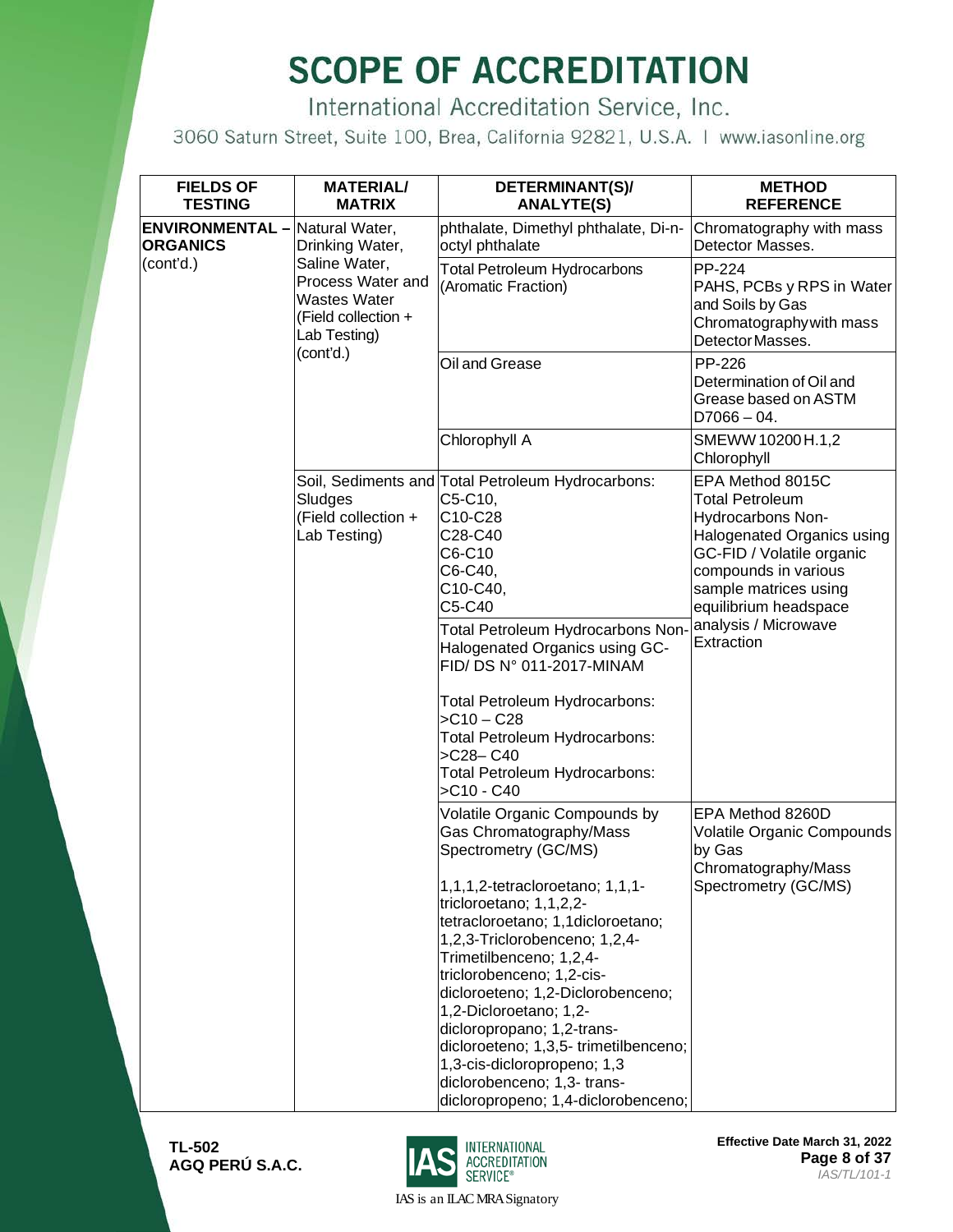International Accreditation Service, Inc.

3060 Saturn Street, Suite 100, Brea, California 92821, U.S.A. | www.iasonline.org

| <b>FIELDS OF</b>                                                         | <b>MATERIAL/</b>                                                             | DETERMINANT(S)/                                                                                                                                                                                                                                                                                                                                                                                                                                                                                                                                                  | <b>METHOD</b>                                                                                                                            |
|--------------------------------------------------------------------------|------------------------------------------------------------------------------|------------------------------------------------------------------------------------------------------------------------------------------------------------------------------------------------------------------------------------------------------------------------------------------------------------------------------------------------------------------------------------------------------------------------------------------------------------------------------------------------------------------------------------------------------------------|------------------------------------------------------------------------------------------------------------------------------------------|
| <b>TESTING</b><br><b>ENVIRONMENTAL -</b><br><b>ORGANICS</b><br>(cont'd.) | <b>MATRIX</b><br>Sludges<br>(Field collection +<br>Lab Testing)<br>(cont'd.) | <b>ANALYTE(S)</b><br>Soil, Sediments and 1,1,2- tricloroetano; Benceno;<br>Bromobenceno;<br>Bromoclorometano;<br>Bromodiclorometano; Bromoformo;<br>Clorobenceno;<br>Clorodibromometano; Cloroformo;<br>2- Clorotolueno; 1,2-dibromo-3-<br>chloropropane; 1,2- Dibromoetano;<br>Dibromometano; 1,1- Dicloro-1-<br>Propeno; 1,3- Dicloropropano; 2,2-<br>Dicloropropano; Estireno;<br>Etilbenceno; Hexaclorobutadieno;<br>Isopropilbenceno; m,p- Xileno;                                                                                                          | <b>REFERENCE</b><br>EPA Method 8260D<br>Volatile Organic Compounds<br>by Gas<br>Chromatography/Mass<br>Spectrometry (GC/MS)<br>(cont'd.) |
|                                                                          |                                                                              | Naftaleno; N- Butilbenceno; N-<br>Propilbenceno; o-Xileno; p-<br>Isopropiltolueno; Ter- butilbenceno;<br>Tetracloroeteno; Tetracloruro de<br>carbono; Tolueno; 1,1,2<br>Tricloroeteno, 1,2-Dietilbenceno;<br>1,2,3,4 - Tetraclorobenceno, 1,2,3,5<br>-Tetrametilbenceno; 1,2,4,5 -<br>Tetrametilbenceno; 1,2,4,5-<br>Tetraclorbenceno; metil-t-butil-eter;<br>1,1,2- Tricloroetano; 1,2,3-<br>Tricloropropano<br>Volatile Organic Compounds:<br>DS N° 011-2017-MINAM<br>o- Xileno, m- Xileno, p- Xileno,                                                         |                                                                                                                                          |
|                                                                          |                                                                              | Xilenos<br>Polycyclic Aromatic Hydrocarbons:<br>Acenafteno, Acenaftileno,<br>Antraceno, Benzo(a)antraceno,<br>Benzo(a)pireno,<br>Benzo(b)fluoranteno,<br>Benzo(e)pireno,<br>Benzo(g,h,i)perileno,<br>Benzo(k)fluoranteno, Criseno,<br>Dibenzo(a,h)antraceno,<br>Indeno(1,2,3-cd)pireno;<br>Fenantreno, Fluoranteno, Fluoreno,<br>Naftaleno, Pireno.<br>Residues Pesticides off<br>Organochlorine Phosphate and<br>Other:<br>Alachlor, Aldrin, Ametrina, Atrazina,<br>Benalaxil, Cipermetrina,<br>Ciproconazol, Clodanifop PE<br>(Propargil Ester), Clordano cis, | EPA Method 8270E<br>Semi-volatile Organic<br>Compounds by Gas<br>Chromatography/Mass<br>Spectrometry (GC/MS)                             |

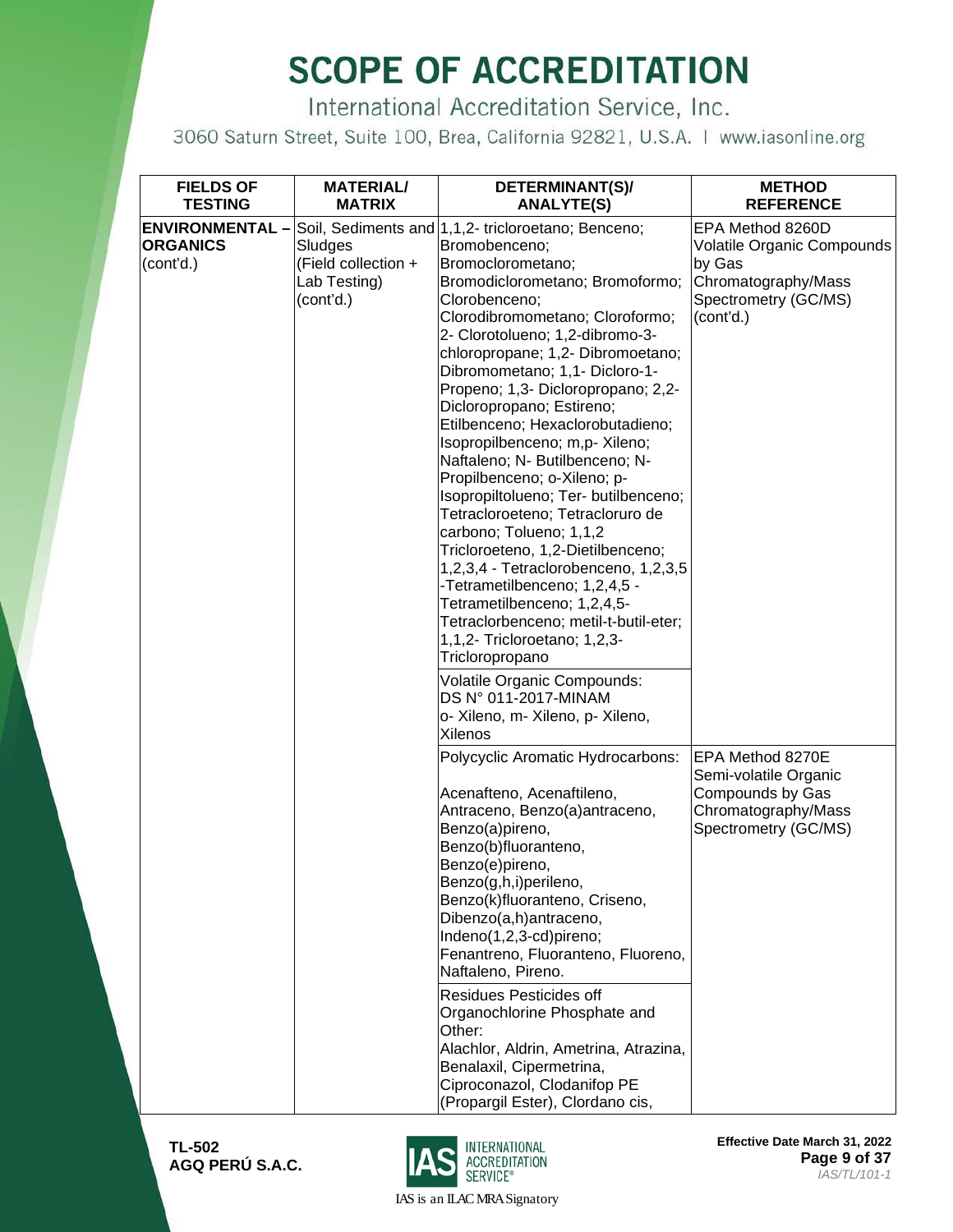International Accreditation Service, Inc.

3060 Saturn Street, Suite 100, Brea, California 92821, U.S.A. | www.iasonline.org

| <b>FIELDS OF</b><br><b>TESTING</b>                    | <b>MATERIAL/</b><br><b>MATRIX</b>                           | DETERMINANT(S)/<br><b>ANALYTE(S)</b>                                                                                                                                                                                                                                                                                                                                                                                                                                                                                                                                                                                                                                                                                                                                                                                                                                                                                                                                                                                        | <b>METHOD</b><br><b>REFERENCE</b>                                                                                                                                                |
|-------------------------------------------------------|-------------------------------------------------------------|-----------------------------------------------------------------------------------------------------------------------------------------------------------------------------------------------------------------------------------------------------------------------------------------------------------------------------------------------------------------------------------------------------------------------------------------------------------------------------------------------------------------------------------------------------------------------------------------------------------------------------------------------------------------------------------------------------------------------------------------------------------------------------------------------------------------------------------------------------------------------------------------------------------------------------------------------------------------------------------------------------------------------------|----------------------------------------------------------------------------------------------------------------------------------------------------------------------------------|
| <b>ENVIRONMENTAL-</b><br><b>ORGANICS</b><br>(cont'd.) | Sludges<br>(Field collection +<br>Lab Testing)<br>(cont'd.) | Soil, Sediments and Clordano-trans, Clordecona,<br>Clorfenvinfos, Clorpirifos-Etil,<br>Clortal-Dimetil, 4,4'-DDD, 4,4'-DDE,<br>2,4'-DDT, 4,4'-DDT, Diazinon,<br>Diclorvos- Triclorfon, Dicofol,<br>Dieldrin, Diflufenican, Dimetoato,<br>Endosulfan I, Endosulfan II,<br>Endosulfan-Sulfato, Endrin, Endrin<br>Aldehido, Endrin Cetona, EPTC,<br>Etion, Etoprofos, Fenamifos,<br>Flusilazol, Alfa-BHC, Beta-BHC,<br>Delta-BHC, Heptachloro,<br>Heptacloro-Epoxido,<br>Hexaclorobenceno, Isodrin,<br>Lindano (HCH-gamma),<br>Metalacloro, Metalaxil, Metidation,<br>Metoxicloro, Metribuzina,<br>Miclobutanilo, Mirex, Molinate,<br>Oxifluorfen, Paration-Etil, Paration-<br>Metil, Pendimetalina,<br>Pentaclorobenceno, Pirimetanil,<br>Prometrina, Propazina,<br>Propizamida, Simazina, Simetrin,<br>Terbutilazina, Terbutrina,<br>Tetradifon, Trietazina, Trifluralin,<br>Vinclozolina.<br>$DDT$ (Sum) = 4,4'-DDT + 4,4'-DDE<br>+ 4,4'-DDD, Heptacloro y<br>Heptacloro epóxido (Sum) =<br>Heptacloro + Heptacloro epóxido | EPA Method 8270E<br>Semi-volatile Organic<br>Compounds by Gas<br>Chromatography/Mass<br>Spectrometry (GC/MS)<br>(cont'd.)                                                        |
|                                                       |                                                             | Oil and Grease                                                                                                                                                                                                                                                                                                                                                                                                                                                                                                                                                                                                                                                                                                                                                                                                                                                                                                                                                                                                              | EPA Method 9071B<br>Oil and grease or hem-N-<br>hexane extractable material<br>(HEM).                                                                                            |
|                                                       |                                                             | <b>Total Organic Matter</b>                                                                                                                                                                                                                                                                                                                                                                                                                                                                                                                                                                                                                                                                                                                                                                                                                                                                                                                                                                                                 | <b>PEC-012</b><br>Determination of Total<br>Organic Matter.                                                                                                                      |
|                                                       |                                                             | Aliphatic and Aromatic<br>Hydrocarbons                                                                                                                                                                                                                                                                                                                                                                                                                                                                                                                                                                                                                                                                                                                                                                                                                                                                                                                                                                                      | TNRCC Method 1005,<br>TNRCC Method 1006<br><b>Total Petroleum</b><br>Hydrocarbons /<br>Characterization of Nc6 to<br>Nc35 Petroleum<br>Hydrocarbons in<br>Environmental Samples. |
|                                                       | Soil, Sediments<br>(Field collection +<br>Lab Testing)      | Polychlorinated Biphenyls:<br>PCB No 101, PCB No 118, PCB No<br>138, PCB No 153, PCB No 180,                                                                                                                                                                                                                                                                                                                                                                                                                                                                                                                                                                                                                                                                                                                                                                                                                                                                                                                                | EPA Method 8270E<br>Semi-volatileOrganic<br>Compounds by Gas                                                                                                                     |



**Effective Date March 31, 2022 Page 10 of 37** *IAS/TL/101-1*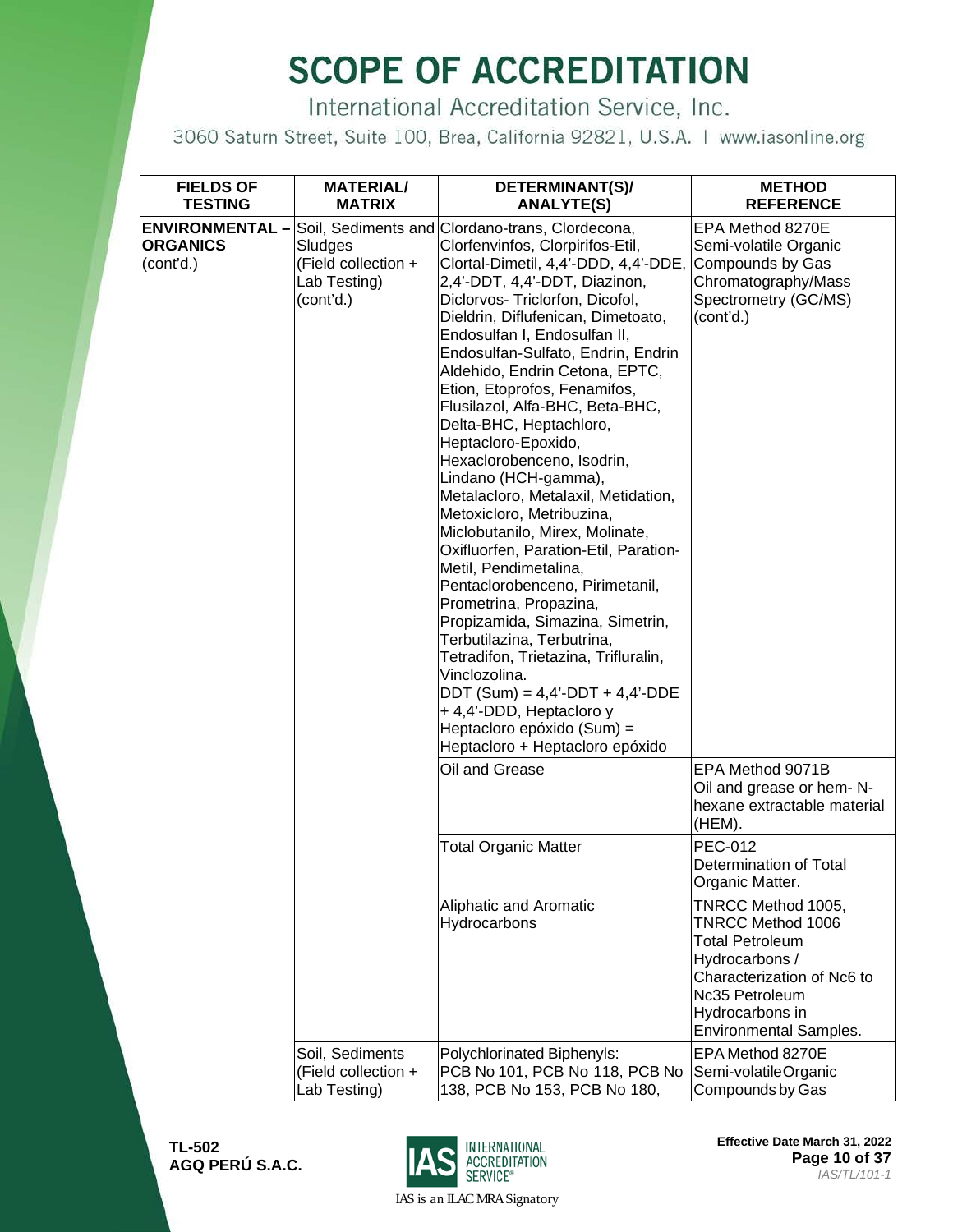International Accreditation Service, Inc.

3060 Saturn Street, Suite 100, Brea, California 92821, U.S.A. | www.iasonline.org

| <b>FIELDS OF</b><br><b>TESTING</b>                        | <b>MATERIAL/</b><br><b>MATRIX</b> | DETERMINANT(S)/<br><b>ANALYTE(S)</b>                                                                                                                                                                                                                                                                                                                                                                                                                                                                                                                                                                                                                                                                                                                                                                                                                                                                                                                                                                                                                                                                                                                                                                                                                                                                                                                                                                                                                                                                                                                                                                                                                                                                                                        | <b>METHOD</b><br><b>REFERENCE</b>                                                                   |
|-----------------------------------------------------------|-----------------------------------|---------------------------------------------------------------------------------------------------------------------------------------------------------------------------------------------------------------------------------------------------------------------------------------------------------------------------------------------------------------------------------------------------------------------------------------------------------------------------------------------------------------------------------------------------------------------------------------------------------------------------------------------------------------------------------------------------------------------------------------------------------------------------------------------------------------------------------------------------------------------------------------------------------------------------------------------------------------------------------------------------------------------------------------------------------------------------------------------------------------------------------------------------------------------------------------------------------------------------------------------------------------------------------------------------------------------------------------------------------------------------------------------------------------------------------------------------------------------------------------------------------------------------------------------------------------------------------------------------------------------------------------------------------------------------------------------------------------------------------------------|-----------------------------------------------------------------------------------------------------|
| <b>ENVIRONMENTAL</b> - Soil, Sediments<br><b>ORGANICS</b> | (Field collection +               | PCB No 28, PCB No 52, PCB's<br><b>SUM</b>                                                                                                                                                                                                                                                                                                                                                                                                                                                                                                                                                                                                                                                                                                                                                                                                                                                                                                                                                                                                                                                                                                                                                                                                                                                                                                                                                                                                                                                                                                                                                                                                                                                                                                   | Chromatography/Mass<br>Spectrometry (GC/MS).                                                        |
| (cont'd.)                                                 | Lab Testing)<br>(cont'd.)         | Ortofenil fenol(OPP), Acetacloro,<br>Carination, Alacloro, Aldrin, Atrazina,<br>Benalaxil, Benfluralina, Bifenazato,<br>Bifenilo, Bifentrina, Bitertanol,<br>BromofosMetil, Bromopropilato,<br>Bupirimato, Carbofenotion, Ciflutrin,<br>Cipermetrina, Ciproconazol,<br>Ciprodinil, Clordano cis, Clordano<br>trans, Clorfenapir, Clorfenvinfós,<br>Cloropropilato, Clorpirifos,<br>Clorpirifos Metil, Clorprofam, Clortal<br>Dimetil, Cyhalotrin-L, DDD- pp<br>+DDT-op, Diazinon, Diclobenilo,<br>Diclorán, Dicofol, Dieldrin,<br>Difenilamina, Difenoconazol,<br>Diflufenicán, Diniconazol, Disulfotón,<br>Disulfotón sulfona, Disulfotón<br>sulfoxido, Endosulfan Alfa,<br>Endosulfan Beta, Endosulfan<br>Sulfato, Etion, Etofumesato,<br>Etoprofos, Fenarimol, Fenazaquina,<br>Fenitrotión, Fenpropatrin, Fention,<br>Fentoato, Fenvalerato+<br>Esfenvalerato, Flucitrinato,<br>Iprovalicarb, Isazofos, Isofenfos,<br>Isofenfos Metil, Kresoxim Metil,<br>Malation, Mepronilo, Metacrifós,<br>Metalaxil, Metoxicloro, Metribuzina,<br>Miclobutanil, Mirex, Molinato,<br>Napropamida, Nuarimol, Ofurace,<br>Oxadixilo, Oxifluorfen; p.p-DDE, p.p-<br>DDT, Paration Etil, Penconazol,<br>Pendimetalina, Pentacloroanilina,<br>Pentacloroanisol,<br>Pentaclorobenceno, Permetrina,<br>Piridabén, Pirifenox, Pirimetanil,<br>Pirimicarb, Pirimifos Etil, Pirimifos<br>Metil, Piriproxifén, Procimidona,<br>Profluralin, Propargita, Propizamida,<br>Protiofós, Quinalfós, Quintoceno,<br>Simazina, Tebuconazol,<br>Tebufenpirad, Tecnaceno, Teflutrin,<br>Terbacil, Terbutilazina, Terbutrin,<br>Tetraconazol, Tetradifón,<br>Tetrametrina, Tiometon, Tolclofos<br>Metil, Transflutrin, Triadimenol,<br>Trifluralina, Vinclozolina, 2,4-DDD; | PE-674<br>Determination of Pesticide<br>Residues by<br>chromatography GC / MS-<br>MS and LC / MS-MS |

**TL-502 AGQ PERÚ S.A.C.**



**Effective Date March 31, 2022 Page 11 of 37** *IAS/TL/101-1*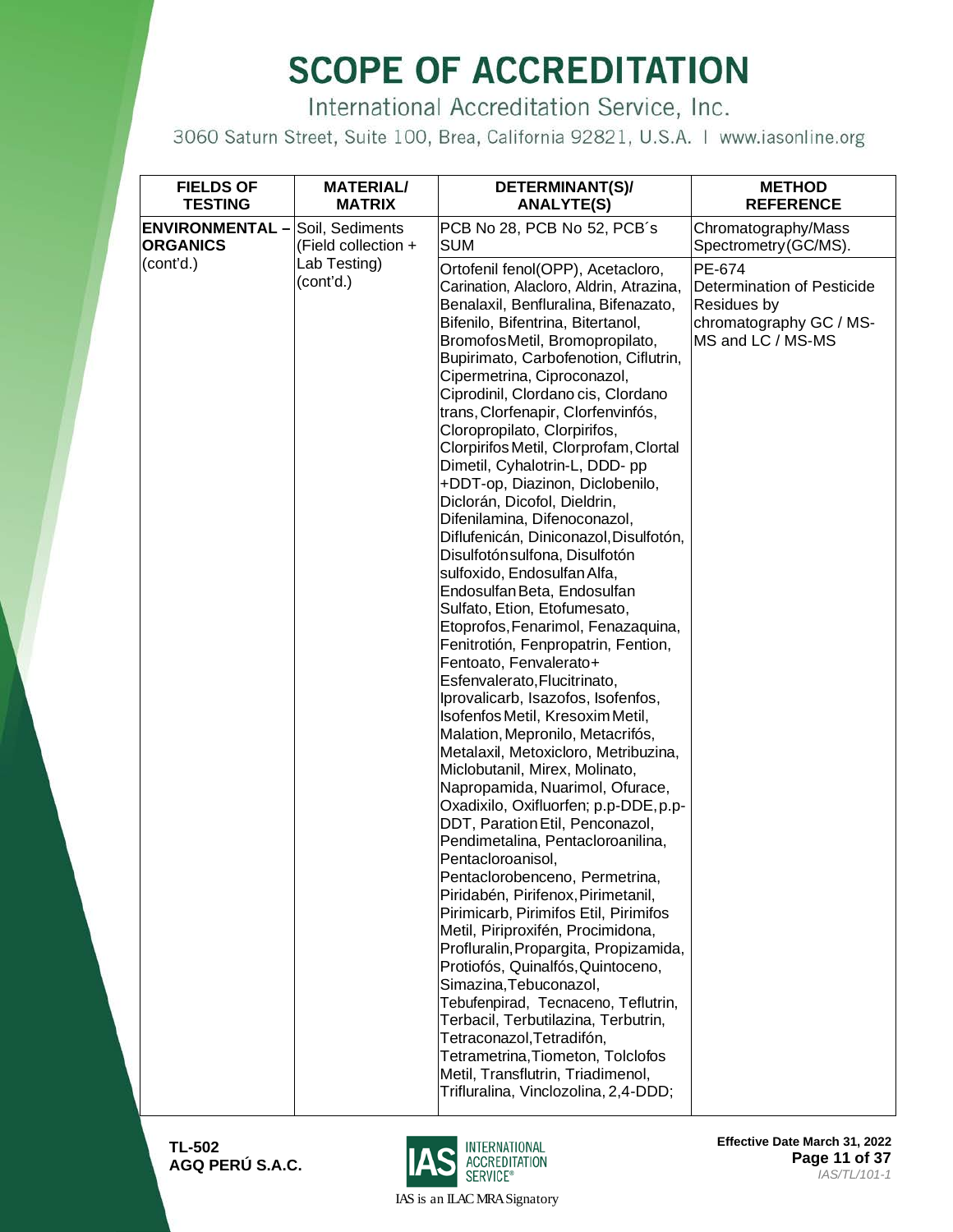International Accreditation Service, Inc.

3060 Saturn Street, Suite 100, Brea, California 92821, U.S.A. | www.iasonline.org

| <b>FIELDS OF</b><br><b>TESTING</b>                                     | <b>MATERIAL/</b><br><b>MATRIX</b>   | DETERMINANT(S)/<br><b>ANALYTE(S)</b>                                                                                                                       | <b>METHOD</b><br><b>REFERENCE</b>                                         |
|------------------------------------------------------------------------|-------------------------------------|------------------------------------------------------------------------------------------------------------------------------------------------------------|---------------------------------------------------------------------------|
| <b>ENVIRONMENTAL</b> - Soil, Sediments<br><b>ORGANICS</b><br>(cont'd.) | (Field collection +<br>Lab Testing) | 2,4-DDE, 4.4-Diclorobenzofenona,<br>Ametrina, Buprofezin, Clorbenzilat,<br>Clorfenson, Clormefos, Clorotalonil,                                            | PE-674<br><b>Determination of Pesticide</b><br>Residues by chromatography |
|                                                                        | (cont'd.)                           | Clortoluron, Clozolinato, DEET,<br>Diclobutazol, Diclofention, Endrin,<br>Etrimfos, Fenclorfos, Fluazifop-Butil,<br>Fluopicolide, Fluopiram, Fluotrimizol, | GC / MS-MS and LC / MS-<br><b>MS</b><br>(cont'd.)                         |
|                                                                        |                                     | Folpet, Formotion, Fosfamidon,<br>Furalaxil, Heptacloro, Hexaconazol,<br>Lindano, Prometrina, Propaclor,                                                   |                                                                           |
|                                                                        |                                     | Terbumeton, Triadimefon, Clordano,<br>DDT (SUM), Dieldrin (SUM),<br>Disulfutón (SUM), Endosulfan                                                           |                                                                           |
|                                                                        |                                     | (SUM), Triadimefon y Triadimenol.<br>Abamectina, Acetamiprid, Aldicarb,<br>Aldicarb Sulfona, Aldicarb Sulfoxido,                                           |                                                                           |
|                                                                        |                                     | Azoxistrobina, Bendiocarb,<br>Bentiavalicarb, Boscalida,<br>Bromuconazol, Butoxicarboxim,<br>Cadusafos, Carbaril, Carbofuran,                              |                                                                           |
|                                                                        |                                     | Ciazofamida, Cimoxanilo,<br>Clofentezina, Clomazona,<br>Clorantraniliprole, Clotianidin,                                                                   |                                                                           |
|                                                                        |                                     | Oxidemetón- metilo, Desmedifam,<br>Diclormid, Dietofencarb,<br>Diflubenzuron, Dimetoato,                                                                   |                                                                           |
|                                                                        |                                     | Dimetomorf, Dodemorfo,<br>Epoxiconazol, Espinetoram,<br>Espinosad, Espirodiclofeno,                                                                        |                                                                           |
|                                                                        |                                     | Espiromesifeno, Espirotetramat,<br>Espiroxamina, Etiofencarb, Etiprol,<br>Etofenprox, toxazol, Famoxadona,                                                 |                                                                           |
|                                                                        |                                     | Fenamidona, Fenamifos,<br>Fenbuconazol, Fenhexamida,<br>Fenmedifan, Fenpiroximato,                                                                         |                                                                           |
|                                                                        |                                     | Fenpropidin, Fenpropimorfo,<br>Fensulfotion, Flonicamid,<br>Fludioxonilo, Flufenacet,                                                                      |                                                                           |
|                                                                        |                                     | Flufenoxuron, Fluometuron,<br>Fluquinconazol, Flusilazol, Flutolanil,<br>Flutriafol, Forato, Forato Sulfona,                                               |                                                                           |
|                                                                        |                                     | Forato Sulfoxido, Forclorfenuron,<br>Fostiazato, Furatiocarb,<br>Hexaflumuron, Hexitiazox, Imazalil,                                                       |                                                                           |
|                                                                        |                                     | Imidacloprid, Indoxacarb,<br>Isocarbofos, Isoproturón, Isoxabén,<br>Lenacilo, Linurón, Mandipropamid,                                                      |                                                                           |
|                                                                        |                                     | Mecarbam, Mepanipirim,<br>Metaflumizona, Metamitrona,<br>Metazacloro, Metil Tiofanato,                                                                     |                                                                           |

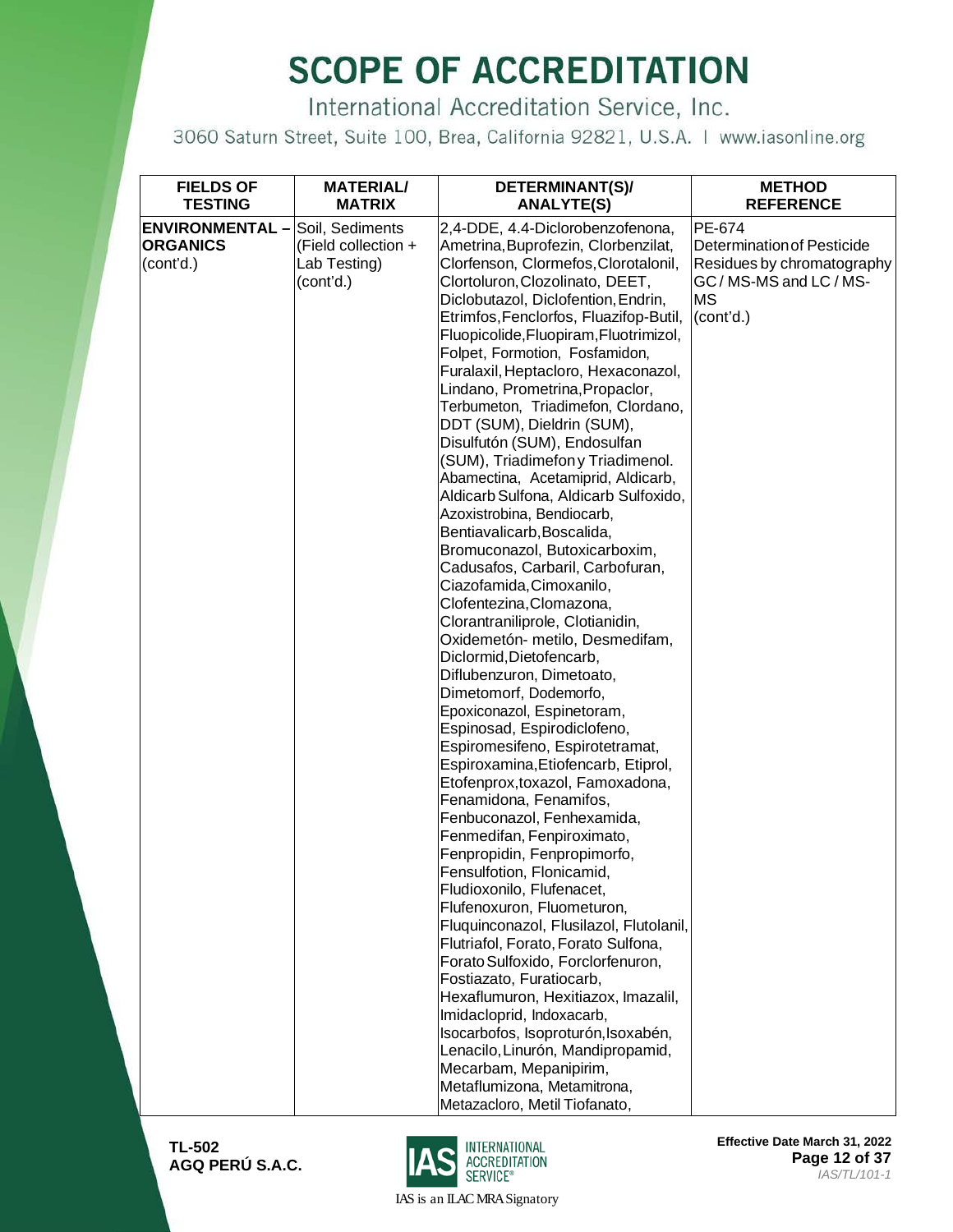International Accreditation Service, Inc.

3060 Saturn Street, Suite 100, Brea, California 92821, U.S.A. | www.iasonline.org

| <b>FIELDS OF</b><br><b>TESTING</b>                    | <b>MATERIAL/</b><br><b>MATRIX</b>                                   | DETERMINANT(S)/<br><b>ANALYTE(S)</b>                                                                                                                                                                                                                                                                                                                                                                       | <b>METHOD</b><br><b>REFERENCE</b>                                                            |
|-------------------------------------------------------|---------------------------------------------------------------------|------------------------------------------------------------------------------------------------------------------------------------------------------------------------------------------------------------------------------------------------------------------------------------------------------------------------------------------------------------------------------------------------------------|----------------------------------------------------------------------------------------------|
| <b>ENVIRONMENTAL-</b><br><b>ORGANICS</b><br>(cont'd.) | Soil, Sediments<br>(Field collection +<br>Lab Testing)<br>(cont'd.) | Metiocarb, Metolacloro, Metolcarb,<br>Metoxifenoxida, Metoxuron,<br>Metrafenona, Monocrotofós,<br>Monolinurón, Nitenpiram, Novalurón, GC / MS-MS and LC / MS-<br>Ometoato, Oxadiargilo, Oxadiazón,<br>Oxamilo, Oxicarboxina, Pencicurón,<br>Picoxistrobina, Piraclostrobina,<br>Profam, Propanil, Propaquizafop,<br>Propiconazol, Propoxur,<br>Proquinazid, Prosulfocarb,<br>Quinoxifen, Quizalofop-Ethyl, | PE-674<br><b>Determination of Pesticide</b><br>Residues by chromatography<br>MS<br>(cont'd.) |
|                                                       |                                                                     | Rotenona, Tebufenocida,<br>Teflubenzurón, Terbufos,<br>Tiabendazol, Thiametoxam,<br>Tiacloprid, Tiodicarb, Tridemorfo,<br>Trifloxystrobin, Triflumizol,<br>Triflumurón, Zoxamida, Acefato,<br>Acequinocyl, Azadiractina,<br>Azametifos, Azimsulfurón, Azinfos<br>Etil, Azinfos Metil, Bentazona, Metil,<br>Bioaletrina, Bromacilo, Butacloro,                                                              |                                                                                              |
|                                                       |                                                                     | Butralina, Carbofuran-3-Hidroxi,<br>Carboxim, Carfentrazona Etil,<br>Cicloato, Cicloxidim, Ciflufenamida,<br>Cihexatina, Clorfluazuron,<br>Cloridazon, Cyantraniliprole,<br>Demeton S MetII Sulfona, Dialifos,<br>Diclorvos, Diclofop Metil, Dinocap,<br>Dinotefuram, Diuron, Emamectina<br>Benzoato, Espirotetramat-Cis-                                                                                  |                                                                                              |
|                                                       |                                                                     | Ketohidroxi, Espirotetramate-Enol-<br>Glucoside, Espirotetramate-<br>Monohidroxi, Etiofencarb sulfÓxido,<br>Ethirimol, Fenbutatín Oxido,<br>Fenobucarb, Fenpirazamina,<br>Flubendiamida, Flumioxazina,<br>Fosmet, Fuberidazol, Haloxifop<br>Metil, Haloxyfop-2-Ethoxyetil,<br>Indaziflam, Metamidofos, Metiocarb                                                                                           |                                                                                              |
|                                                       |                                                                     | sulfona, Metiocarb sulfóxido,<br>Orizalin, Pentiopirad, Piraflufeno-<br>etilo, Promecarb, Rimsulfuron,<br>Saflufenacil, Sulfoxaflor, Terbufos-<br>Oxon-Sulfone, Terbufos sulfona,<br>TFNG, Tiobencarb, Tiociclam,<br>Tolilfluanida, Triclopir, Triclorfon,<br>Triciclazol, Aldicarb (SUM),<br>Dimetoato (SUM), Metiocarb (SUM),<br>Forato (SUM), Oxidemetón- metilo                                        |                                                                                              |



**Effective Date March 31, 2022 Page 13 of 37** *IAS/TL/101-1*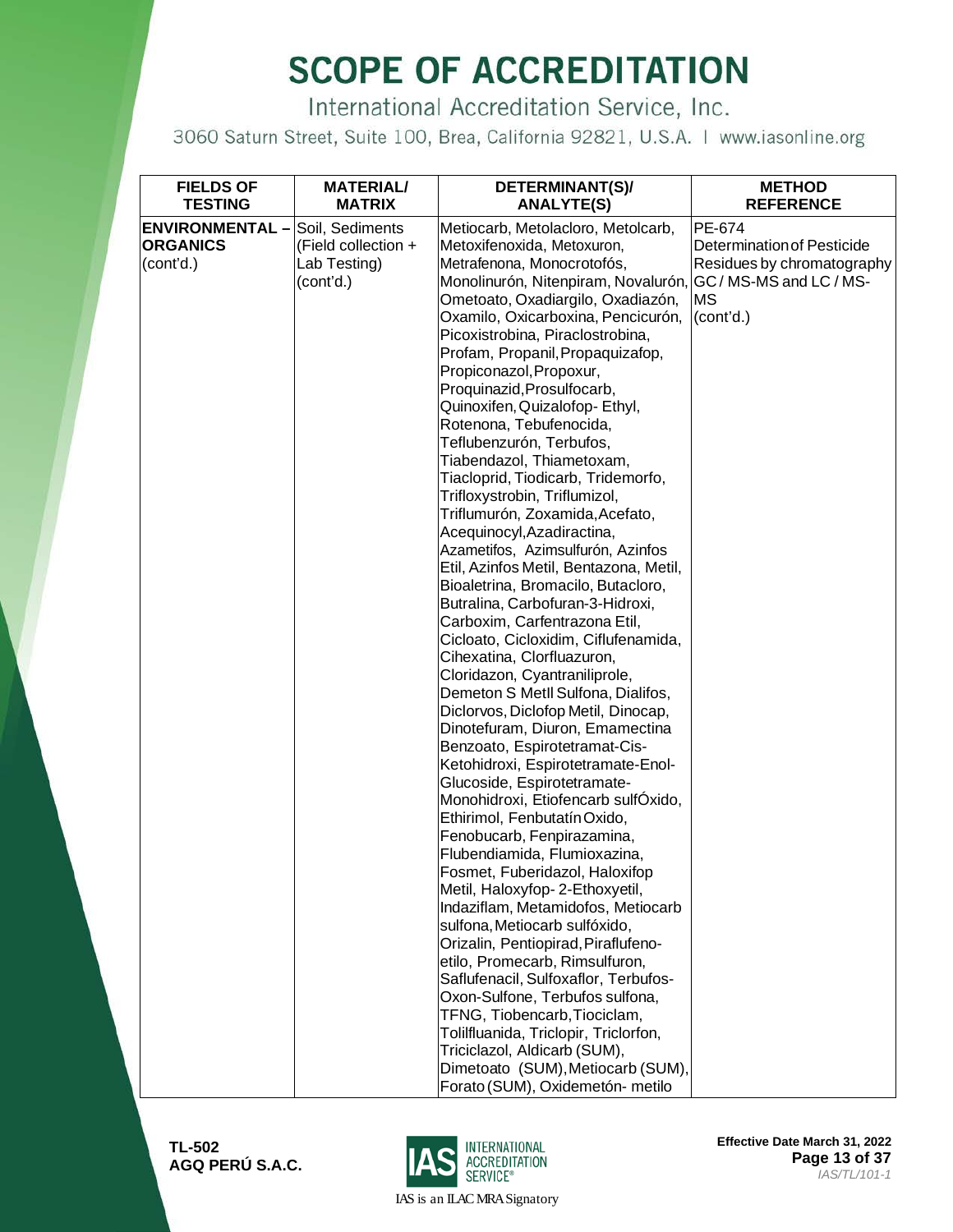International Accreditation Service, Inc.

3060 Saturn Street, Suite 100, Brea, California 92821, U.S.A. | www.iasonline.org

| <b>FIELDS OF</b><br><b>TESTING</b>                         | <b>MATERIAL/</b><br><b>MATRIX</b>                                                                                                     | DETERMINANT(S)/<br><b>ANALYTE(S)</b>                                                                                                                                                                                                                                                               | <b>METHOD</b><br><b>REFERENCE</b>                                                                                                                                              |
|------------------------------------------------------------|---------------------------------------------------------------------------------------------------------------------------------------|----------------------------------------------------------------------------------------------------------------------------------------------------------------------------------------------------------------------------------------------------------------------------------------------------|--------------------------------------------------------------------------------------------------------------------------------------------------------------------------------|
| <b>ENVIRONMENTAL - Air</b><br><b>ORGANICS</b><br>(cont'd.) | (Field collection +<br>Lab Testing)                                                                                                   | HCT (Hexano),<br>VOCs (Benceno)                                                                                                                                                                                                                                                                    | ASTM D3687<br>Analysis of Organic<br><b>Compound Vapors Collected</b><br>by the Activated Charcoal<br>Tube AdsorptionMethod.                                                   |
|                                                            |                                                                                                                                       | Hidrocarburos No Metanos HCNM                                                                                                                                                                                                                                                                      | PP-223<br>Determination of non-<br>methane hydrocarbons in the<br>Atmosphere                                                                                                   |
|                                                            | Fish &<br>Hydrobiological<br>(Field collection +<br>Lab Testing)                                                                      | Total Petroleum Hyrocarbons: (C10-<br>C28, C28-C40)                                                                                                                                                                                                                                                | PP-217<br>Total petroleum<br>hydrocarbons in fish based<br>on EPA 8015C.                                                                                                       |
|                                                            |                                                                                                                                       | PAHs: Acenafteno, Acenaftileno,<br>Antraceno, Benzo(a)antraceno,<br>Benzo(a)pireno,<br>Benzo(b)fluoranteno,<br>Benzo(e)pireno,<br>Benzo(k)Fluoranteno, Criseno,<br>Fenantreno, Fluoranteno, Fluoreno,<br>Pireno.                                                                                   | PP-219<br>Determination of Polycyclic<br>Aromatic Hydrocarbons in<br>Fish based on EPA 8270E                                                                                   |
| <b>ENVIRONMENTAL -</b><br><b>ORGANOLEPTIC</b>              | Drinking Waters,<br><b>Bottled Waters</b><br>(Field collection +<br>Lab Testing)                                                      | Odor<br>Flavor                                                                                                                                                                                                                                                                                     | <b>SMEWW 2170 B</b><br><b>Flavor Profile Analysis</b>                                                                                                                          |
| <b>ENVIRONMENTAL -</b><br><b>INORGANICS</b>                | Natural Water,<br>Drinking Water,<br>Saline Water,<br>Process Water and<br><b>Wastes Water</b><br>(Field collection +<br>Lab Testing) | Cyanide WAD                                                                                                                                                                                                                                                                                        | <b>ASTM D4374-6</b><br><b>Standard Test Methods for</b><br>Cyanides in Water-<br>Automated Methods for Total<br>Cyanide, Weak Acid<br>Dissociable Cyanide, and<br>Thiocyanate. |
|                                                            |                                                                                                                                       | Dissolved - Ag, Al, As, Ba, Be, Cd,<br>Co, Cr, Cu, Hg, Mn, Mo, Ni, Pb, Sb,<br>Se, Th, Tl, U, V, Zn<br>Add Elements. B, Bi, Ca, Ce, Fe, K,<br>Li, Mg, Na, P, Sn, Sr, Ti, W, S, Si<br>(Validated)<br>Total - Ag, Al, As, Ba, Be, Cd, Co,<br>Cr, Cu, Hg, Mn, Mo, Ni, Pb, Sb, Se,<br>Th, Tl, U, V, Zn. | EPA Method 200.8<br>Determination of Trace<br>Elements in Waters and<br>Wastes by Inductively<br>Coupled Plasma- Mass<br>Spectrometry (ICP-MS)                                 |
|                                                            |                                                                                                                                       | Add Elements: B, Bi, Ca, Ce, Fe, K,<br>Li, Mg, Na, P, Sn, Sr, Ti, W,S, Si<br>(Validated).                                                                                                                                                                                                          |                                                                                                                                                                                |

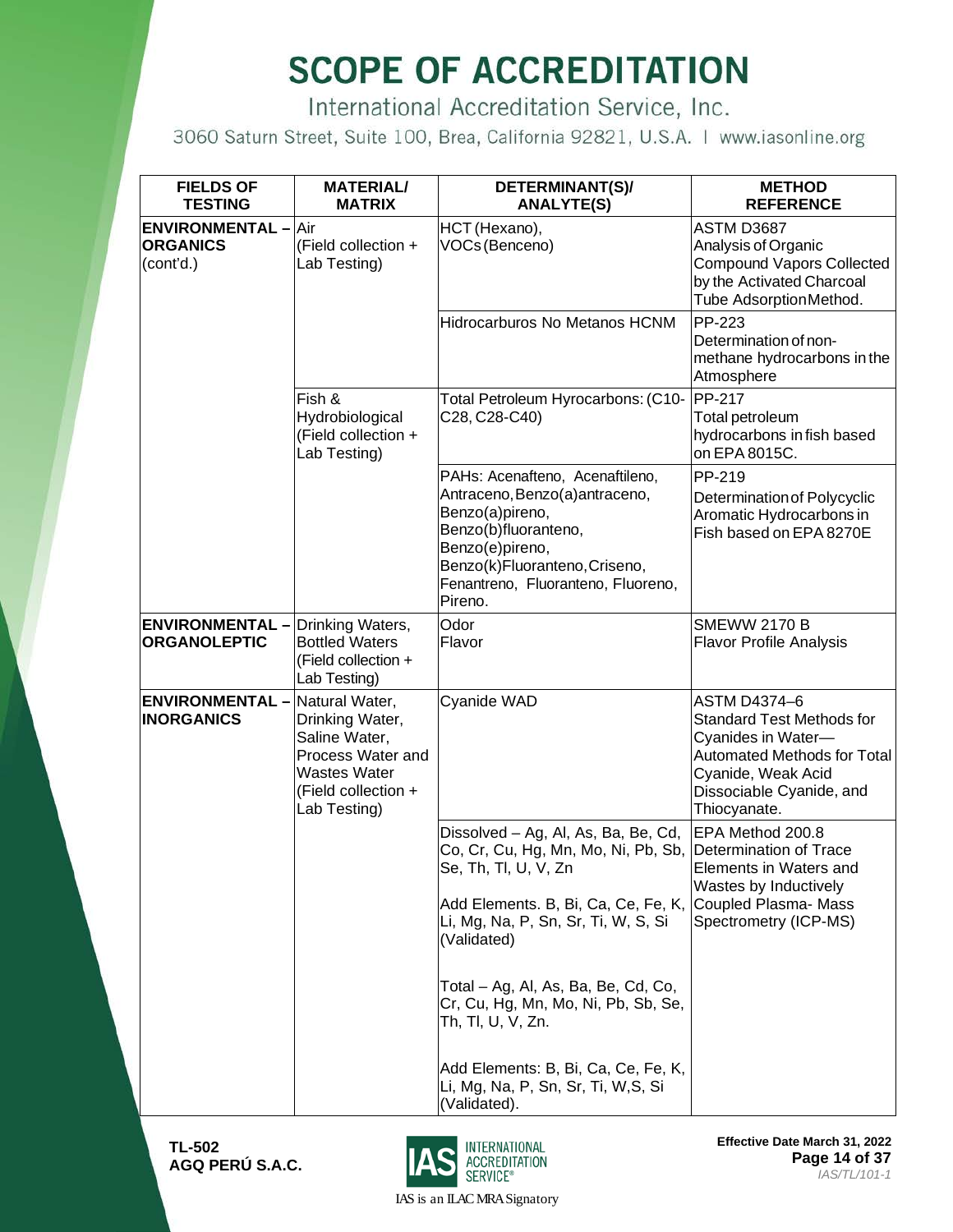International Accreditation Service, Inc.

3060 Saturn Street, Suite 100, Brea, California 92821, U.S.A. | www.iasonline.org

| <b>FIELDS OF</b><br><b>TESTING</b>                                      | <b>MATERIAL/</b><br><b>MATRIX</b>                                                                                   | DETERMINANT(S)/<br><b>ANALYTE(S)</b>                                                                                                                                                                        | <b>METHOD</b><br><b>REFERENCE</b>                                                                                                                           |
|-------------------------------------------------------------------------|---------------------------------------------------------------------------------------------------------------------|-------------------------------------------------------------------------------------------------------------------------------------------------------------------------------------------------------------|-------------------------------------------------------------------------------------------------------------------------------------------------------------|
| <b>ENVIRONMENTAL</b> - Natural Water,<br><b>INORGANICS</b><br>(cont'd.) | Drinking Water,<br>Saline Water,<br>Process Water and<br><b>Wastes Water</b><br>(Field collection +<br>Lab Testing) | Saline Water: (Validated)<br>Total and Dissolved - Ag, Al, As,<br>Ba, Be, Cd, Co, Cr, Cu, Hg, Mn,<br>Mo, Ni, Pb, Sb, Se, Th, Tl, U, V, Zn,<br>B, Bi, Ca, Ce, Fe, K, Li, Mg, Na, P,<br>Sn, Sr, Ti, W, S, Si. | EPA Method 200.8<br>Determination of Trace<br>Elements in Waters and<br>Wastes by Inductively<br>Coupled Plasma- Mass<br>Spectrometry (ICP-MS)<br>(cont'd.) |
|                                                                         | (cont'd.)                                                                                                           | Bromate, Chlorite and Chlorate                                                                                                                                                                              | EPA Method 300.0<br>Determination of Inorganic<br>Anions by Ion<br>chromatography                                                                           |
|                                                                         |                                                                                                                     | Total Nitrogen (N-NO3 + N-NO2 + N   PE-335<br>Kjeldahl)                                                                                                                                                     | Calculated Total Nitrogen in<br>Water.                                                                                                                      |
|                                                                         |                                                                                                                     | Bromides; Fluorides; chlorides;<br>Nitrites (as NO <sub>2</sub> or NO <sub>2</sub> -N); Nitrates<br>(as NO <sub>3</sub> or NO <sub>3</sub> -N); Phosphates<br>(PO4 or PO4-P); Sulfates                      | PE-2090<br>Determination of inorganic<br>anions by ion<br>chromatography                                                                                    |
|                                                                         |                                                                                                                     | Free Cyanide and Total Cyanide                                                                                                                                                                              | PP-220<br>Total Cyanides in Water by a<br>segmented flow autoanalyzer                                                                                       |
|                                                                         |                                                                                                                     | Silicate                                                                                                                                                                                                    | PP-228<br>Determination of Silicates<br>Calculated in Waters, based<br>on SM APHA-AWWA- WEF.<br>4500 - SiO <sub>2</sub> D                                   |
|                                                                         |                                                                                                                     | $N-NO3 + N-NO2$ (calculate)                                                                                                                                                                                 | PP-232<br>Sum of Nitrates + Calculated<br>Nitrites in Waters / DS N°<br>004-2017-MINAM.                                                                     |
|                                                                         |                                                                                                                     | Color                                                                                                                                                                                                       | <b>SMEWW 2120 C</b><br>Color.Spectrophotometric-<br>Single-Wavelength method<br>(proposed).                                                                 |
|                                                                         |                                                                                                                     | Acidity                                                                                                                                                                                                     | <b>SMEWW 2310 B</b><br>Acidity Titration Method.                                                                                                            |
|                                                                         |                                                                                                                     | Alkalinity, Bicarbonate, Carbonate                                                                                                                                                                          | <b>SMEWW 2320 B</b><br>Alkalinity. Titration Method                                                                                                         |
|                                                                         |                                                                                                                     | Hardness                                                                                                                                                                                                    | <b>SMEWW 2340 C</b><br>Hardness, EDTA Titrimetric<br>Method.                                                                                                |
|                                                                         |                                                                                                                     | <b>Total Solids</b>                                                                                                                                                                                         | <b>SMEWW 2540 B</b><br>Solids. Total Solids dried at<br>103 a 105 °C.                                                                                       |
|                                                                         |                                                                                                                     | <b>Total Dissolved Solids</b>                                                                                                                                                                               | <b>SMEWW 2540 C</b>                                                                                                                                         |



**Effective Date March 31, 2022 Page 15 of 37** *IAS/TL/101-1*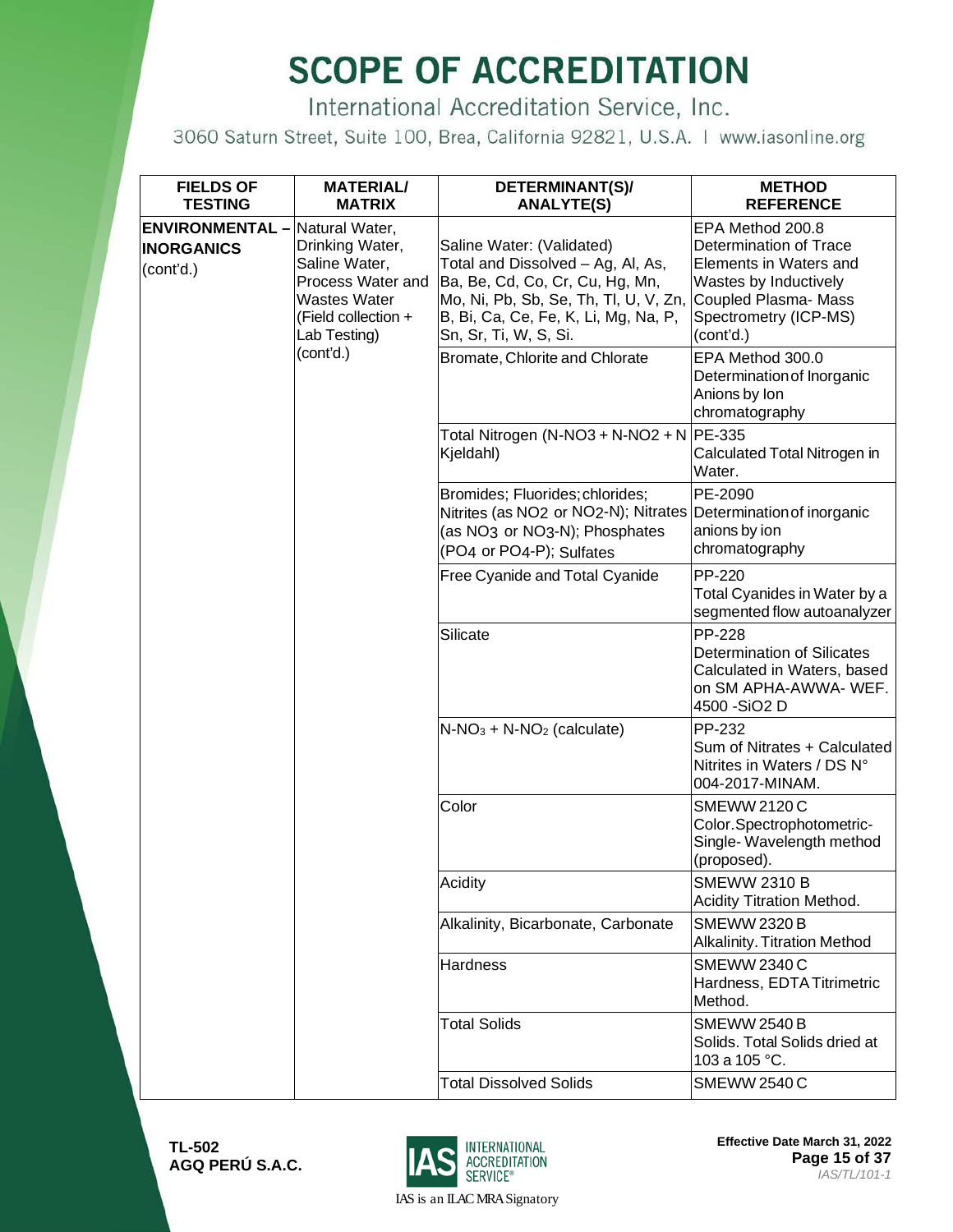International Accreditation Service, Inc.

3060 Saturn Street, Suite 100, Brea, California 92821, U.S.A. | www.iasonline.org

| <b>FIELDS OF</b><br><b>TESTING</b>                         | <b>MATERIAL/</b><br><b>MATRIX</b>                                | DETERMINANT(S)/<br><b>ANALYTE(S)</b>               | <b>METHOD</b><br><b>REFERENCE</b>                                                                                      |                                                                        |
|------------------------------------------------------------|------------------------------------------------------------------|----------------------------------------------------|------------------------------------------------------------------------------------------------------------------------|------------------------------------------------------------------------|
| <b>ENVIRONMENTAL</b> - Natural Water,<br><b>INORGANICS</b> | Drinking Water,                                                  |                                                    | <b>Solids: Total Dissolved Solids</b><br>dried at 180 °C.                                                              |                                                                        |
| (cont'd.)                                                  | Saline Water,<br>Process Water and                               | Settelable Solids                                  | <b>SMEWW 2540 F</b><br>Solids. Settleable Solids                                                                       |                                                                        |
|                                                            | Wastes Water<br>(Field collection +<br>Lab Testing)<br>(cont'd.) | Dissolved Hexavalent Chromium<br>(Cr VI)           | SMEWW 3500-Cr B<br>Chromium. Colorimetric<br>Method.                                                                   |                                                                        |
|                                                            |                                                                  | Chloride                                           | SMEWW 4500-CI B<br>Chloride. Argentometric<br>Method                                                                   |                                                                        |
|                                                            |                                                                  | <b>Total Cyanide</b>                               | SMEWW 4500-CN-C, F<br>Cyanide. Total Cyanide After<br>Distillation / Cyanide-Ion<br>Selective Electrode Method.        |                                                                        |
|                                                            |                                                                  | Cyanide WAD                                        | SMEWW4500 - CN-F, I<br>Cyanide. Cyanide-lon<br>Selective Electrode Method /<br><b>Weak Acid Dissociable</b><br>Cyanide |                                                                        |
|                                                            |                                                                  | Free Cyanide                                       | SMEWW4500-CN-J, E<br>Cyanide. Cyanogen Chloride<br>/ Colorimetric Method                                               |                                                                        |
|                                                            |                                                                  | Fluoride                                           | SMEWW4500 - F-B, C<br>Fluoride. Preliminary.<br>Distillation Step. Ion-<br>Selective Electrode Method                  |                                                                        |
|                                                            |                                                                  | pH                                                 | SMEWW 4500 H <sup>+</sup> B.<br>pH Value. Electrometric<br>Method.                                                     |                                                                        |
|                                                            |                                                                  | Nitrogen Organic Kjeldahl                          | SMEWW 4500-Norg C<br>Nitrogen (Organic). Semi<br>Micro-Kjeldahl Method.                                                |                                                                        |
|                                                            |                                                                  |                                                    | Ammonia<br>Ammonia Nitrogen                                                                                            | SMEWW 4500-NH <sub>3</sub> D<br>Ammonia-Selective<br>Electrode method. |
|                                                            |                                                                  | Nitrite (as N-NO <sub>2</sub> or NO <sub>2</sub> ) | SMEWW 4500 NO <sub>2</sub> -B<br>Nitrogen (Nitrite) Colorimetric<br>Method                                             |                                                                        |
|                                                            |                                                                  | Nitrate (as $N-NO_3$ or $NO_3$ )                   | SMEWW 4500-NO <sub>3</sub> B<br>Nitrogen (Nitrate). Ultraviolet<br>Spectrophotometric<br>Screening Method.             |                                                                        |
|                                                            |                                                                  | Nitrate (as $N-NO3$ or $NO3$ )                     | SMEWW 4500-NO <sub>3</sub> -D<br>Nitrogen (Nitrate). Nitrate<br>Electrode Method.                                      |                                                                        |



**Effective Date March 31, 2022 Page 16 of 37** *IAS/TL/101-1*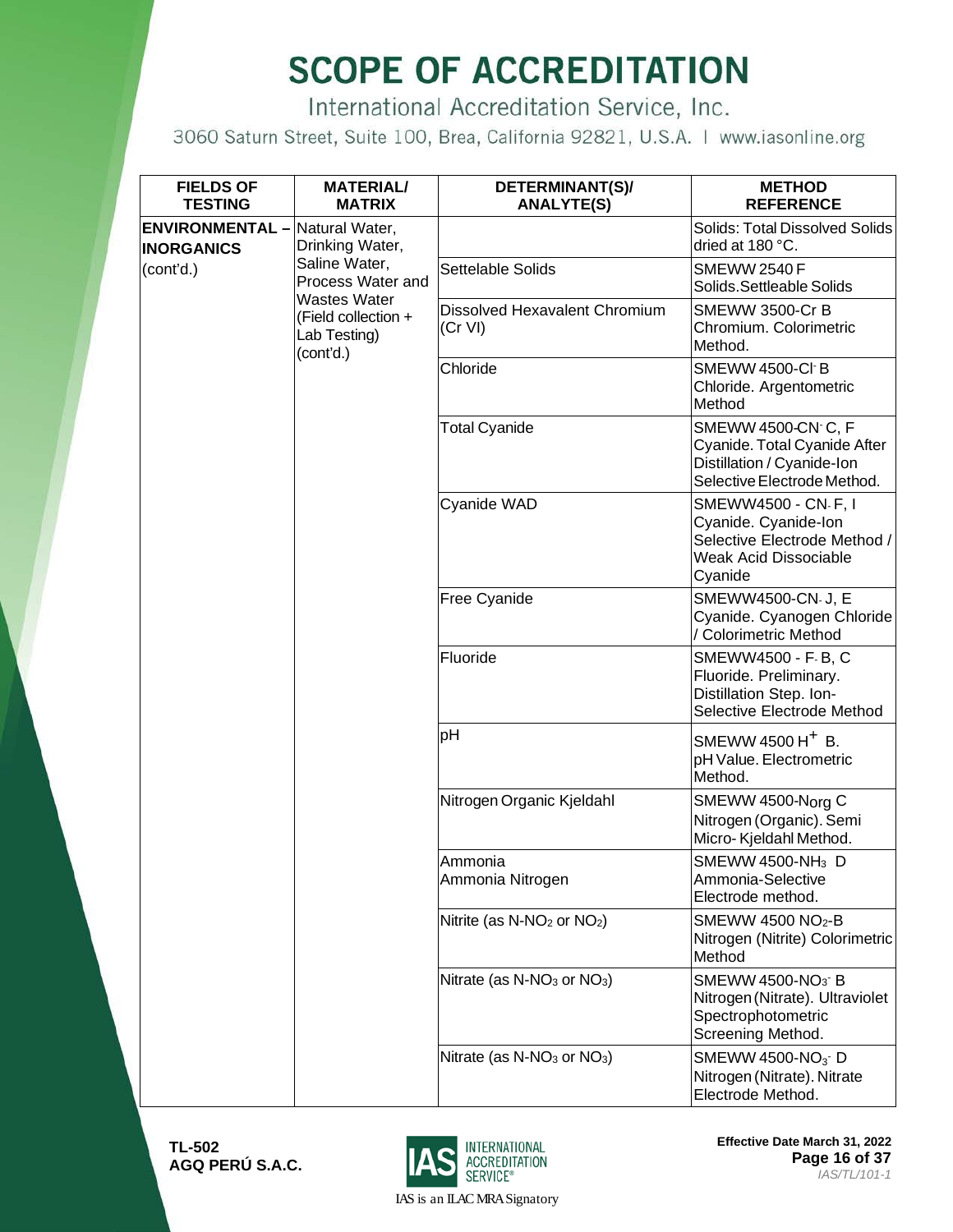International Accreditation Service, Inc.

3060 Saturn Street, Suite 100, Brea, California 92821, U.S.A. | www.iasonline.org

| <b>FIELDS OF</b><br><b>TESTING</b>                                      | <b>MATERIAL/</b><br><b>MATRIX</b>                                       | DETERMINANT(S)/<br><b>ANALYTE(S)</b>                                                                                                                                                                     | <b>METHOD</b><br><b>REFERENCE</b>                                                                                                              |
|-------------------------------------------------------------------------|-------------------------------------------------------------------------|----------------------------------------------------------------------------------------------------------------------------------------------------------------------------------------------------------|------------------------------------------------------------------------------------------------------------------------------------------------|
| <b>ENVIRONMENTAL - Natural Water,</b><br><b>INORGANICS</b><br>(cont'd.) | Drinking Water,<br>Saline Water,<br>Process Water and                   | <b>Total Phosphorus</b>                                                                                                                                                                                  | SMEWW 4500 P-B, E<br>Phosphorus.Sample<br>Preparation. Ascorbic Acid<br>Method                                                                 |
|                                                                         | <b>Wastes Water</b><br>(Field collection +<br>Lab Testing)<br>(cont'd.) | Phosphates.<br><b>PO4-P / PO4</b>                                                                                                                                                                        | <b>SMEWW 4500-PE</b><br>Phosphorus. Ascorbic Acid<br>Method.                                                                                   |
|                                                                         |                                                                         | Sulfide                                                                                                                                                                                                  | SMEWW 4500-S <sup>2-</sup> D<br>Sulfide. Methylene Blue<br>Method.                                                                             |
|                                                                         |                                                                         | Hydrogen Sulfide                                                                                                                                                                                         | SMEWW 4500-S <sup>2</sup> G, H<br>Sulfide. Ion-Selective<br>Electrode Method.<br>Calculation of Un-Ionized.                                    |
|                                                                         |                                                                         | Silica                                                                                                                                                                                                   | SMEWW 4500-SiO <sub>2</sub> D<br>Silica. Heteropoly Blue<br>Method.                                                                            |
|                                                                         | (Field collection +<br>Lab Testing)                                     | Sulfate                                                                                                                                                                                                  | SMEWW 4500-SO4 2-E<br>Sulfate. Turbidimetric<br>Methods.                                                                                       |
|                                                                         |                                                                         | Biochemical Oxygen Demand                                                                                                                                                                                | <b>SMEWW 5210 B</b><br>Biochemical Oxygen Demand<br>(BOD). 5- Day BOD Test.                                                                    |
|                                                                         |                                                                         | Chemical Oxygen Demand                                                                                                                                                                                   | <b>SMEWW 5220 D</b><br>Chemical Oxygen Demand<br>(COD). Closet reflux,<br>ColorimetricMethod.                                                  |
|                                                                         |                                                                         | Phenols                                                                                                                                                                                                  | SMEW 5530 B, C<br>Phenols. Cleanup Procedure.<br><b>Chloroform Extraction</b><br>Method.                                                       |
|                                                                         |                                                                         | <b>SAAM</b>                                                                                                                                                                                              | <b>SMEWW 5540 C</b><br>Surfactants. Anionic<br>Surfactants as MBAS.                                                                            |
|                                                                         |                                                                         | Soil and Sediments   Elements: Ag, Al, As, Ba, Be, Cd,<br>Co, Cr, Cu, Hg, Mn, Mo, Ni, Pb, Sb,<br>Se, Th, Tl, U, V, Zn.<br>Add Elements: B, Ca, Ce, Fe, K, Li,<br>Mg, Na, P, Sn, Sr, Ti, W - (Validated). | EPA Method 200.8<br>Determination of Trace<br>Elements in Waters and<br>Wastes by Inductively<br>Coupled Plasma-Mass<br>Spectrometry (ICP-MS). |
|                                                                         |                                                                         | <b>Cyanide Free</b>                                                                                                                                                                                      | EPA Method 9013 A / SM<br>4500- CN, F<br><b>Cyanide Extraction</b><br>Procedure for Solids and Oils                                            |



**Effective Date March 31, 2022 Page 17 of 37** *IAS/TL/101-1*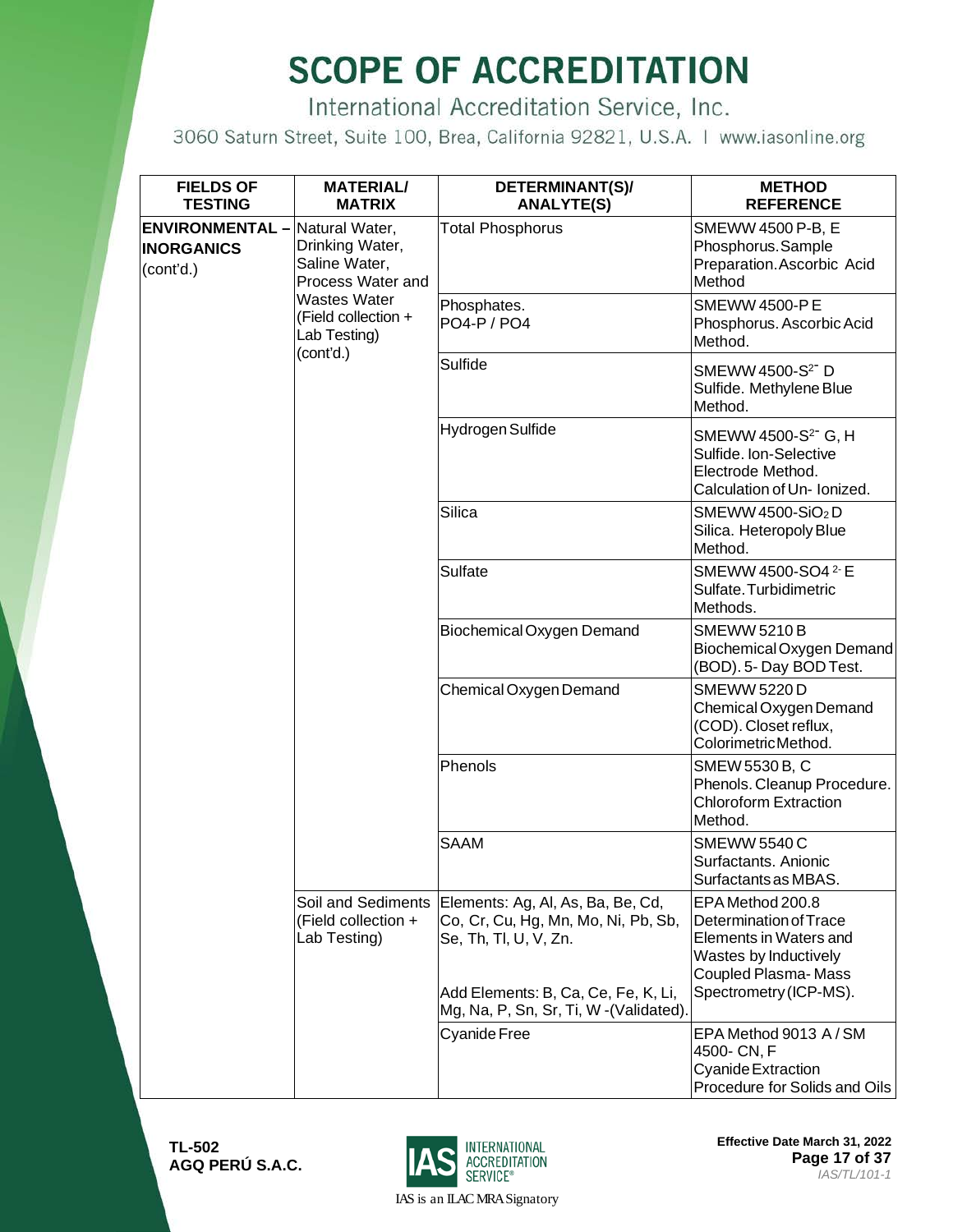International Accreditation Service, Inc.

3060 Saturn Street, Suite 100, Brea, California 92821, U.S.A. | www.iasonline.org

| <b>FIELDS OF</b><br><b>TESTING</b>                              | <b>MATERIAL/</b><br><b>MATRIX</b>                       | DETERMINANT(S)/<br><b>ANALYTE(S)</b>                                                                                                     | <b>METHOD</b><br><b>REFERENCE</b>                                                                                                                     |
|-----------------------------------------------------------------|---------------------------------------------------------|------------------------------------------------------------------------------------------------------------------------------------------|-------------------------------------------------------------------------------------------------------------------------------------------------------|
| <b>ENVIRONMENTAL -</b><br><b>INORGANICS</b>                     | Soil and Sediments<br>(Field collection +               |                                                                                                                                          | <b>Cyanide-Ion Selective</b><br>Electrode Method.                                                                                                     |
| (cont'd.)                                                       | Lab Testing)<br>(cont'd.)                               | <b>Moisture Content</b>                                                                                                                  | PE-980<br>Moisture Determination.                                                                                                                     |
|                                                                 |                                                         | pH(1:1)                                                                                                                                  | <b>PEC-001</b><br>Determination of pH                                                                                                                 |
|                                                                 |                                                         | Conductivity (1:1)                                                                                                                       | <b>PEC-002</b><br><b>Determination of Electrical</b><br>Conductivity.                                                                                 |
|                                                                 | Sludges<br>(Field collection +<br>Lab Testing)          | Soil, Sediments and Total: Ag, Al, Ba, Be, Ca, Cd, Co,<br>Cr, Cu, Fe, K, Mg, Mn, Mo, Na, Ni,<br>Pb, Sb, Tl, V, Zn.                       | EPA 6010C / EPA 3050B<br>Inductively Coupled Plasma-<br>Atomic Emission                                                                               |
|                                                                 |                                                         | Add Elements: As, B, Hg, Li, P, Se,<br>SiO2, Sn, Sr, Ti (validated)                                                                      | Spectrometry/Acid Digestion<br>of Sediments, Sludges, and<br>Soils.                                                                                   |
|                                                                 |                                                         | Add Elements: Al, Ag, B, Ba, Bi, Ca,<br>Ce, Cu, Hg, Li, Sb, Si, Sn, Na, Sr, K,<br>Mg, Mn, Mo, Ni, P, Ti, Th, U, V, W,<br>Zn (Validated). | EPA 6020B / EPA 3050B<br>Inductively Coupled Plasma-<br>Mass Spectrometry/ Acid<br>Digestion of Sediments,<br>Sludges, and Soils.                     |
|                                                                 |                                                         | Total: As, Be, Cd, Co, Cr, Fe, Pb,<br>Se, TI                                                                                             |                                                                                                                                                       |
|                                                                 |                                                         | <b>Total Cyanide</b>                                                                                                                     | EPA 9013 A / PP-220<br>Cyanide extraction<br>Procedure for Solids and<br>Oils / Free and Total<br>Cyanides in Waters by a<br>Segmented Flow Analyzer. |
|                                                                 |                                                         | Granulometric                                                                                                                            | PE-4039<br><b>Granulometric Analysis</b>                                                                                                              |
|                                                                 |                                                         | Chromium VI                                                                                                                              | PP-205<br>Determination of Chrome<br>Hexavalent in soils, sludge<br>and sediments. Digestion<br>based on DIN EN 15192.                                |
|                                                                 | Soil and Sludges<br>(Field collection +<br>Lab Testing) | <b>Total Solids</b>                                                                                                                      | Protocol of Methods of<br>Analysis for Soil and Muds<br>2. (2007)<br>Water and Total Solids.                                                          |
|                                                                 |                                                         | <b>Volatile Solids</b>                                                                                                                   | Protocol of Methods of<br>Analysis for Soil and Muds<br>3. (2007)<br>Water and Total Solids.                                                          |
| <b>ENVIRONMENTAL -</b><br><b>INORGANICS+</b><br><b>SAMPLING</b> | Natural Water,<br>Drinking Water,<br>Saline Water,      | Oxygen Dissolved 'in situ'                                                                                                               | EPA360.1<br>Oxygen, Dissolved<br>(Membrane Electrode)                                                                                                 |

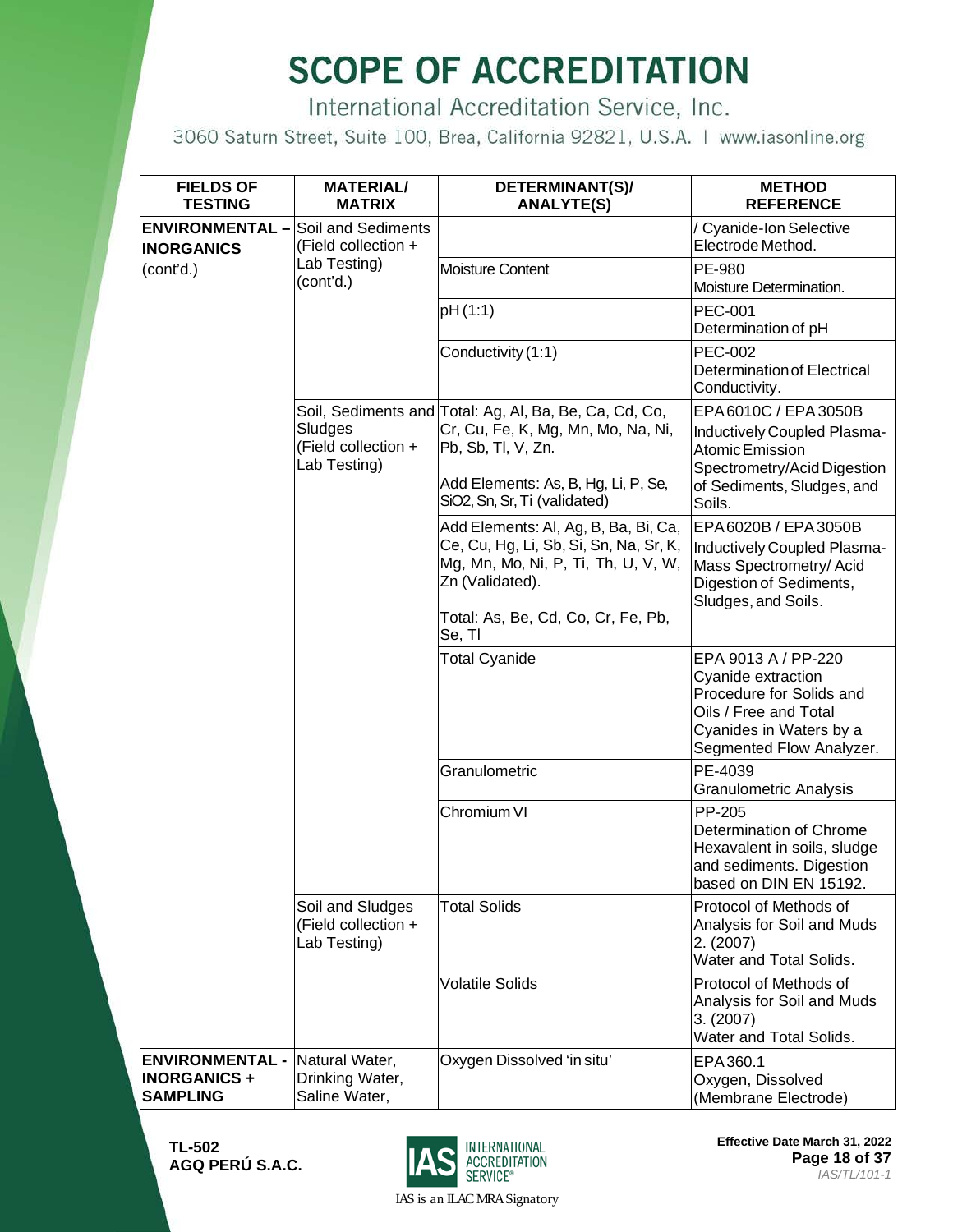International Accreditation Service, Inc.

3060 Saturn Street, Suite 100, Brea, California 92821, U.S.A. | www.iasonline.org

| <b>FIELDS OF</b><br><b>TESTING</b>                                            | <b>MATERIAL/</b><br><b>MATRIX</b>                                               | DETERMINANT(S)/<br><b>ANALYTE(S)</b>                                                                           | <b>METHOD</b><br><b>REFERENCE</b>                                                                                                                                                 |
|-------------------------------------------------------------------------------|---------------------------------------------------------------------------------|----------------------------------------------------------------------------------------------------------------|-----------------------------------------------------------------------------------------------------------------------------------------------------------------------------------|
| <b>ENVIRONMENTAL -</b><br><b>INORGANICS +</b><br><b>SAMPLING</b><br>(cont'd.) | Process Water and<br><b>Wastes Water</b><br>(Field collection +<br>Lab Testing) | "In Situ" Free Residual Chlorine, "In<br>Situ" Total Chlorine                                                  | <b>PPI-206</b><br><b>Chlorine Determination: Free</b><br>Residual, Total Based on<br>SMEWW 4500 CI G.                                                                             |
|                                                                               |                                                                                 | Conductivity 'in Situ'                                                                                         | <b>SMEWW 2510 B</b><br>Conductivity Laboratory<br>Method.                                                                                                                         |
|                                                                               |                                                                                 | Temperature 'in Situ'                                                                                          | <b>SMEWW 2550 B</b><br>Temperature. Laboratory<br>and Field Methods.                                                                                                              |
|                                                                               |                                                                                 | pH 'in Situ'                                                                                                   | SMEWW 4500 H <sup>+</sup> B<br>pH Value. Electrometric<br>Method.                                                                                                                 |
|                                                                               | Air<br>(Field collection +<br>Lab Testing)                                      | $NO2$ (gaseous)                                                                                                | ASTM D1607-91 (2011)<br><b>Standard Test Method for</b><br>Nitrogen Dioxide Content of<br>the Atmosphere (Griess-<br>Saltzman Reaction).                                          |
|                                                                               |                                                                                 | $SO2$ (gaseous)                                                                                                | EPA 40 CFR - Chapter I -<br>Title 40 - Appendix A-2 to<br>Part 50.<br>Reference Method for the<br>Determination of Sulfur<br>Dioxide in the Atmosphere<br>(PararosanilineMethod). |
|                                                                               |                                                                                 | Metals: Al, As, B, Ba, Be, Bi, Ca,<br>Cd, Co, Cr, Cu, Fe, Hg, K, Li, Mg,<br>Mn, Mo, Na, Ni, P, Pb, Sb, Se, Si, | EPA - Compendium Method<br>$IO - 3.4$                                                                                                                                             |
|                                                                               |                                                                                 | Sn, Sr, Ti, Tl, U, V, Zn                                                                                       | Determination of Metals in<br><b>Ambient Particulate Matter</b><br><b>Using Inductively Coupled</b><br>Plasma Spectroscopy (ICP-<br>OES).                                         |
|                                                                               |                                                                                 | PM10 High Volume                                                                                               | NTP 900.030<br>Air quality. Reference Method<br>for the Determination of<br>Respirable Particulate Matter<br>as PM10 in the Atmosphere.                                           |
|                                                                               |                                                                                 | O3 (gaseous)                                                                                                   | PP-201<br>Determination of Ozone (03)<br>in Atmosphere.                                                                                                                           |
|                                                                               |                                                                                 | CO (gaseous)                                                                                                   | PP-202<br>Carbon Monoxide (CO) in<br>Atmosphere.                                                                                                                                  |
|                                                                               |                                                                                 | $H2S$ (gaseous)                                                                                                | PP-203                                                                                                                                                                            |



**Effective Date March 31, 2022 Page 19 of 37** *IAS/TL/101-1*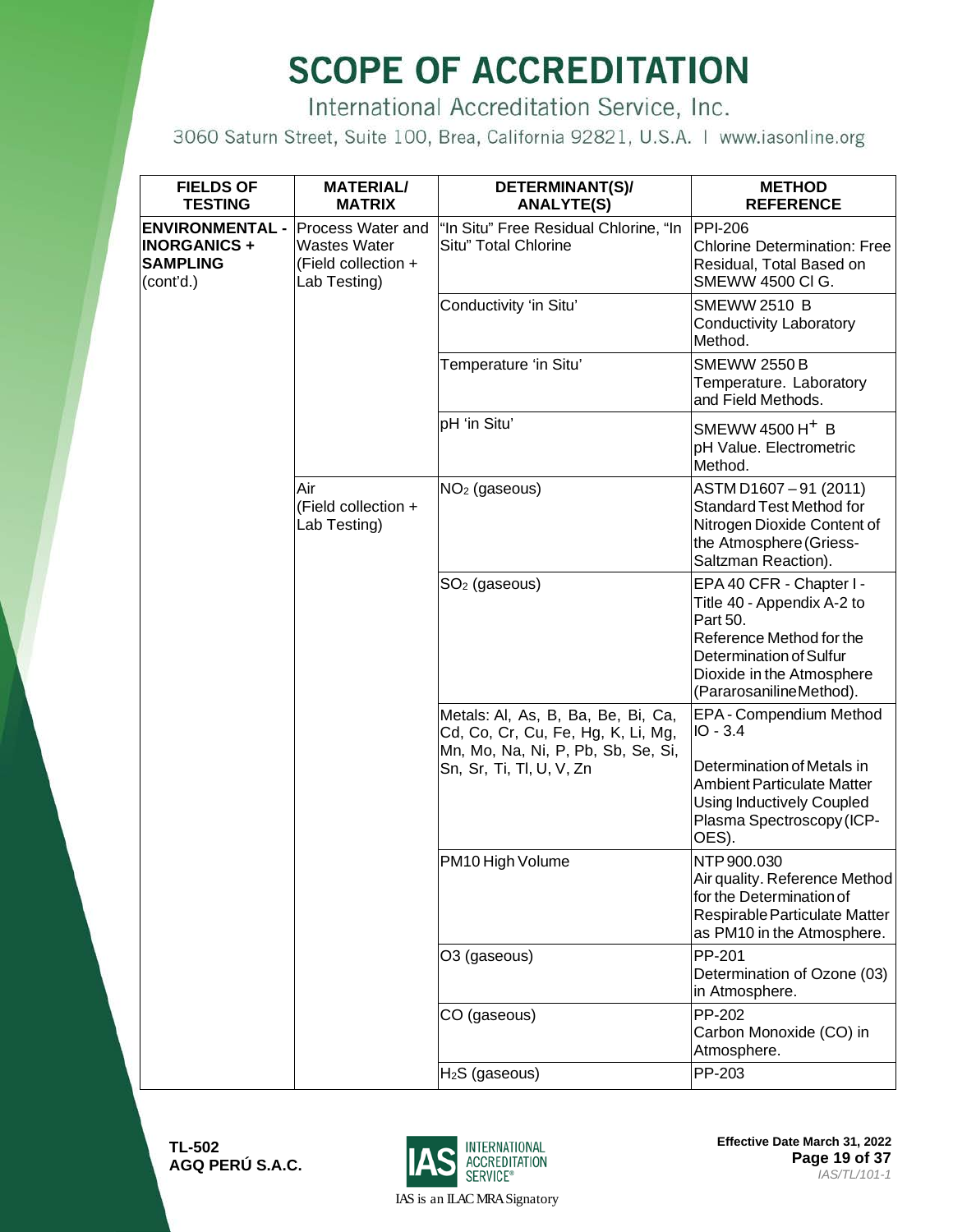International Accreditation Service, Inc.

3060 Saturn Street, Suite 100, Brea, California 92821, U.S.A. | www.iasonline.org

| <b>FIELDS OF</b><br><b>TESTING</b>            | <b>MATERIAL/</b><br><b>MATRIX</b>                                                             | DETERMINANT(S)/<br><b>ANALYTE(S)</b>                                                                                                                                     | <b>METHOD</b><br><b>REFERENCE</b>                                                                                                                                                                            |
|-----------------------------------------------|-----------------------------------------------------------------------------------------------|--------------------------------------------------------------------------------------------------------------------------------------------------------------------------|--------------------------------------------------------------------------------------------------------------------------------------------------------------------------------------------------------------|
| <b>ENVIRONMENTAL -</b><br><b>INORGANICS +</b> | Air<br>(Field collection +                                                                    |                                                                                                                                                                          | Determination of Hydrogen<br>Sulfide (H2S) In Atmosphere.                                                                                                                                                    |
| <b>SAMPLING</b><br>(cont'd.)                  | Lab Testing)<br>(cont'd.)                                                                     | PM 2.5 High Volume                                                                                                                                                       | PP-209<br>Determination of Breathable<br>Particulate Matter as PM2.5<br>in the Atmosphere.                                                                                                                   |
|                                               |                                                                                               | Total Hg (gaseous)                                                                                                                                                       | PPI-512/ PP-233<br>Sampling of Total Gaseous<br>Mercury in Atmosphere<br>Based on Mercury. Method:<br>6009, Issue 2 /Total<br>Gaseous Mercury in<br>Atmosphere Based on<br>Mercury.Method: 6009,<br>Issue 2. |
|                                               | Air / filter<br>(Only Lab Testing)<br><b>Stationary Emission Particulate Matter</b><br>Source | Determination of Weight in PM10<br>low Volume Filter                                                                                                                     | NTP 900.030<br>Air quality. Reference<br>Method for the Determination<br>of Respirable Particulate<br>Matter as PM10 in the<br>Atmosphere.                                                                   |
|                                               |                                                                                               | Determination of Weight in PM2.5<br>low Volume Filter                                                                                                                    | NTP 900.069<br>Air quality. Reference<br>Method for the determination<br>of fine particulate matter as<br>PM2.5 in the atmosphere.                                                                           |
|                                               |                                                                                               | Metals in PM10 Filter Low Volume:<br>Al, As, B, Ba, Be, Bi, Ca, Cd, Co,<br>Cr, Cu, Fe, Hg, K, Li, Mg, Mn, Mo,<br>Na, Ni, P, Pb, Sb, Se, Si, Sn, Sr, Ti,<br>Tl, U, V, Zn  | EPA- Compendium Method<br>$IO - 3.4$<br>Determination of Metals in<br><b>Ambient Particulate Matter</b><br><b>Using Inductively Coupled</b><br>Plasma Spectroscopy (ICP-<br>OES).<br>(Validated)             |
|                                               |                                                                                               | Metals in PM2.5 Filter Low Volume:<br>Al, As, B, Ba, Be, Bi, Ca, Cd, Co,<br>Cr, Cu, Fe, Hg, K, Li, Mg, Mn, Mo,<br>Na, Ni, P, Pb, Sb, Se, Si, Sn, Sr, Ti,<br>TI, U, V, Zn | EPA- Compendium Method<br>IIO - 3.4 Determination of<br>Metals in Ambient Particulate<br><b>Matter Using Inductively</b><br>Coupled Plasma<br>Spectroscopy (ICP- OES).<br>(Validated)                        |
|                                               |                                                                                               |                                                                                                                                                                          | EPA Method 5<br><b>Determination of Particulate</b><br><b>Matter Emissions from</b><br><b>Stationary Sources.</b>                                                                                            |
|                                               |                                                                                               | Sulfur Dioxide (SO <sub>2</sub> )                                                                                                                                        | (Only laboratory process).<br>EPA Method 6                                                                                                                                                                   |



**Effective Date March 31, 2022 Page 20 of 37** *IAS/TL/101-1*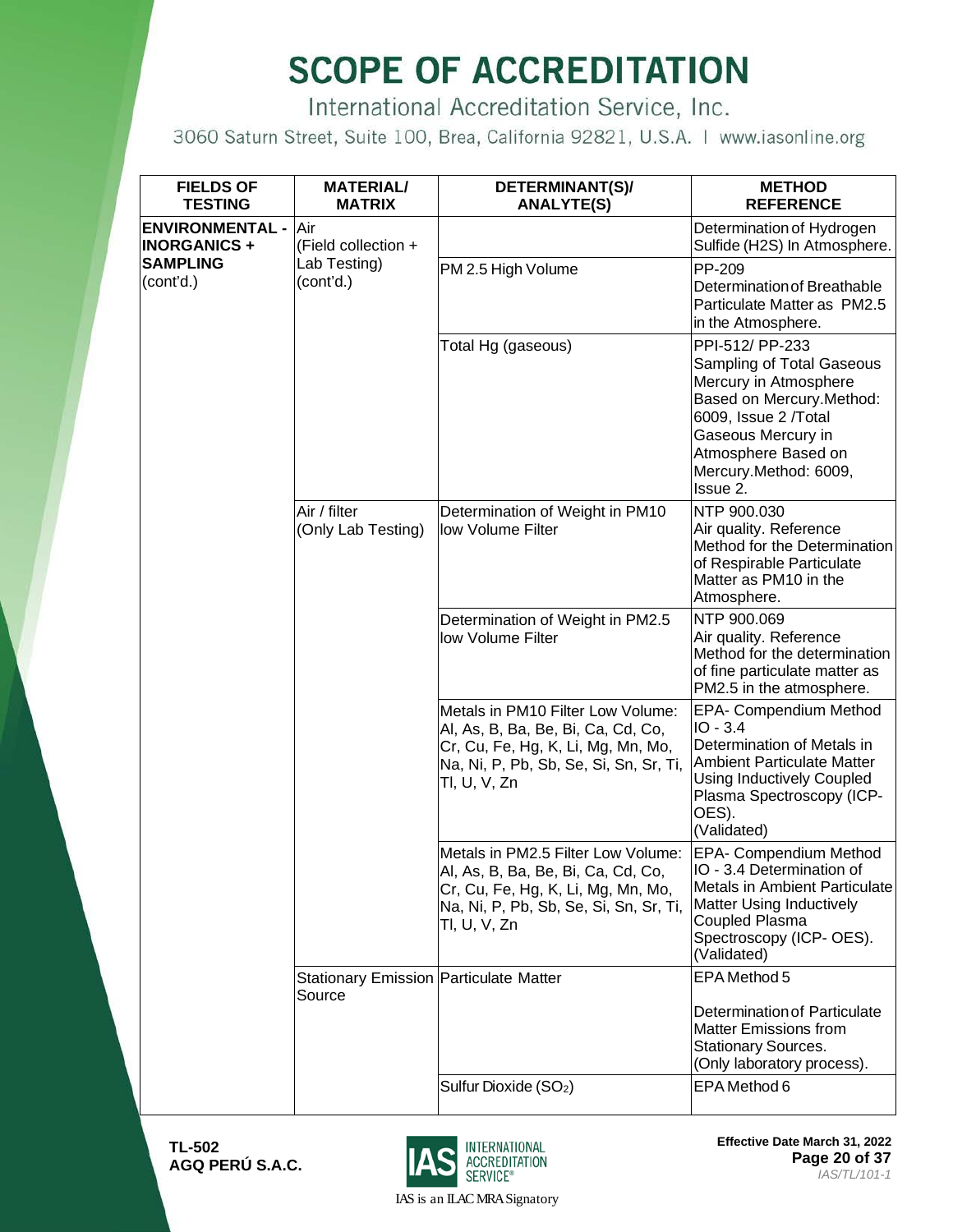International Accreditation Service, Inc.

3060 Saturn Street, Suite 100, Brea, California 92821, U.S.A. | www.iasonline.org

| <b>FIELDS OF</b><br><b>TESTING</b>                                           | <b>MATERIAL/</b><br><b>MATRIX</b>                                       | DETERMINANT(S)/<br><b>ANALYTE(S)</b>                                                                           | <b>METHOD</b><br><b>REFERENCE</b>                                                                                                                                                                                      |
|------------------------------------------------------------------------------|-------------------------------------------------------------------------|----------------------------------------------------------------------------------------------------------------|------------------------------------------------------------------------------------------------------------------------------------------------------------------------------------------------------------------------|
| <b>ENVIRONMENTAL -</b><br><b>INORGANICS+</b><br><b>SAMPLING</b><br>(cont'd.) | <b>Stationary Emission</b><br>Source<br>(cont'd.)                       |                                                                                                                | Determination of Sulfur<br>Dioxide Emissions from<br><b>Stationary Sources</b><br>(only laboratory process).                                                                                                           |
|                                                                              |                                                                         | Determination of total reduced<br>sulfur (TRS)                                                                 | EPA Method 16A                                                                                                                                                                                                         |
|                                                                              |                                                                         |                                                                                                                | Stationary emission source:<br>Determination of total<br>reduced sulfur (TRS)<br>emissions from stationary<br>sources - impinger technique<br>(only laboratory process).                                               |
|                                                                              |                                                                         | Ag, As, Be, Cd, Co, Cr, Cu, Mn, Ni,<br>P, Pb, Sb, Se, Tl, Zn                                                   | Metals in Fixed Sources by<br><b>ICP-OES Spectroscopy</b><br>based on EPA Method 29<br>(only laboratory process)                                                                                                       |
|                                                                              |                                                                         | $O_2$ , CO, CO <sub>2</sub> , SO <sub>2</sub> , NO, NO <sub>2</sub> and<br><b>NOX</b>                          | Determination of O <sub>2</sub> , CO,<br>$CO2$ , SO <sub>2</sub> , NO and NO <sub>2</sub><br>concentration by an<br>automatic analyzer based on<br>EPA CTM 022/ EPA CTM<br>030.<br>(Field collection + Lab<br>Testing) |
| <b>ENVIRONMENTAL-</b><br><b>MICROBIOLOGY</b>                                 | Natural Water,<br>Drinking Water,<br>Saline Water,<br>Process Water and | Fecal Coliform or Fecal<br>Thermotolerant                                                                      | PE-403<br>Fecal (Thermotolerant)<br><b>Coliform Count in Waters</b><br>(Membrane Filtration).                                                                                                                          |
|                                                                              | <b>Wastes Water</b><br>(Field collection +<br>Lab Testing)              | Giardia, Helminth eggs parasites,<br>Protozoan Cyst Parasites                                                  | PP-301<br>Determination of Helminthes<br>And Protozoan Parasites<br><b>Based on Modified</b><br>Bailenger's Method.                                                                                                    |
|                                                                              | Heterotrophic bacteria                                                  | <b>SMEWW 9215 A,B</b><br>35°C/48h, Agar plate count.<br>Heterotrophic Plate Count.<br>Pour Plate Count Method. |                                                                                                                                                                                                                        |
|                                                                              |                                                                         | <b>Total Coliform</b>                                                                                          | SMEWW 9221 B. 2,3,4,5a<br>$(1,3,4)$ , 5b<br>Multiple - Tube Fermentation<br>Technique for Members of the<br>Coliform Group. Standard<br><b>Total Coliform Fermentation</b><br>Technique.                               |
|                                                                              |                                                                         | Thermotolerant (Fecal) Coliform                                                                                | SMEWW 9221 B.2,3, E.1<br>Multiple - Tube Fermentation<br>Technique for Members of the                                                                                                                                  |

**TL-502 AGQ PERÚ S.A.C.**



**Effective Date March 31, 2022 Page 21 of 37** *IAS/TL/101-1*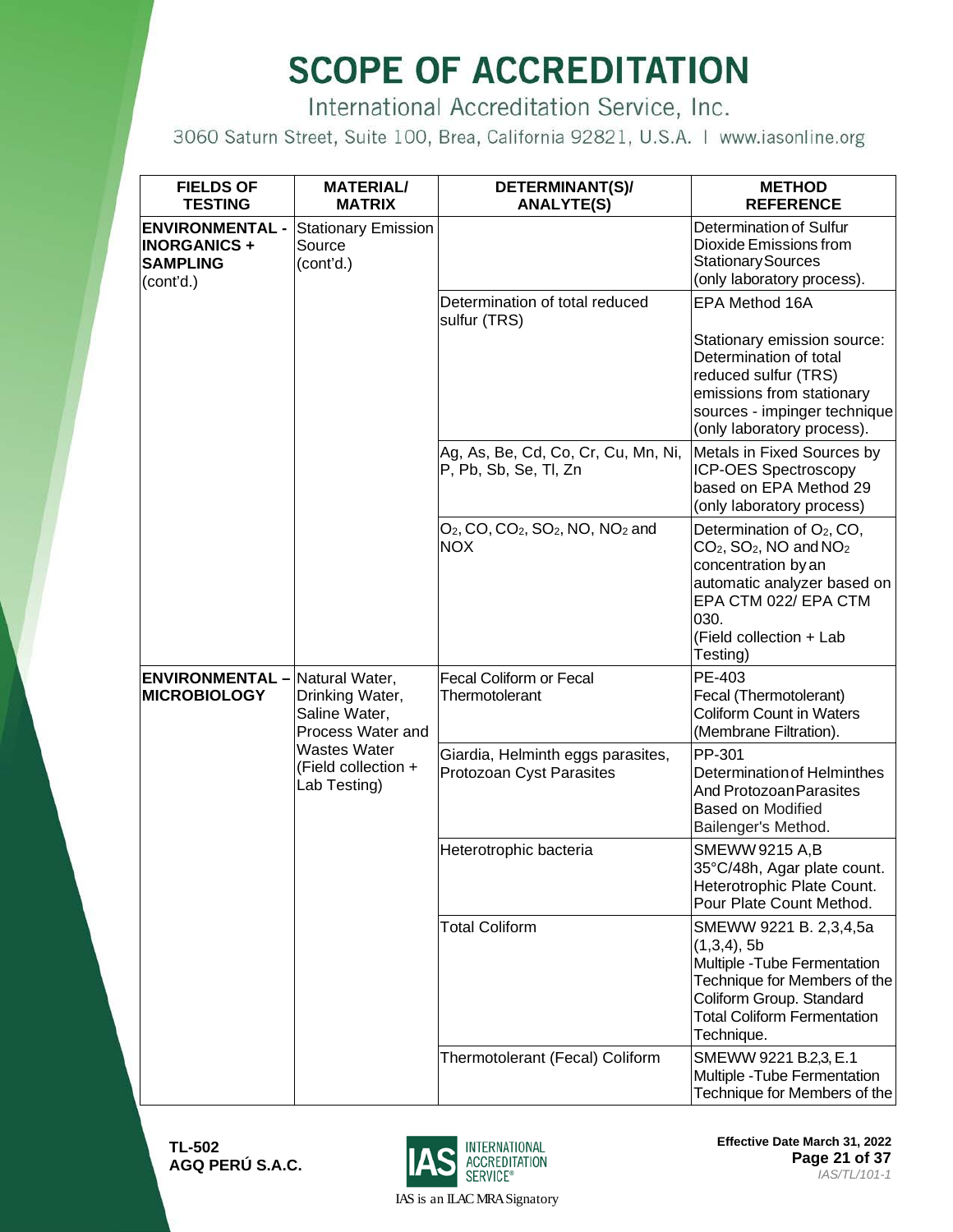International Accreditation Service, Inc.

3060 Saturn Street, Suite 100, Brea, California 92821, U.S.A. | www.iasonline.org

| <b>FIELDS OF</b><br><b>TESTING</b>                                        | <b>MATERIAL/</b><br><b>MATRIX</b>                                                     | DETERMINANT(S)/<br><b>ANALYTE(S)</b>                                                                      | <b>METHOD</b><br><b>REFERENCE</b>                                                                                                                                      |
|---------------------------------------------------------------------------|---------------------------------------------------------------------------------------|-----------------------------------------------------------------------------------------------------------|------------------------------------------------------------------------------------------------------------------------------------------------------------------------|
| <b>ENVIRONMENTAL</b> - Natural Water,<br><b>MICROBIOLOGY</b><br>(cont'd.) | Drinking Water,<br>Saline Water,                                                      |                                                                                                           | Coliform Group.<br>Thermotolerant (Fecal)<br>Coliform Procedure.                                                                                                       |
|                                                                           | Process Water and<br>Wastes Water<br>(Field collection +<br>Lab Testing)<br>(cont'd.) | Escherichia Coli                                                                                          | SMEWW 9221 B.2,3, F.1<br>Multiple - Tube Fermentation<br>Technique for Members of the<br>Coliform Group. Escherichia<br>Coli Procedure Using<br>Fluorogenic Substrate. |
|                                                                           |                                                                                       | FecalEntererococcus                                                                                       | <b>SMEWW9230 B</b><br>Fecal Enterococcus /<br>Streptococcus Groups.<br>Multiple Tube Technique.                                                                        |
|                                                                           |                                                                                       | Salmonella spp                                                                                            | SMEWW 9260 B, 2.d,<br>4.a,c,6.c,e,7,8<br>Detection of Pathogenic<br>Bacteria. Salmonella                                                                               |
|                                                                           |                                                                                       | Vibrio cholerae                                                                                           | SMEWW 9260 H, 2.d, 3.d.1,<br>6.b,7<br>Detection of Pathogenic<br>Bacteria. Vibrio. (Excepto<br>uso antisuero O139).                                                    |
|                                                                           |                                                                                       | Zooplankton Counting                                                                                      | SMEWW-APHA-AWWA-<br>WEF Part 10200 C.1, G<br>Plankton. Zooplankton<br>Counting Techniques.                                                                             |
|                                                                           |                                                                                       | Free Living Organisms (OVL)<br>Zooplankton Counting +<br>Phytoplankton Counting                           | SMEWW-APHA-AWWA-<br>WEF Part 10200 C.1, G<br>SMEWW-APHA-AWWA-<br>WEF Part 10200 C.1, F2.c.1                                                                            |
|                                                                           |                                                                                       |                                                                                                           | Free Living Organisms<br>(OVL)                                                                                                                                         |
|                                                                           | Phytoplankton Counting                                                                | SMEWW-APHA-AWWA-<br>WEF Part 10200 C.1 F.2.<br>(a, c1)<br>Plankton. Phytoplankton<br>Counting Techniques. |                                                                                                                                                                        |
|                                                                           |                                                                                       | Periphyton Counting                                                                                       | SMEWW-APHA-AWWA-<br>WEF Part 10300 C.1,2<br>Periphyton. Sample Analysis.                                                                                               |
|                                                                           |                                                                                       | Periphyton Identification of Aquatic<br>Organisms                                                         | SMEWW-APHA- AWWA-<br>WEF Part 10300 C.1, 2./<br>Part 10900<br>Periphyton. Sample Analysis/                                                                             |



**Effective Date March 31, 2022 Page 22 of 37** *IAS/TL/101-1*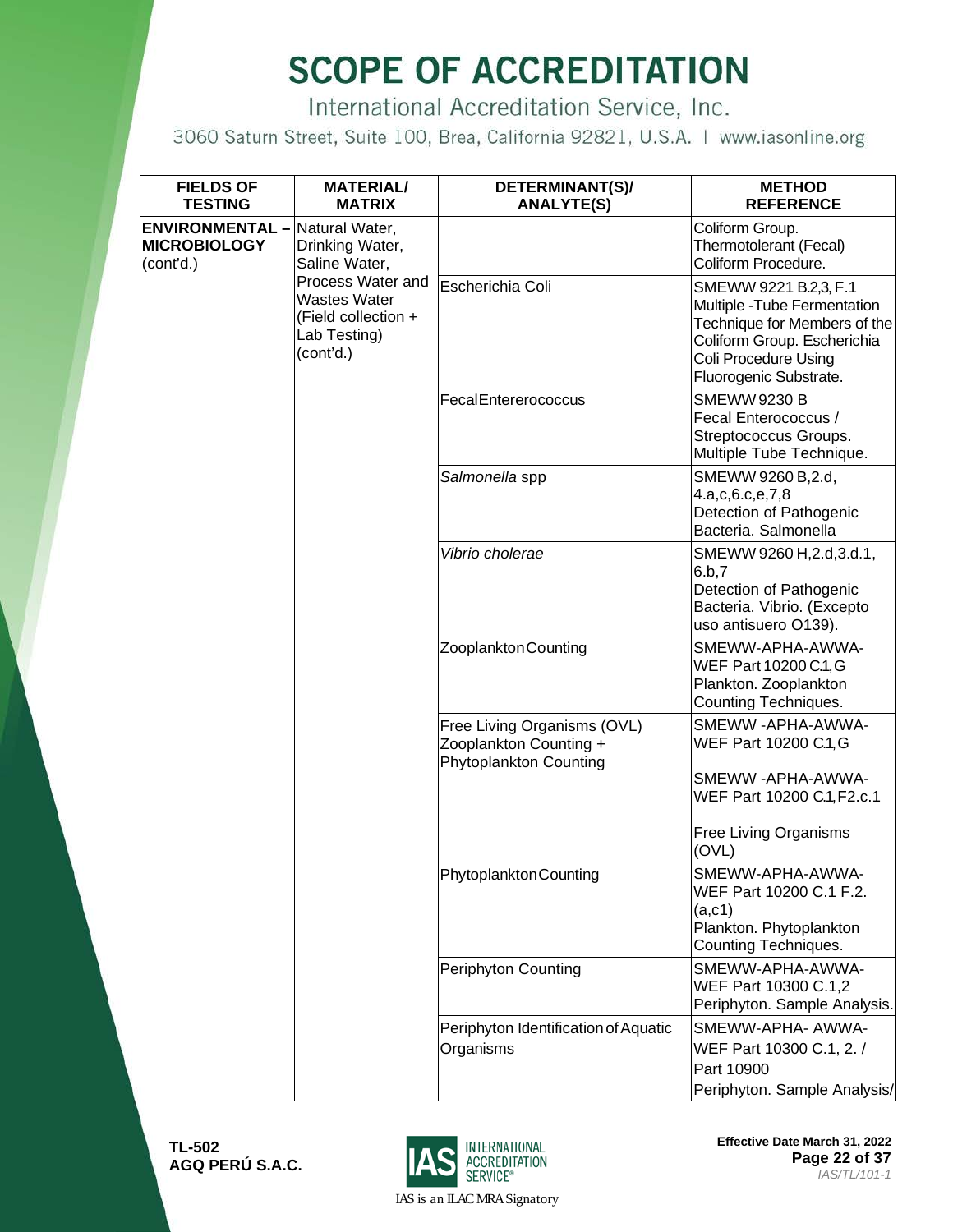International Accreditation Service, Inc.

3060 Saturn Street, Suite 100, Brea, California 92821, U.S.A. | www.iasonline.org

| <b>FIELDS OF</b><br><b>TESTING</b>           | <b>MATERIAL/</b><br><b>MATRIX</b>                                                                                                                                                 | DETERMINANT(S)/<br><b>ANALYTE(S)</b>                            | <b>METHOD</b><br><b>REFERENCE</b>                                                                                                                                                                     |
|----------------------------------------------|-----------------------------------------------------------------------------------------------------------------------------------------------------------------------------------|-----------------------------------------------------------------|-------------------------------------------------------------------------------------------------------------------------------------------------------------------------------------------------------|
| <b>ENVIRONMENTAL-</b><br><b>MICROBIOLOGY</b> | Natural Water,<br>Drinking Water,                                                                                                                                                 |                                                                 | Identification of aquatic<br>organisms.                                                                                                                                                               |
| (cont'd.)                                    | Saline Water,<br>Process Water and<br><b>Wastes Water</b><br>(Field collection +<br>Lab Testing)<br>(cont'd.)                                                                     | Nekton                                                          | SMEWW 10600 D.1<br>Fishes. Analysis of<br>Collections.                                                                                                                                                |
|                                              |                                                                                                                                                                                   | Zooplankton Identification of Aquatic<br>Organisms              | SMEWW-APHA-AWWA-<br>WEF Part 10020 C.1, G /<br>Part 10900                                                                                                                                             |
|                                              |                                                                                                                                                                                   | Phytoplankton Identification of<br>Aquatic Organisms            | SMEWW-APHA-AWWA-<br>WEF Part 10020 C.1, F.2.c.1<br>/ Part 10900                                                                                                                                       |
|                                              |                                                                                                                                                                                   | Escherichia coli and Coliform<br>Bacteria                       | <b>UNE-EN ISO 9308-1</b><br>Water quality - Enumeration<br>of Escherichia coli and<br>coliform bacteria - Part 1:<br>Membrane filtration method<br>for waters with low bacterial<br>background flora. |
|                                              | Natural Waters,<br><b>Drinking Waters</b><br>(Field collection +<br>Lab Testing)<br>Natural Waters,<br><b>Drinking Waters</b><br>(Field collection +<br>Lab Testing)<br>(cont'd.) | Total coliform and Escherichia coli<br>(Colilert 18- NMP/100mL) | ISO 9308-2.<br>Water quality - Enumeration<br>of Escherichia coli and<br>coliform bacteria -- Part 2:<br>Most probable number<br>method.                                                              |
|                                              |                                                                                                                                                                                   | Fecal (Thermotolerant) coliform<br>(Colilert 18- NMP/100mL)     | PP-317<br>Determination of Fecal<br>Coliforms (Colilert-18) Based<br>on SMEWW 9223 B.                                                                                                                 |
|                                              |                                                                                                                                                                                   | Detection of Virus; Somatic Coliphage<br>Assay                  | <b>SMEWW 9224 B</b><br>Detection of Virus; Somatic<br>Coliphage Assay                                                                                                                                 |
|                                              | <b>Wastes Water</b><br>(Field collection<br>$+$<br>Lab Testing)                                                                                                                   | Natural Water and Detection of Salmonella spp.                  | UNE-EN-ISO 19250.8.1,<br>8.2.2, 8.3, 8.4, 8.5, 9.<br>Water quality - Detection of<br>Salmonella spp.                                                                                                  |
|                                              | epicontinental and<br>estuarine)<br>(Field collection +<br>Lab Testing)                                                                                                           | Sediments (marine, Benthic Macroinvertebrates Counting          | SMEWW 10500 C1.2<br>Benthic Macroinvertebrates.<br>Sampling Processing and<br>Analysis.                                                                                                               |
|                                              | Swabbing of Living<br>and Inert Surfaces<br>(Field collection +<br>Lab Testing)                                                                                                   | Total coliform and Escherichia coli<br>Count                    | ISO 18593 punto 9.2 (1,<br>2,4)/RM N°461-MINSA 8.2,<br>8.4/AOAC 991.14                                                                                                                                |

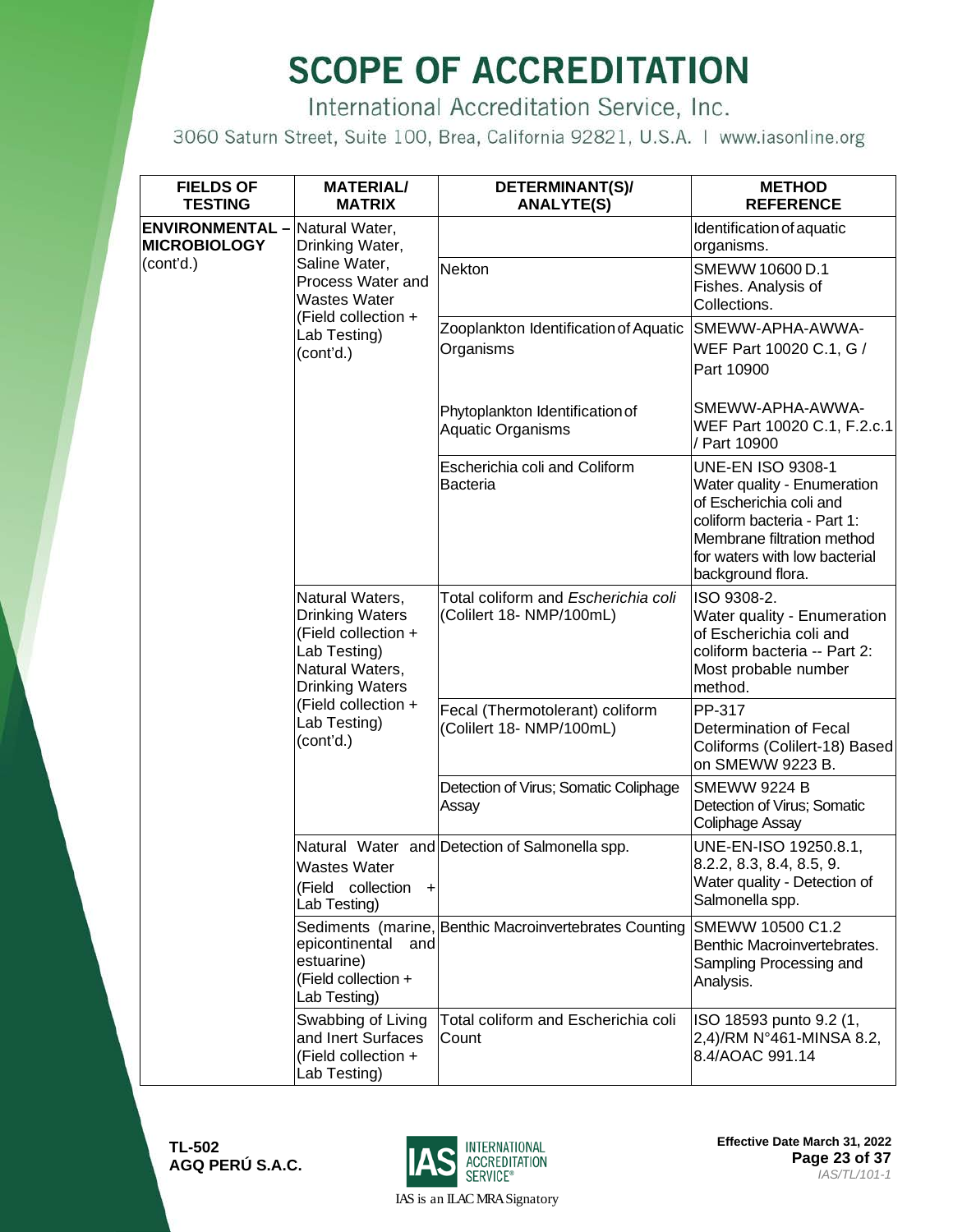International Accreditation Service, Inc.

3060 Saturn Street, Suite 100, Brea, California 92821, U.S.A. | www.iasonline.org

| <b>FIELDS OF</b><br><b>TESTING</b>           | <b>MATERIAL/</b><br><b>MATRIX</b>                                                   | DETERMINANT(S)/<br><b>ANALYTE(S)</b>                                                                                                                                                                                                                                                                                                                                                                                                                                                     | <b>METHOD</b><br><b>REFERENCE</b>                                                                                                                                 |
|----------------------------------------------|-------------------------------------------------------------------------------------|------------------------------------------------------------------------------------------------------------------------------------------------------------------------------------------------------------------------------------------------------------------------------------------------------------------------------------------------------------------------------------------------------------------------------------------------------------------------------------------|-------------------------------------------------------------------------------------------------------------------------------------------------------------------|
| <b>ENVIRONMENTAL-</b><br><b>MICROBIOLOGY</b> | Swabbing of Living<br>and Inert Surfaces                                            |                                                                                                                                                                                                                                                                                                                                                                                                                                                                                          | Total coliform and<br>Escherichia coli Count                                                                                                                      |
| (cont'd.)                                    | (Field collection +<br>Lab Testing)<br>(cont'd.)                                    | <b>Enumeration of Yeast and Mold</b>                                                                                                                                                                                                                                                                                                                                                                                                                                                     | ISO 18593 punto 9.2 (1,<br>2,4)/RM N°461-MINSA 8.2,<br>8.4/FDA BAM On line Chap<br>18. B.1                                                                        |
|                                              |                                                                                     |                                                                                                                                                                                                                                                                                                                                                                                                                                                                                          | Enumeration of Yeast and<br>Mold                                                                                                                                  |
|                                              |                                                                                     | Detection of Salmonella spp                                                                                                                                                                                                                                                                                                                                                                                                                                                              | ISO 18593 punto 9.2 (1,<br>2,4)/RM N°461-MINSA 8.2,<br>8.4/ISO 6579-1:2017                                                                                        |
|                                              |                                                                                     |                                                                                                                                                                                                                                                                                                                                                                                                                                                                                          | Detection of Salmonella spp                                                                                                                                       |
|                                              |                                                                                     | Coagulase Positive: Staphylococci<br>Count (Staphylococcus aureus and<br>others)                                                                                                                                                                                                                                                                                                                                                                                                         | ISO 18593 punto 9.2 (1,<br>2,4)/RM N°461-MINSA 8.2,<br>8.4/ISO 6888-1:2021<br>Coagulase Positive:<br>Staphylococci Count<br>(Staphylococcus aureus and<br>others) |
|                                              |                                                                                     | Escherichia coli Count                                                                                                                                                                                                                                                                                                                                                                                                                                                                   | ISO 18593 punto 9.2 (1,<br>2,4)/RM N°461-MINSA 8.2,<br>8.4/ISO 16649-2:2001<br>Escherichia coli Count                                                             |
|                                              |                                                                                     | Colony Count at 30°C<br>(UFC/superficies)                                                                                                                                                                                                                                                                                                                                                                                                                                                | ISO 18593 punto 9.2 (1,<br>2,4)/RM N°461-MINSA 8.2,<br>8.4/UNE-EN ISO 4833-<br>1:2014, Colony Count at<br>30°C (UFC/superficies)                                  |
|                                              |                                                                                     | Detection of Listeria<br>Monocytogenes                                                                                                                                                                                                                                                                                                                                                                                                                                                   | ISO 18593 punto 9.2 (1,<br>2,4)/RM N°461-MINSA 8.2,<br>8.4/UNE-EN ISO 11290-<br>1:2018, Detection of Listeria<br>Monocytogenes                                    |
| <b>FOOD-ORGANIC-</b><br><b>PESTICIDES</b>    | Fruits, Vegetables,<br>Nuts, Cereal &<br>Dried Fruit,<br><b>Oils/Fatty Matrices</b> | 2,4 D, Ortofenil Fenol (OPP),<br>Acetacloro, Acrinatrina, Alacloro,<br>Aldrin (SP), Atrazina, Benalaxil (SP),<br>Benfluralina, Bifenazato (SP),<br>Bifenilo, Bifentrina, Bitertanol,<br>Bromofos Metil, Bromopropilato,<br>Bupirimato, Carbofenotion, Ciflutrin,<br>Cipermetrina, Ciproconazol,<br>Ciprodinil, Clordano cis, Clordano<br>trans, Clorfenapir, Clorfenvinfós,<br>Cloropropilato, Clorpirifos,<br>Clorpirifos Metil, Clorprofam, Clortal<br>Dimetil, Cyhalotrin-L, DDD-pp + | PE-674<br>Determination of Pesticide<br>Residues by<br>chromatography GC / MS-<br>MS and LC / MS-MS<br>PE-674                                                     |

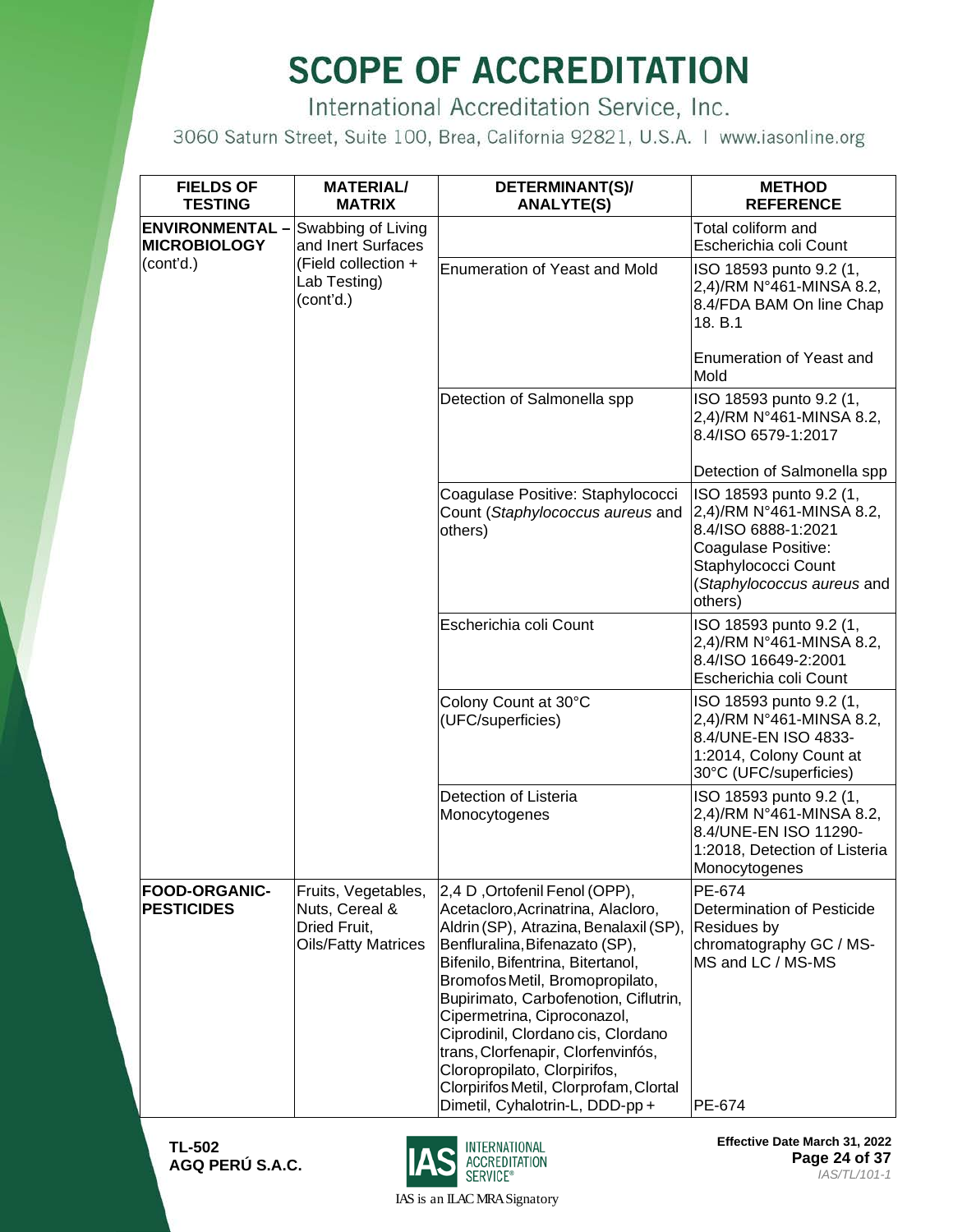International Accreditation Service, Inc.

3060 Saturn Street, Suite 100, Brea, California 92821, U.S.A. | www.iasonline.org

| <b>FIELDS OF</b><br><b>TESTING</b> | <b>MATERIAL/</b><br><b>MATRIX</b> | DETERMINANT(S)/<br><b>ANALYTE(S)</b>                                 | <b>METHOD</b><br><b>REFERENCE</b> |
|------------------------------------|-----------------------------------|----------------------------------------------------------------------|-----------------------------------|
| <b>FOOD-ORGANIC-</b>               | Fruits, Vegetables,               | DDT-op, Diazinon, Diclobenilo,                                       | Determination of Pesticide        |
| <b>PESTICIDES</b>                  | Nuts, Cereal &                    | Diclorán, Dicofol, Dieldrin (SP),                                    | <b>Residues by</b>                |
| (cont'd.)                          | Dried Fruit,                      | Difenilamina, Difenoconazol,                                         | chromatography GC / MS-           |
|                                    | <b>Oils/Fatty Matrices</b>        | Diflufenicán, Diniconazol, Disulfotón                                | MS and LC / MS-MS                 |
|                                    | (cont'd.)                         | (SP), Disulfotón sulfona, Disulfotón                                 | (cont'd.)                         |
|                                    |                                   | sulfoxido, Endosulfan Alfa,                                          |                                   |
|                                    |                                   | Endosulfan Beta, Endosulfan                                          |                                   |
|                                    |                                   | Sulfato, Etion, Etofumesato (SP),                                    |                                   |
|                                    |                                   | Etoprofos, Fenarimol, Fenazaquina,                                   |                                   |
|                                    |                                   | Fenitrotión, Fenpropatrin, Fention                                   |                                   |
|                                    |                                   | (SP), Fentoato, Fenvalerato +                                        |                                   |
|                                    |                                   | Esfenvalerato, Flucitrinato, Fonofos,                                |                                   |
|                                    |                                   | Fosalón, Hexaclorobenceno,<br>Iprodiona, Iprovalicarb, Isazofos,     |                                   |
|                                    |                                   | Isofenfos, Isofenfos Metil, Kresoxim                                 |                                   |
|                                    |                                   | Metil, Malation (SP), Mepronilo,                                     |                                   |
|                                    |                                   | Metacrifós, Metalaxil (SP),                                          |                                   |
|                                    |                                   | Metidatión, Metoxicloro, Metribuzina,                                |                                   |
|                                    |                                   | Mevinfos, Miclobutanil, Mirex,                                       |                                   |
|                                    |                                   | Molinato, Napropamida, Nuarimol,                                     |                                   |
|                                    |                                   | Ofurace, Oxadixilo, Oxifluorfen, pp-                                 |                                   |
|                                    |                                   | DDE, pp- DDT, Paration Etil,                                         |                                   |
|                                    |                                   | Paration Metil (SP), Penconazol,                                     |                                   |
|                                    |                                   | Pendimetalina, Pentacloroanilina,                                    |                                   |
|                                    |                                   | Pentacloroanisol,                                                    |                                   |
|                                    |                                   | Pentaclorobenceno, Permetrina,                                       |                                   |
|                                    |                                   | Pirazofos, Piridabén, Piridafention,                                 |                                   |
|                                    |                                   | Pirifenox, Pirimetanil, Pirimicarb                                   |                                   |
|                                    |                                   | (SP), Pirimifos Etil, Pirimifos Metil,<br>Piriproxifén, Procimidona, |                                   |
|                                    |                                   | Profenofós, Profluralin, Propargita,                                 |                                   |
|                                    |                                   | Propizamida, Protiofós, Quinalfós,                                   |                                   |
|                                    |                                   | Quintoceno, Simazina,                                                |                                   |
|                                    |                                   | Tebuconazol, Tebufenpirad,                                           |                                   |
|                                    |                                   | Tecnaceno, Teflutrin, Terbacil,                                      |                                   |
|                                    |                                   | Terbutilazina, Terbutrin,                                            |                                   |
|                                    |                                   | Tetraconazol, Tetradifón,                                            |                                   |
|                                    |                                   | Tetrametrina, Tiometon, Tolclofos                                    |                                   |
|                                    |                                   | Metil, Transflutrin, Triadimenol (SP),                               |                                   |
|                                    |                                   | Triazofos, Trifluralina, Vinclozolina                                |                                   |
|                                    |                                   | (SP), 2,4-DDD, 2,4-DDE,                                              |                                   |
|                                    |                                   | 4,4Dicclorobenzofenona, Ametrina,                                    |                                   |
|                                    |                                   | Buprofezin, Carbosulfan,<br>Clorbenzilat, Clorfenson, Clormefos,     |                                   |
|                                    |                                   | Clorotalonil, Clortoluron, Clozolinato,                              |                                   |
|                                    |                                   | DEET, Deltametrina, Diafentiuron,                                    |                                   |
|                                    |                                   | Diclobutazol, Diclofention,                                          |                                   |
|                                    |                                   | Dicrotofos, Endrin, EPNC, Etrimfos,                                  |                                   |
|                                    |                                   | Fenclorfos, Fenoxicarb, Fention                                      |                                   |
|                                    |                                   | sulfon, Fention Sulfoxido, Fluazifop-                                | PE-674                            |



**Effective Date March 31, 2022 Page 25 of 37** *IAS/TL/101-1*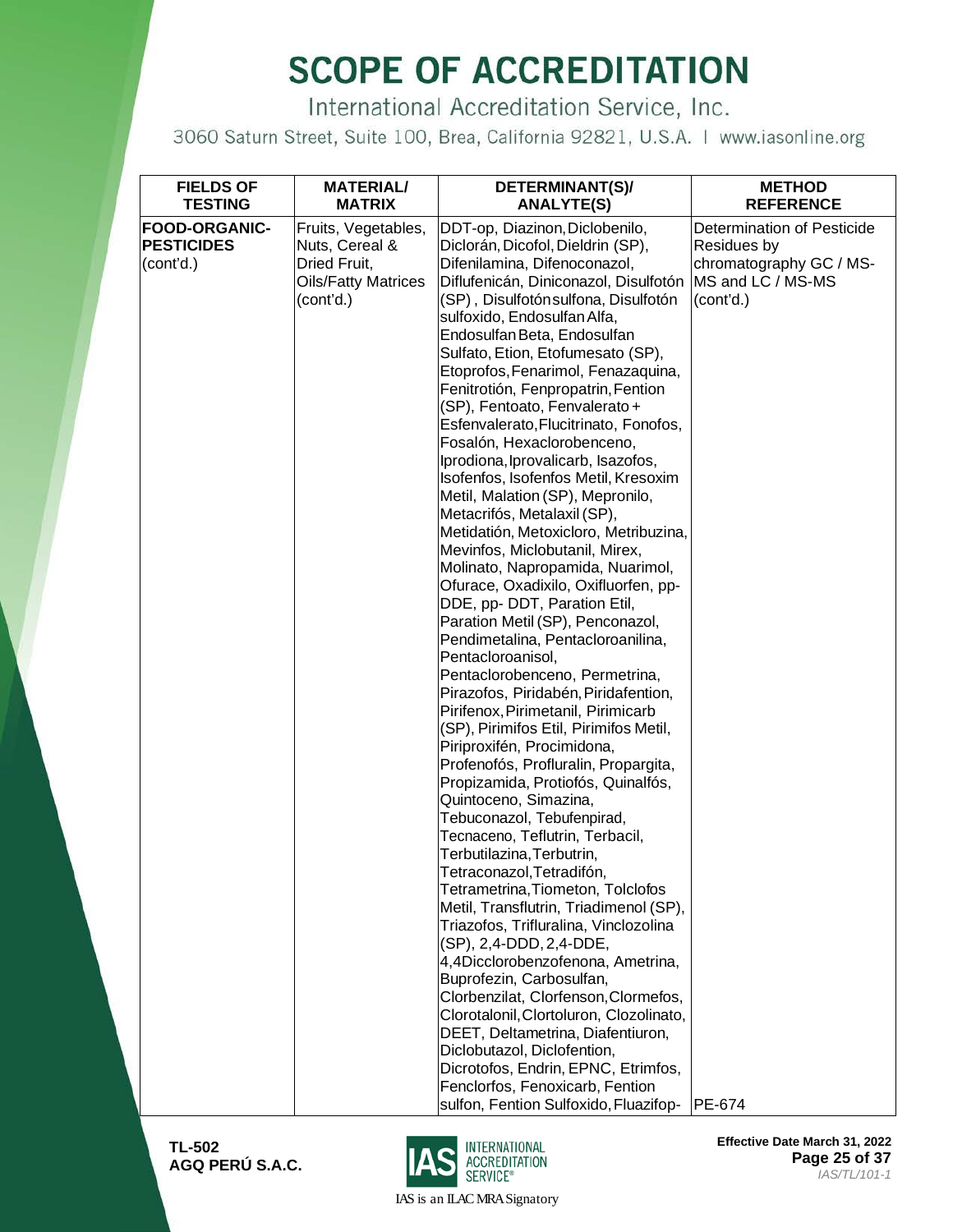International Accreditation Service, Inc.

3060 Saturn Street, Suite 100, Brea, California 92821, U.S.A. | www.iasonline.org

| <b>FIELDS OF</b>     | <b>MATERIAL/</b>           | DETERMINANT(S)/                                                  | <b>METHOD</b>              |
|----------------------|----------------------------|------------------------------------------------------------------|----------------------------|
| <b>TESTING</b>       | <b>MATRIX</b>              | <b>ANALYTE(S)</b>                                                | <b>REFERENCE</b>           |
| <b>FOOD-ORGANIC-</b> | Fruits, Vegetables,        | Butil, Fluopicolide, Fluopiram,                                  | Determination of Pesticide |
| <b>PESTICIDES</b>    | Nuts, Cereal &             | Fluotrimizol, Folpet, Formotion,                                 | Residues by                |
| (cont'd.)            | Dried Fruit,               | Fosfamidon, Ftalamida (Folpet),                                  | chromatography GC / MS-    |
|                      | <b>Oils/Fatty Matrices</b> | Furalaxil, Heptacloro                                            | MS and LC / MS-MS          |
|                      | (cont'd.)                  | (SP), Hexaconazol, Lindano, Naled,                               | (cont'd.)                  |
|                      |                            | Paraoxon Metil, Procloraz (SP),                                  |                            |
|                      |                            | Prometrina, Propaclor, Terbumeton,                               |                            |
|                      |                            | Tetraclorvinfos, Tetrahidroftalamida                             |                            |
|                      |                            | (Captan), Triadimefon (SP), Dieldrin                             |                            |
|                      |                            | (SUM), DDT (SUM), Disulfutón                                     |                            |
|                      |                            | (SUM), Endosulfan (SUM), Folpet                                  |                            |
|                      |                            | (SUM), Quintoceno (SUM), Paration                                |                            |
|                      |                            | Metil (SUM), Clordano, Triadimefon y<br>Triadimenol. Abamectina, |                            |
|                      |                            | Acetamiprid, Aldicarb, Aldicarb                                  |                            |
|                      |                            | Sulfona, Aldicarb Sulfoxido,                                     |                            |
|                      |                            | Azoxistrobina, Bendiocarb,                                       |                            |
|                      |                            | Bentiavalicarb, Boscalida,                                       |                            |
|                      |                            | Bromuconazol, Butoxicarboxim,                                    |                            |
|                      |                            | Cadusafos, Carbaril, Carbofuran                                  |                            |
|                      |                            | (SP), Ciazofamida, Cimoxanilo,                                   |                            |
|                      |                            | Clofentezina, Clomazona,                                         |                            |
|                      |                            | Clorantranilliprole, Clotianidin,                                |                            |
|                      |                            | Oxidemetón- metilo (SP), Demeton-                                |                            |
|                      |                            | S- Metil (SP), Desmedifam,                                       |                            |
|                      |                            | Diclormid, Dietofencarb,                                         |                            |
|                      |                            | Diflubenzuron, Dimetoato (SP),                                   |                            |
|                      |                            | Dimetomorf, Dodemorfo, Dodina,                                   |                            |
|                      |                            | Epoxiconazol, Espinetoram,                                       |                            |
|                      |                            | Espinosad, Espirodiclofeno,                                      |                            |
|                      |                            | Espiromesifeno, Espirotetramat                                   |                            |
|                      |                            | (SP), Espiroxamina, Etiofencarb,                                 |                            |
|                      |                            | Etiprol, Etofenprox, Etoxazol,<br>Famoxadona, Fenamidona,        |                            |
|                      |                            | Fenamifos (SP), Fenbuconazol,                                    |                            |
|                      |                            | Fenhexamida, Fenmedifan,                                         |                            |
|                      |                            | Fenmedifan, Fenpiroximato,                                       |                            |
|                      |                            | Fenpropidin (SP), Fenpropimorfo,                                 |                            |
|                      |                            | Fensulfotion, Flonicamid (SP),                                   |                            |
|                      |                            | Fludioxonilo, Flufenacet,                                        |                            |
|                      |                            | Flufenoxuron, Fluometuron,                                       |                            |
|                      |                            | Fluquinconazol, Flusilazol, Flutolanil,                          |                            |
|                      |                            | Flutriafol, Forato, Forato Sulfona,                              |                            |
|                      |                            | Forato Sulfoxido, Forclorfenuron,                                |                            |
|                      |                            | Fostiazato, Furatiocarb,                                         |                            |
|                      |                            | Hexaflumuron, Hexitiazox, Imazalil,                              |                            |
|                      |                            | Imidacloprid, Indoxacarb,                                        |                            |
|                      |                            | Isocarbofos, Isoproturón, Isoxabén,                              |                            |
|                      |                            | Lenacilo, Linurón, Mandipropamid,                                |                            |
|                      |                            | Mecarbam, Mepanipirim,                                           | PE-674                     |



**Effective Date March 31, 2022 Page 26 of 37** *IAS/TL/101-1*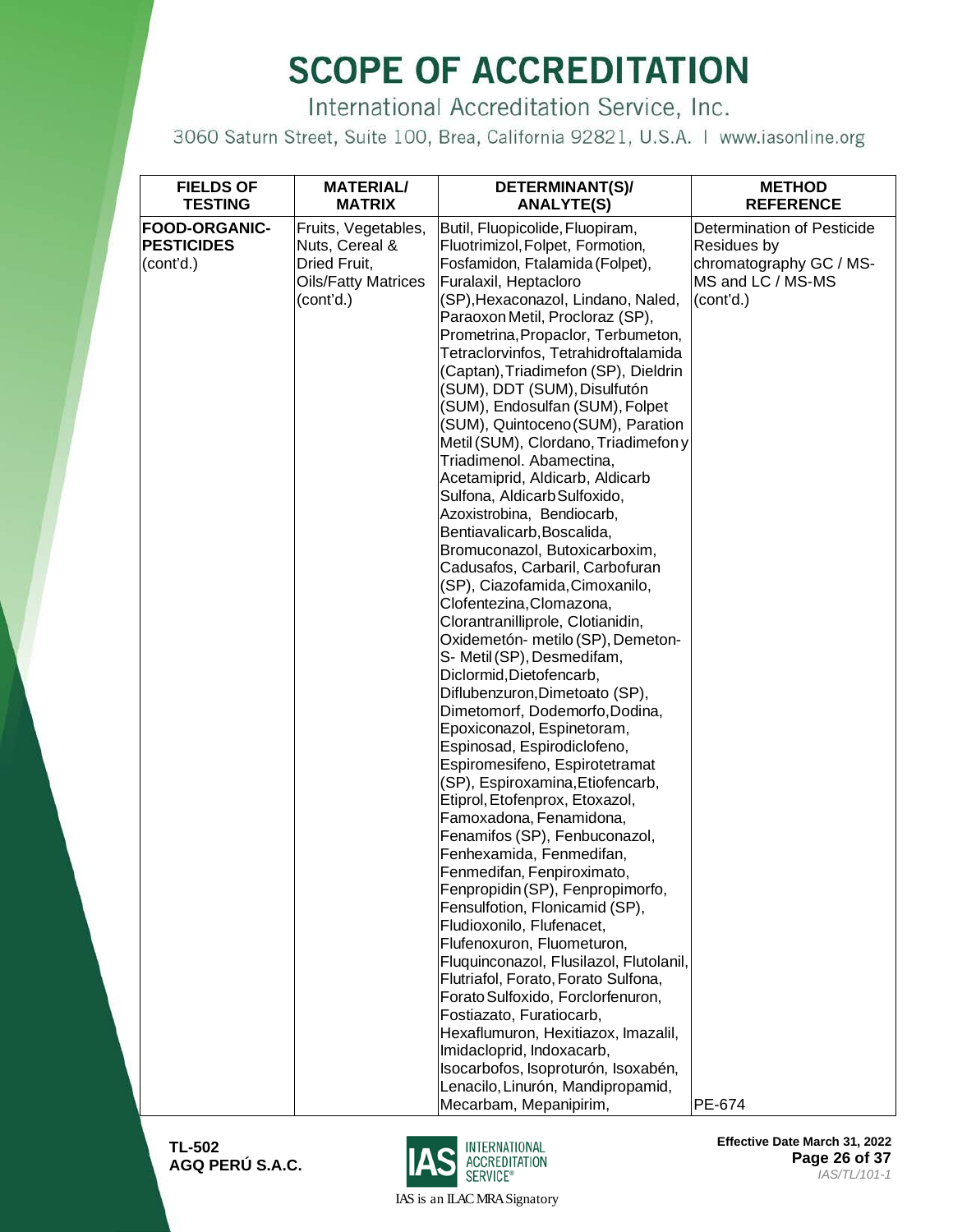International Accreditation Service, Inc.

3060 Saturn Street, Suite 100, Brea, California 92821, U.S.A. | www.iasonline.org

| <b>FIELDS OF</b><br><b>TESTING</b>                     | <b>MATERIAL/</b><br><b>MATRIX</b>                                                                | DETERMINANT(S)/<br><b>ANALYTE(S)</b>                                                                                                                                                                                                                                                                                                                                                                                                                                                                                                                                                                                                                                                                                                                                                                                                                                             | <b>METHOD</b><br><b>REFERENCE</b>                                                                      |
|--------------------------------------------------------|--------------------------------------------------------------------------------------------------|----------------------------------------------------------------------------------------------------------------------------------------------------------------------------------------------------------------------------------------------------------------------------------------------------------------------------------------------------------------------------------------------------------------------------------------------------------------------------------------------------------------------------------------------------------------------------------------------------------------------------------------------------------------------------------------------------------------------------------------------------------------------------------------------------------------------------------------------------------------------------------|--------------------------------------------------------------------------------------------------------|
| <b>FOOD-ORGANIC-</b><br><b>PESTICIDES</b><br>(cont'd.) | Fruits, Vegetables,<br>Nuts, Cereal &<br>Dried Fruit,<br><b>Oils/Fatty Matrices</b><br>(cont'd.) | Metaflumizona, Metamitrona,<br>Metazacloro, Metil Tiofanato (SP),<br>Metiocarb (SP), Metolacloro,<br>Metolcarb, Metomilo (SP),<br>Metoxifenoxida, Metoxuron,<br>Metrafenona, Monocrotofós,<br>Monolinurón, Nitenpiram, Novalurón,<br>Ometoato, Oxadiargilo, Oxadiazón,<br>Oxamilo, Oxicarboxina,<br>Paclobutrazol, Pencicurón,<br>Picoxistrobina, Piraclostrobina,<br>Profam, Propamocarb(SP),<br>Propanil, Propaquizafop,<br>Propiconazol, Propoxur,<br>Proquinazid, Prosulfocarb,<br>Quinoxifen, Quizalofop- Ethyl (SP),<br>Rotenona, Sulfotep, Tebufenocida,<br>Teflubenzurón, Terbufos,<br>Tiabendazol, Thiametoxam (SP),<br>Tiacloprid, Tiodicarb (SP),<br>Tridemorfo, Trifloxystrobin,<br>Triflumizol (SP), Triflumurón,<br>Zoxamida, Acefato, Acequinocyl,<br>Amitraz, Azadiractina, Azametifos,<br>Azimsulfurón, Azinfos Etil, Azinfos<br>Metil, Benomilo- Carbendazima, | Determination of Pesticide<br>Residues by<br>chromatography GC / MS-<br>MS and LC / MS-MS<br>(cont'd.) |
|                                                        |                                                                                                  | Bentazona Metil, Bentazona (SP),<br>Bioaletrina, Bromacilo, Butacloro,<br>Butralina, Carbofuran-3- Hidroxi,<br>Carboxim, Carfentrazona Etil,<br>Cicloato, Cicloxidim (SP),<br>Ciflufenamida, Cihexatina,<br>Ciromazina, Clorfluazuron,<br>Cloridazon, Cyantraniliprole,<br>Demeton S Metil sulfona, Dialifos,<br>Diclorvos, Diclofop Metil, Dinocap<br>(SP), Dinotefuram, Diuron, DNOC,<br>Emamectina Benzoato,<br>Espirotetramat- Cis-ketohidroxi,<br>Espirotetramate-Enol-<br>Glucoside, Espirotetramate-<br>Monohidroxi, Etiofencarb sulfóxido,<br>Ethirimol, Etoxiquina, Fenbutatín<br>Óxido, Fenobucarb, Fenpirazamina,<br>Fipronil (SP), Flazasulfuron,<br>Fluacinam, Flubendiamida,<br>Flumioxazina, Formetanato, Fosmet<br>(SP), Haloxyfop-2- Ethoxyetil,<br>Indaziflam, Metamidofos, Metiocarb<br>sulfona, Metiocarb sulfóxido,                                         | PE-674                                                                                                 |



**Effective Date March 31, 2022 Page 27 of 37** *IAS/TL/101-1*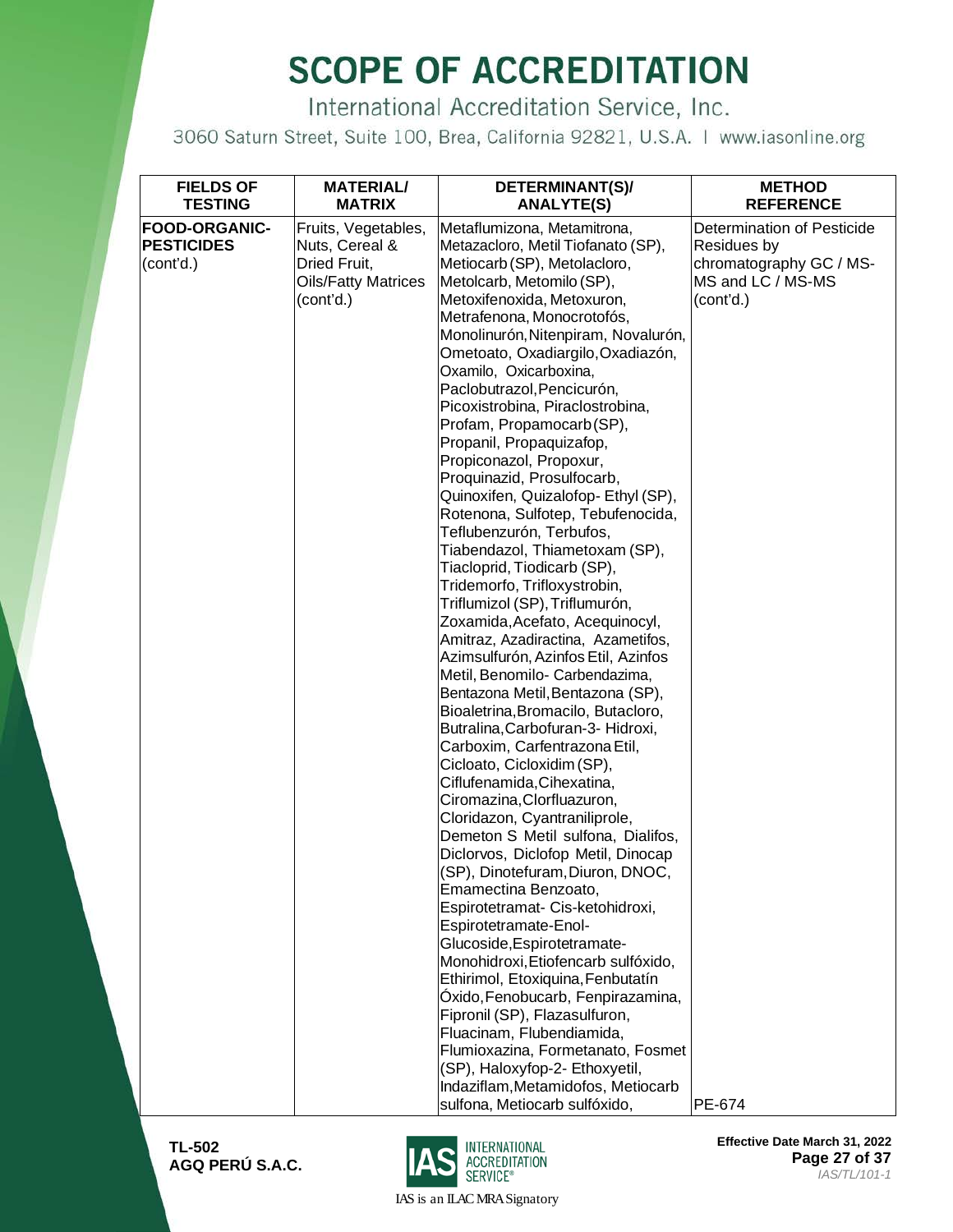International Accreditation Service, Inc.

3060 Saturn Street, Suite 100, Brea, California 92821, U.S.A. | www.iasonline.org

| <b>FIELDS OF</b><br><b>TESTING</b>                     | <b>MATERIAL/</b><br><b>MATRIX</b>                                                   | DETERMINANT(S)/<br><b>ANALYTE(S)</b>                                                                                                                                                                                                                                                                                                                                                                                                                                                                                           | <b>METHOD</b><br><b>REFERENCE</b>                                                                                                 |
|--------------------------------------------------------|-------------------------------------------------------------------------------------|--------------------------------------------------------------------------------------------------------------------------------------------------------------------------------------------------------------------------------------------------------------------------------------------------------------------------------------------------------------------------------------------------------------------------------------------------------------------------------------------------------------------------------|-----------------------------------------------------------------------------------------------------------------------------------|
| <b>FOOD-ORGANIC-</b><br><b>PESTICIDES</b><br>(cont'd.) | Fruits, Vegetables,<br>Nuts, Cereal &<br>Dried Fruit,<br><b>Oils/Fatty Matrices</b> | Orizalin, Pentiopirad, Pimetrocina,<br>Piridato, Promecarb, Rimsulfuron,<br>Saflufenacil, Sulfoxaflor, Terbufos<br>sulfona, Terbufos sulfóxido,<br>Tiobencarb, Tiociclam, Tolilfluanida<br>(SP), Triclorfon, Triciclazol,<br>Triforina, Aldicarb (SUM), Dimetoato<br>(SUM), Metiocarb (SUM), Forato<br>(SUM), Oxidemetón-metilo (SUM),<br>Carbofuran (SUM), Metomilo<br>(SUM), Thiametoxan (SUM)<br>BAC nC-08, BAC nC-10, BAC nC-<br>12, BAC nC-14, BAC nC-16, BAC<br>nC-18, DDAC nC-08, DDAC nC-10,<br>DDAC nC-12, DDAC nC-14 | Determination of Pesticide<br>Residues by<br>chromatography GC / MS-<br>MS and LC / MS-MS<br>(cont'd.)                            |
|                                                        | Cereal, Nuts, Dried<br>fruits/Fruits,<br>Vegetables                                 | Aflatoxins y Ochratoxins                                                                                                                                                                                                                                                                                                                                                                                                                                                                                                       | PP-225<br>Determination of Micotoxins<br>by Liquid Chromatography<br>LC/MS-MS                                                     |
|                                                        | <b>Fatty Matrices and</b><br>Fruits and<br>Vegetables                               | Dithiocarbamates (as CS2)                                                                                                                                                                                                                                                                                                                                                                                                                                                                                                      | <b>PEC-032</b><br>Determination of<br>Dithiocarbomates through<br>Spectrophotometric<br>ultraviolet visible<br>spectrophotometry. |
|                                                        | Fruits, Vegetables,<br><b>Grains and Cereals</b>                                    | Fosetil; Clorato; Etefon; Perclorato;<br>Acido Fosfónico + Sales; Fosetil-<br>Al(Suma).                                                                                                                                                                                                                                                                                                                                                                                                                                        | PE-690<br>Polar pesticides in food-<br>Fruits and vegetables, by<br>LC-MS/MS.                                                     |
| <b>FOOD-ORGANIC</b>                                    | <b>Fruit and</b><br>Vegetables High<br>Water and Low Fat                            | Quaternary Ammonium                                                                                                                                                                                                                                                                                                                                                                                                                                                                                                            | PE-655<br><b>Determining Quaternary</b><br>Ammonium Compounds by<br>Chromatography.                                               |
|                                                        | Fruits, Vegetables,<br>Nuts, Cereal &<br>Dried Fruit,<br><b>Oils/Fatty Matrices</b> | Glyphosate                                                                                                                                                                                                                                                                                                                                                                                                                                                                                                                     | PE-681<br>Determination<br>οf<br>Glufosinate<br>Glyphosate,<br>and AMPA in Fruit and<br>Vegetables by LC/MS-MS<br>Chromatography  |
| <b>FOOD-ORGANIC</b><br>(cont'd.)                       | Fish &<br>Hydrobiological                                                           | Hystamine                                                                                                                                                                                                                                                                                                                                                                                                                                                                                                                      | PE-516<br>Determination of Residues<br>of Hystamine by LC-MS/MS<br>Chromatography.<br>Hystamine                                   |



**Effective Date March 31, 2022 Page 28 of 37** *IAS/TL/101-1*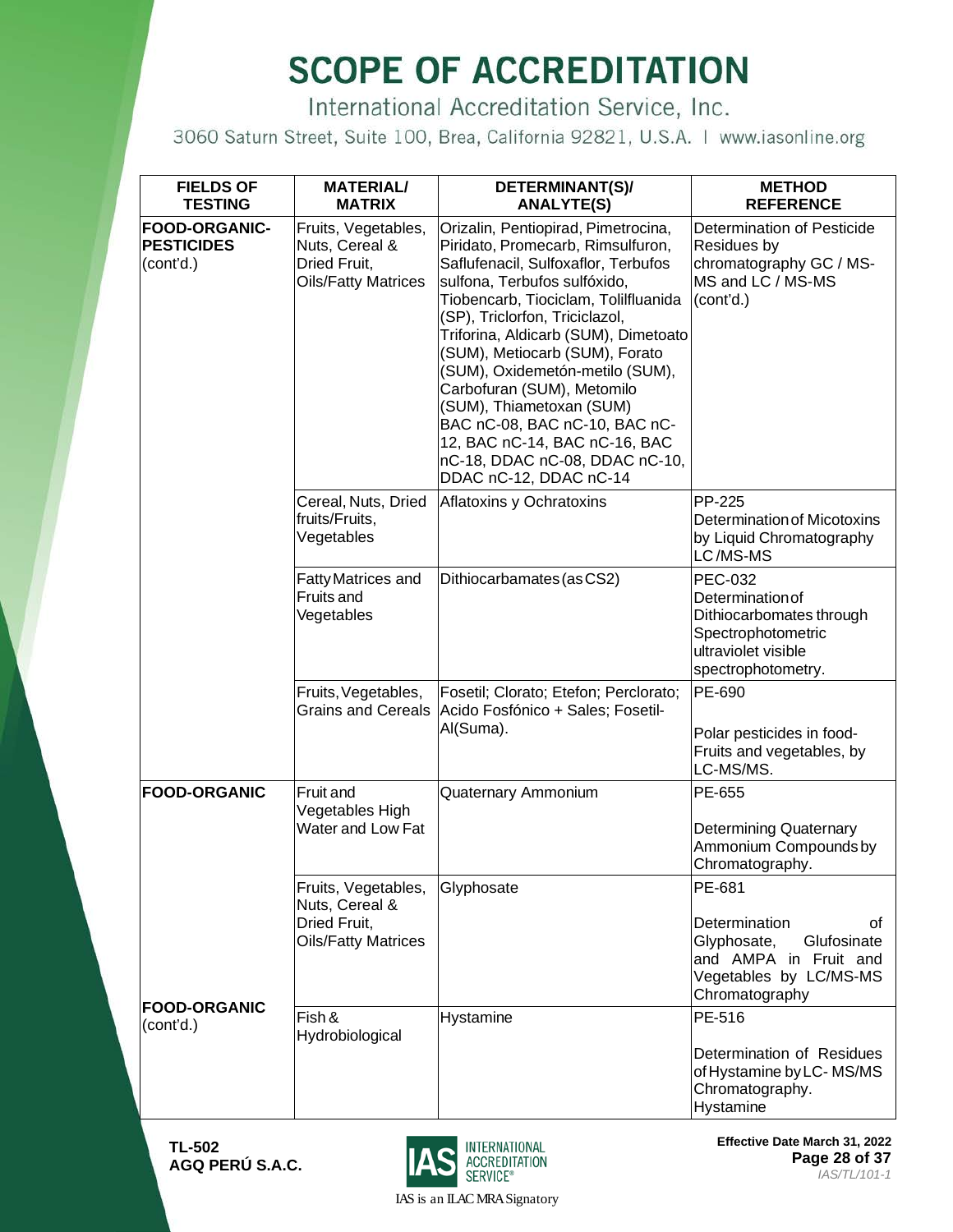International Accreditation Service, Inc.

3060 Saturn Street, Suite 100, Brea, California 92821, U.S.A. | www.iasonline.org

| <b>FIELDS OF</b><br><b>TESTING</b> | <b>MATERIAL/</b><br><b>MATRIX</b>                                                                                     | DETERMINANT(S)/<br><b>ANALYTE(S)</b>                                                                                            | <b>METHOD</b><br><b>REFERENCE</b>                                                                                                                                                                                      |
|------------------------------------|-----------------------------------------------------------------------------------------------------------------------|---------------------------------------------------------------------------------------------------------------------------------|------------------------------------------------------------------------------------------------------------------------------------------------------------------------------------------------------------------------|
| <b>FOOD-INORGANIC</b>              | <b>Fruits and</b><br>vegetables /Fish<br>and Hydrobiological                                                          | Hg, As, Cr, Cd, Sn, Pb, Cu, Ni, V,<br>Fe, Zn, Mn.                                                                               | PC-230<br>Determination<br>0f<br>base<br>metal by ICP/OES<br>Multi Element Analysis                                                                                                                                    |
|                                    | Meats, fish and<br>seafood, fruits,<br>juice, milk and milk,<br>derivatives, oil,<br>cereals and flour,<br>fish flour | Total: Ag, Al, As, Ba, Be, Cd, Co,<br>Cr, Cu, Hg, Mn, Mo, Ni, Pb, Sb, Se,<br>vegetables, and fruit B, Fe, Li, Sn, Sr, Ti, V, Zn | PE-324<br>Determination<br>οf<br>Total<br>food<br>elements<br>by<br>in.<br>spectroscopy ICP-MS.                                                                                                                        |
| FOOD-<br><b>MICROBIOLOGY</b>       | Food, fish flour                                                                                                      | <b>Total Coliform Count</b>                                                                                                     | AOAC991.14<br><b>Total Coliform Count</b>                                                                                                                                                                              |
|                                    |                                                                                                                       | <b>Yeast and Mold</b>                                                                                                           | FDA BAM Ch 18, B.1<br><b>Enumeration of Yeast and</b><br>Mold - Dilution Plating<br>Technique. Spread-plate<br>Method                                                                                                  |
|                                    |                                                                                                                       | Salmonella spp                                                                                                                  | ISO 6579-1:2017<br>Detection of Salmonella spp.<br>Horizontal Method for the<br>Detection of Salmonella spp.<br>37°C                                                                                                   |
|                                    |                                                                                                                       | Staphylococcus aureus and others                                                                                                | ISO 6888-1:2021<br>Coagulase Positive<br>Staphylococci<br>(Staphylococcus aureus and<br>others). Technique using<br>Baird-Parker Agar                                                                                  |
|                                    |                                                                                                                       | Bacillus cereus presumptive                                                                                                     | ISO 7932:2004                                                                                                                                                                                                          |
|                                    |                                                                                                                       |                                                                                                                                 | Horizontal method for the<br>enumeration of presumptive<br>Bacillus cereus - Colony-<br>count technique at 30°C                                                                                                        |
|                                    |                                                                                                                       | Escherichia coli                                                                                                                | ISO 16649-2:2001                                                                                                                                                                                                       |
|                                    |                                                                                                                       | Escherichia coli<br>(cont'd.)                                                                                                   | Microbiology of food and<br>animal feeding stuffs -<br>Horizontal method for the<br>enumeration of beta-<br>glucuronidase-positive<br>Escherichia coli - Part 2:<br>Colony-count technique at<br>44 degrees C using 5- |



**Effective Date March 31, 2022 Page 29 of 37** *IAS/TL/101-1*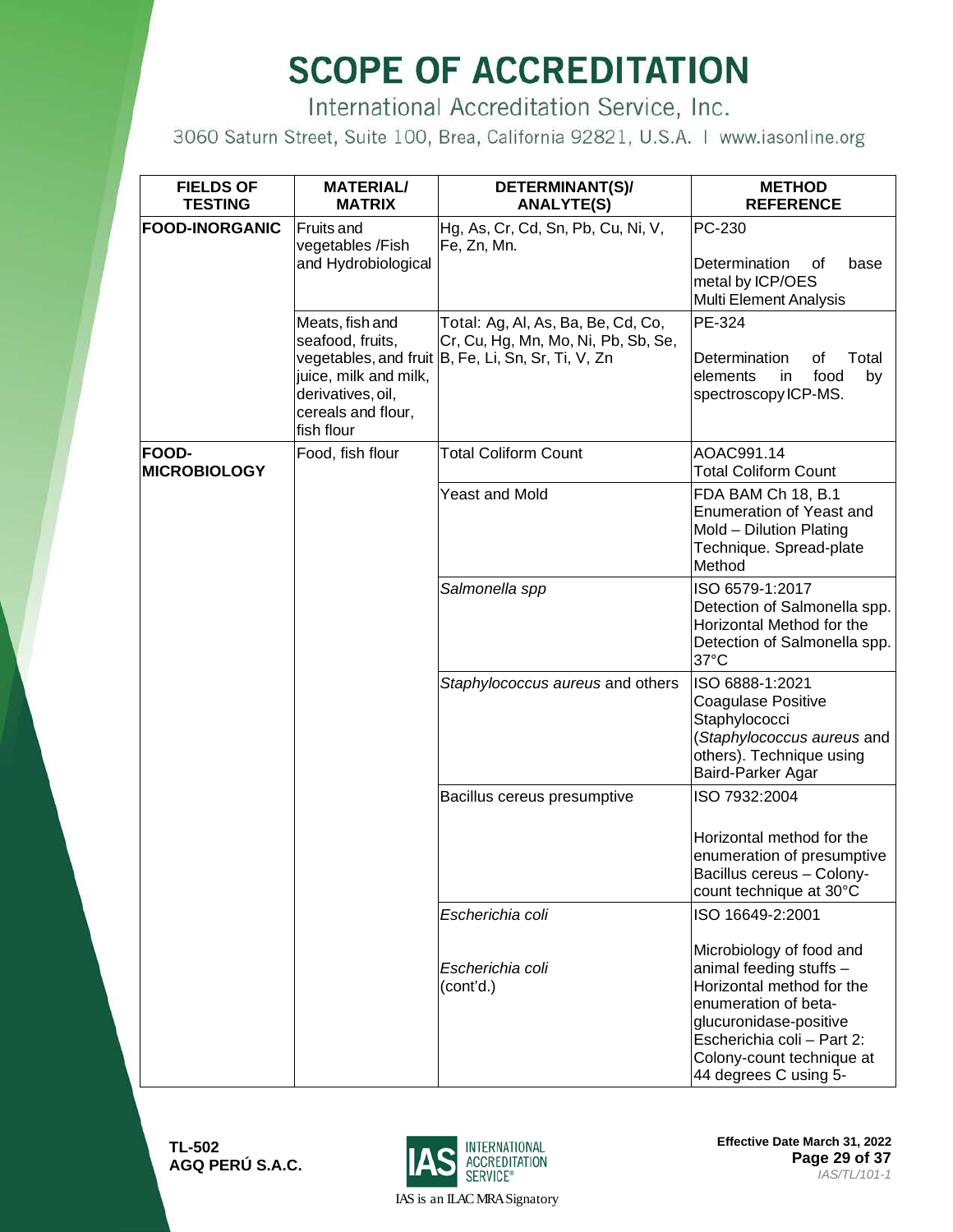International Accreditation Service, Inc.

3060 Saturn Street, Suite 100, Brea, California 92821, U.S.A. | www.iasonline.org

| <b>FIELDS OF</b><br><b>TESTING</b>  | <b>MATERIAL/</b><br><b>MATRIX</b>          | DETERMINANT(S)/<br><b>ANALYTE(S)</b>                                                                                     | <b>METHOD</b><br><b>REFERENCE</b>                                                                                                                                                           |
|-------------------------------------|--------------------------------------------|--------------------------------------------------------------------------------------------------------------------------|---------------------------------------------------------------------------------------------------------------------------------------------------------------------------------------------|
| <b>FOOD-</b><br><b>MICROBIOLOGY</b> | Food, fish flour<br>cont'd.)               |                                                                                                                          | bromo-4- chloro-3indolyl<br>beta-D- glucuronide                                                                                                                                             |
| (cont'd.)                           |                                            | Colony Count Techniques at 30°C,<br>Horizontal Method for the<br>Enumerations of Microorganisms<br>(Aerobics mesophylls) | UNE-EN ISO 4833-1:2014<br>Colony Count Techniques at<br>30°C, Horizontal Method for<br>the Enumerations of<br>Microorganisms                                                                |
|                                     |                                            | Listeria Monocytogenes                                                                                                   | UNE-EN ISO 11290-1:2018<br>Detection and Enumeration<br>of Listeria Monocytogenes.<br>Part 1: Detection Method                                                                              |
|                                     | Food and<br>Processed Food,<br>fish flour  | Escherichia coli                                                                                                         | ICSMF. 2nd Edition. Vol 1,<br>Part II. Coliforms: NMP<br>Method 1. Fecal Coliforms<br>Method 1. Escherichia coli:<br>IMViC.<br><b>Identification Tests of</b><br>Coliform Organisms: IMViC. |
|                                     |                                            | <b>Yeast and Mold</b>                                                                                                    | ICSMF. 2nd Edition. Vol 1,<br>Part II. Mold and Yeast<br>count.<br><b>Yeast and Mold count</b><br>method                                                                                    |
|                                     | Fruits, Vegetables,<br>Cereals, fish flour | Listeria monocytogenes                                                                                                   | <b>AOAC Official Method</b><br>2013.11. Listeria<br>monocytogenes in a Variety<br>of Foods. VIDAS® Listeria<br>monocytogenes Xpress<br>(LMX) Method (Validated).                            |
|                                     |                                            | Salmonella spp                                                                                                           | <b>AOAC Official Method</b><br>2013.01. Salmonella in a<br>Variety of Foods<br>VIDAS® UP Salmonella<br>(SPT) Method. (Validated)                                                            |
|                                     |                                            | <b>Total Coliform Count</b>                                                                                              | <b>AOAC RI Performance</b><br>Tested Method N.º 060702<br>(Validated) - TEMPO                                                                                                               |
|                                     |                                            | <b>Yeast and Mold</b>                                                                                                    | <b>AOAC RI Performance</b><br>Tested Method N° 041001<br>(Validated) - TEMPO                                                                                                                |
|                                     |                                            | Escherichia coli                                                                                                         | <b>AOAC Official Method</b><br>2009.02. Automated<br><b>Enumeration of Escherichia</b><br>coli in Food. TEMPO. EC<br>Method (Validated)                                                     |

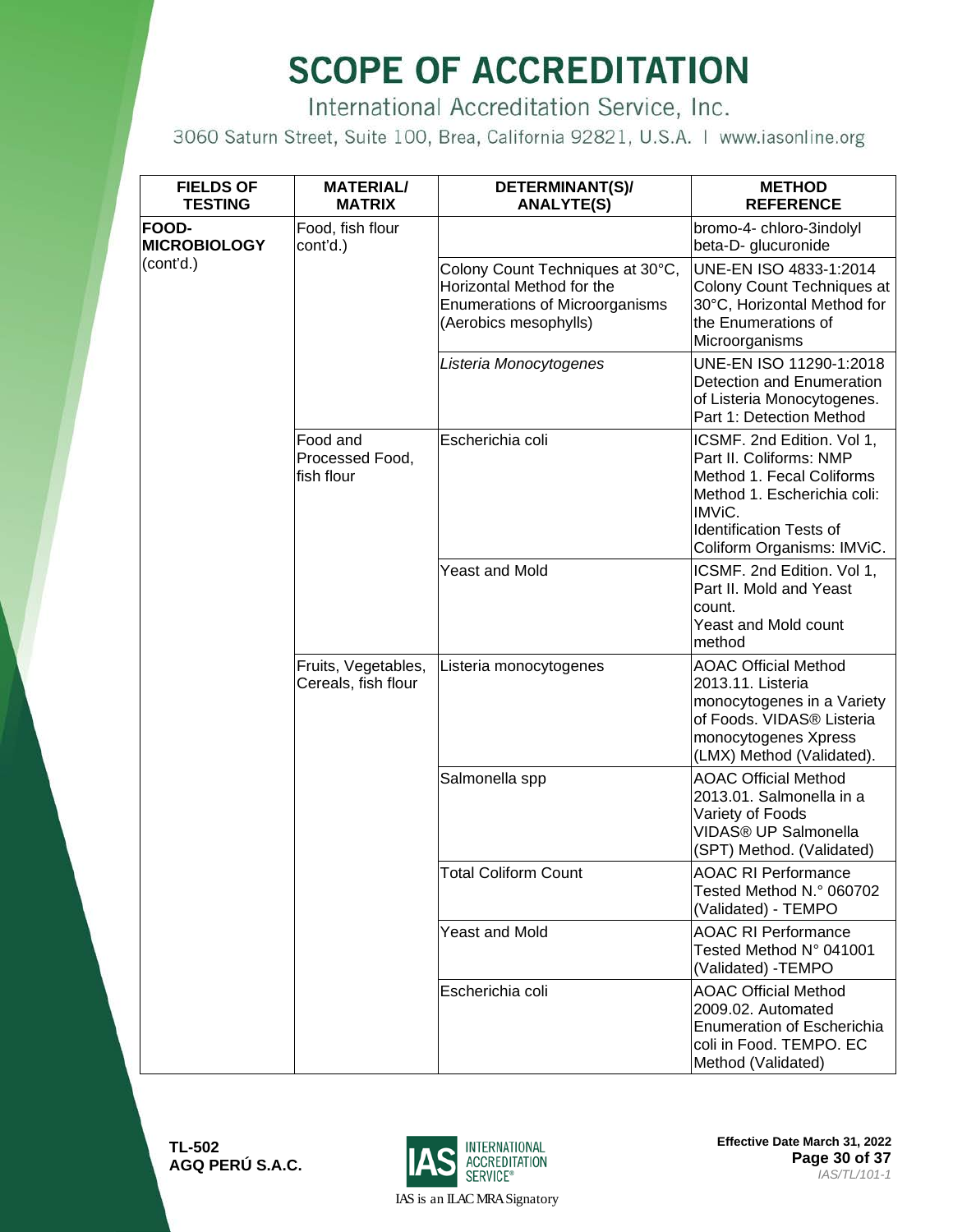International Accreditation Service, Inc.

3060 Saturn Street, Suite 100, Brea, California 92821, U.S.A. | www.iasonline.org

| <b>FIELDS OF</b><br><b>TESTING</b>               | <b>MATERIAL/</b><br><b>MATRIX</b>                       | DETERMINANT(S)/<br><b>ANALYTE(S)</b>                        | <b>METHOD</b><br><b>REFERENCE</b>                                                               |
|--------------------------------------------------|---------------------------------------------------------|-------------------------------------------------------------|-------------------------------------------------------------------------------------------------|
| <b>FOOD-</b><br><b>MICROBIOLOGY</b><br>(cont'd.) | Fruits, Vegetables,<br>Cereals, fish flour<br>(cont'd.) | Staphylococcus aureus                                       | <b>AOAC RI Performance</b><br>Tested Method N.º 120901<br>(Validated) - TEMPO.                  |
|                                                  |                                                         | Aerobics mesophylls                                         | <b>AOAC RI Performance</b><br>Tested Method N.º 121204.<br>(Validated) - TEMPO.                 |
|                                                  |                                                         | Enterobacteria Count                                        | <b>AOAC RI Performance</b><br>Tested Method N.º 050801<br>(Validated) - TEMPO.                  |
| <b>AGRONOMIC-</b><br><b>INORGANIC</b>            | Foliage                                                 | <b>Total Nitrogen</b>                                       | PE-130 / PEC-034<br>Determination of Dumas<br>Nitrogen.                                         |
|                                                  |                                                         | Total: B, Ca, Cu, Mg, Mn, K, Na, Zn, PE-2130<br>P, Fe y Mo. | Metals in Foliage by<br>Spectrophotometry ICP-OES                                               |
|                                                  | Fruits, Stems,<br>Roots, Flowers,<br>Foliage            | Total: B, Ca, Cu, Mg, Mn, K, Na, Zn,<br>P, Fe               | PE-102 / PEC-009<br>Determination of metals by<br>plasma emission<br>spectrophotometry          |
|                                                  |                                                         | Chloride                                                    | PE-336<br>Ammonium, Chloride, TON<br>and Alkalinity by flow<br>analyzer segmented<br>continued. |
|                                                  |                                                         | Dry Matter                                                  | <b>PEC-022</b><br>Determination of moisture<br>and dry matter.                                  |
|                                                  |                                                         | Initial Weight, Final Weight                                | <b>PEC-022</b><br>Determination of moisture<br>and dry matter.                                  |
|                                                  | Fruits                                                  | <b>Total Nitrogen</b>                                       | PE-130 / PEC-034<br>Determination of Dumas<br>Nitrogen.                                         |
|                                                  |                                                         | <b>Total Calcium</b>                                        | PE -2079<br>Determination of fractions of<br>Calcium in plant tissues.                          |
|                                                  | Irrigation Water,<br>Soil Solution                      | Chloride, Nitrate                                           | PE-336<br>Ammonium, Chloride, TON<br>and Alkalinity by flow<br>analyzer segmented<br>continued. |
|                                                  |                                                         | Conductivity                                                | <b>PEC-002</b><br>Determination of electrical<br>conductivity.                                  |



**Effective Date March 31, 2022 Page 31 of 37** *IAS/TL/101-1*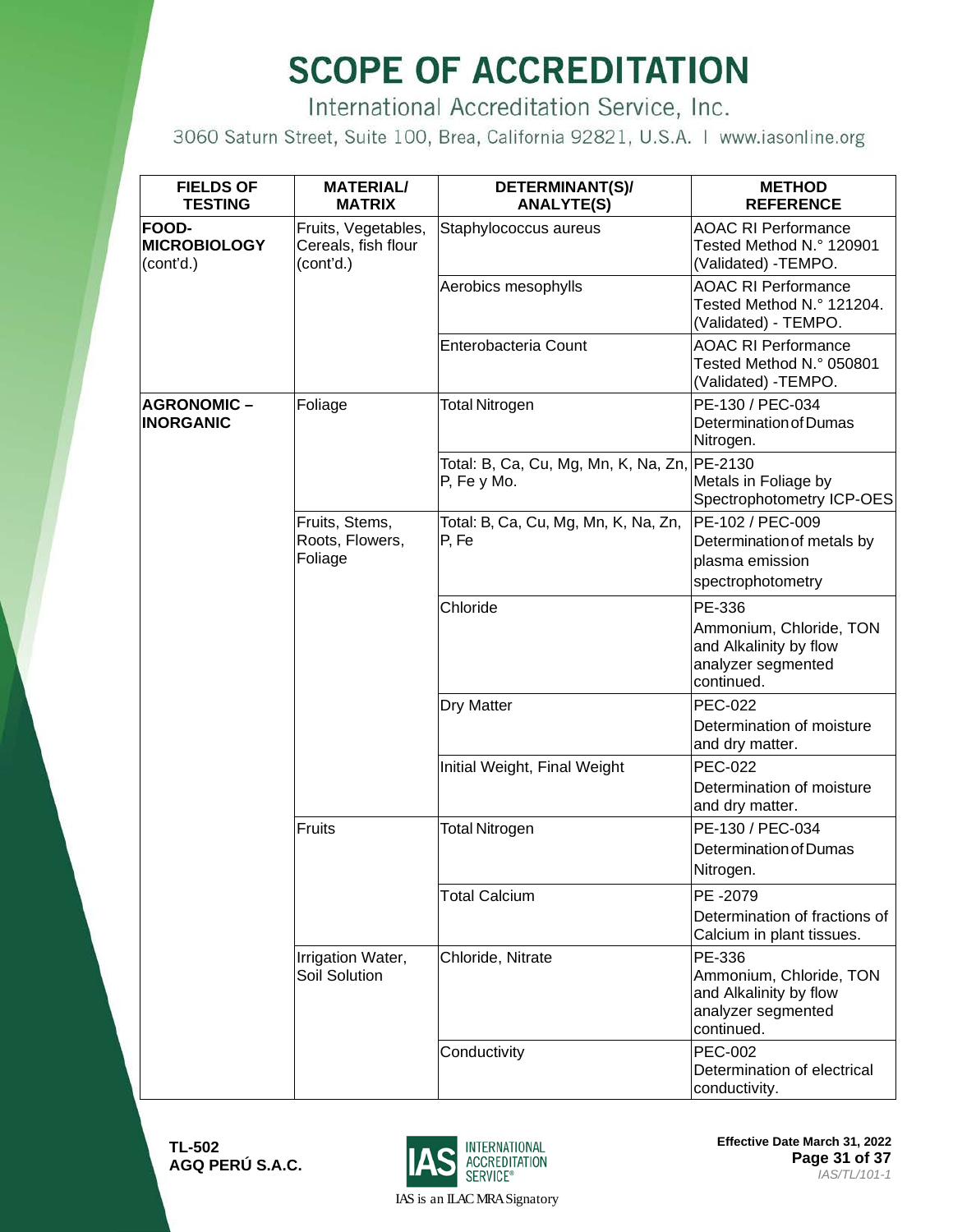International Accreditation Service, Inc.

3060 Saturn Street, Suite 100, Brea, California 92821, U.S.A. | www.iasonline.org

| <b>FIELDS OF</b><br><b>TESTING</b>                 | <b>MATERIAL/</b><br><b>MATRIX</b>                                      | DETERMINANT(S)/<br><b>ANALYTE(S)</b>                          | <b>METHOD</b><br><b>REFERENCE</b>                                                                                                                                       |
|----------------------------------------------------|------------------------------------------------------------------------|---------------------------------------------------------------|-------------------------------------------------------------------------------------------------------------------------------------------------------------------------|
| <b>AGRONOMIC-</b><br><b>INORGANIC</b><br>(cont'd.) |                                                                        | B, Ca, Cu, Mg, Mn, K, Na, Zn, P, Fe PEC-009                   | Determination of Metals by<br>ICP-OES.                                                                                                                                  |
|                                                    |                                                                        | Alcalinity                                                    | <b>PEC-011</b><br>Alkalinity in Water                                                                                                                                   |
|                                                    | <b>Saturated Paste</b><br>Extract (EPS) in<br><b>Agricultural Soil</b> | Chloride, Nitrate, Ammonium                                   | PE-336<br>Ammonium, Chloride, TON<br>and Alkalinity by flow<br>analyzer segmented<br>continued                                                                          |
|                                                    |                                                                        | pH                                                            | <b>PEC-001</b><br>Determination pH by<br><b>Saturated Pasta Extract</b><br>(EPS) in agricultural soil                                                                   |
|                                                    |                                                                        | Conductivity                                                  | <b>PEC-002</b><br>Determination of electrical<br>conductivity                                                                                                           |
|                                                    |                                                                        | B, Ca, Cu, Mg, Mn, K, Na, Zn, P, Fe                           | <b>PEC-009</b><br>Determination of metals by<br>plasma emission<br>spectrophotometry                                                                                    |
|                                                    |                                                                        | <b>Bicarbonate</b>                                            | PEC-001/PEC-011<br><b>Saturated Pasta Extract</b><br>(EPS) Alcalinity in Water                                                                                          |
|                                                    |                                                                        | Determination of % base<br>saturation<br>(elements of change) | <b>PEC-020</b><br>Determination of % base<br>saturation<br>(elements of change)                                                                                         |
|                                                    |                                                                        | Residue (Calculation)                                         | <b>PEC-037</b><br>Residue (Calculation)                                                                                                                                 |
|                                                    |                                                                        | <b>RAS</b>                                                    | <b>PEC-040</b><br>Determination of the<br>adsortion relationship of<br>sodium (R.A.S.) by<br><b>Saturated Pasta Extract</b><br>(EPS) in agricultural soil<br><b>RAS</b> |
| <b>AGRONOMIC-</b><br><b>INORGANIC</b>              | Vegetables                                                             | <b>Total Nitrogen</b>                                         | <b>PEC-034</b><br>Determination of Nitrogen<br>Dumas                                                                                                                    |
|                                                    |                                                                        | Metals:<br>Ca, Mg, Na, K, Fe, Mn, Cu, Zn, Mo,<br>P and B      | <b>PEC-009</b><br>Determination of metals by<br>plasma emission<br>spectrophotometry                                                                                    |
|                                                    | <b>Agricultural Soil</b>                                               | <b>Available Bases:</b>                                       | <b>PEC-009</b>                                                                                                                                                          |

**TL-502 AGQ PERÚ S.A.C.**



**Effective Date March 31, 2022 Page 32 of 37** *IAS/TL/101-1*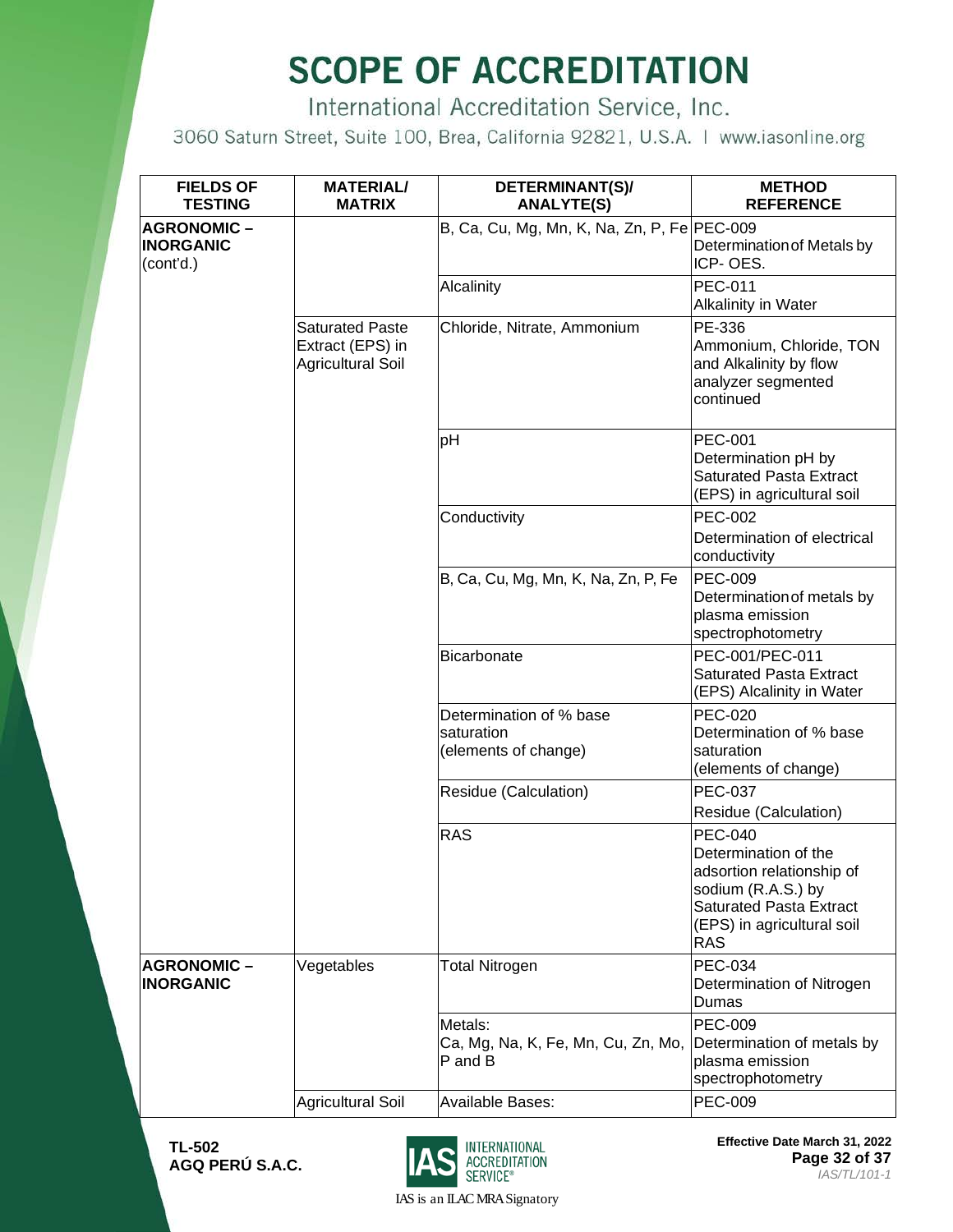International Accreditation Service, Inc.

3060 Saturn Street, Suite 100, Brea, California 92821, U.S.A. | www.iasonline.org

| <b>FIELDS OF</b><br><b>TESTING</b>                   | <b>MATERIAL/</b><br><b>MATRIX</b>      | DETERMINANT(S)/<br><b>ANALYTE(S)</b>                                                        | <b>METHOD</b><br><b>REFERENCE</b>                                                                           |
|------------------------------------------------------|----------------------------------------|---------------------------------------------------------------------------------------------|-------------------------------------------------------------------------------------------------------------|
| <b>AGRONOMIC-</b><br><b>INORGANIC</b><br>(continued) |                                        | Available Calcium, Available<br>Potassium, Available Magnesium,<br>Available Sodium         | Determination of metals by<br>plasma emission<br>spectrophotometry                                          |
|                                                      |                                        | Bases of Change:<br>Calcium Change, Potassium<br>Change, Magnesium Change,<br>Sodium Change | <b>PEC-009</b><br>Determination of metals by<br>plasma emission<br>spectrophotometry                        |
|                                                      |                                        | Iron (DPTA), Manganese (DPTA)<br>Copper (DPTA),<br>Zinc (DPTA)                              | <b>PEC-009</b><br>Determination of metals by<br>plasma emission<br>spectrophotometry                        |
|                                                      |                                        | <b>Active Limestone</b>                                                                     | <b>PEC-014</b><br>Determination of Active<br>limestone                                                      |
|                                                      |                                        | Cation Exchange Capacity (CEC)                                                              | <b>PEC-019</b><br>Determination of Cation<br>Exchange Capacity (CEC)                                        |
|                                                      |                                        | Available Phosphorus                                                                        | PE-2125<br>Olsen Phosphorus by<br>Induced Coupled Plasma<br><b>Optic Emission</b><br>Spectroscopy (ICP-OES) |
|                                                      |                                        | Textural Class:<br>Textural Class, Clay, Sand, Silt                                         | PE-2127<br><b>Determination Textural</b>                                                                    |
|                                                      |                                        | Electrical conductivity (Extract 1/1)                                                       | PE-2128<br>Determination of pH and EC<br>in Soil Extracts                                                   |
|                                                      |                                        | pH (Extract 1/1)<br>pH (Extract 1/2.5)                                                      | PE-2128<br>Determination of pH and EC<br>in Soil Extracts                                                   |
|                                                      |                                        | <b>Total Organic Matter</b>                                                                 | PE-2129<br><b>Determination Organic</b><br>Matter in Soils by<br><b>Elementary Analyzer</b>                 |
|                                                      | Fertilizers - Organic<br>and Inorganic | lрН<br>pH (Extract 1/10)                                                                    | <b>PEC-001</b><br>pH Determination                                                                          |
|                                                      |                                        | <b>Electrical Conductivity</b>                                                              | <b>PEC-002</b><br>Determination of Electrical<br>Conductivity                                               |
|                                                      |                                        | <b>Total Metals:</b><br>Ca, Mg, Na, K, Fe, S, Mn, Cu, Zn,<br>Mo, P and B                    | <b>PEC-009</b><br>Determination of metals by<br>plasma emission<br>spectrophotometry                        |
|                                                      |                                        | Magnesium oxide, Phosphorous<br>Oxide, Potassium oxide,                                     | <b>PEC-009</b><br>Determination of metals by<br>plasma emission                                             |



**Effective Date March 31, 2022 Page 33 of 37** *IAS/TL/101-1*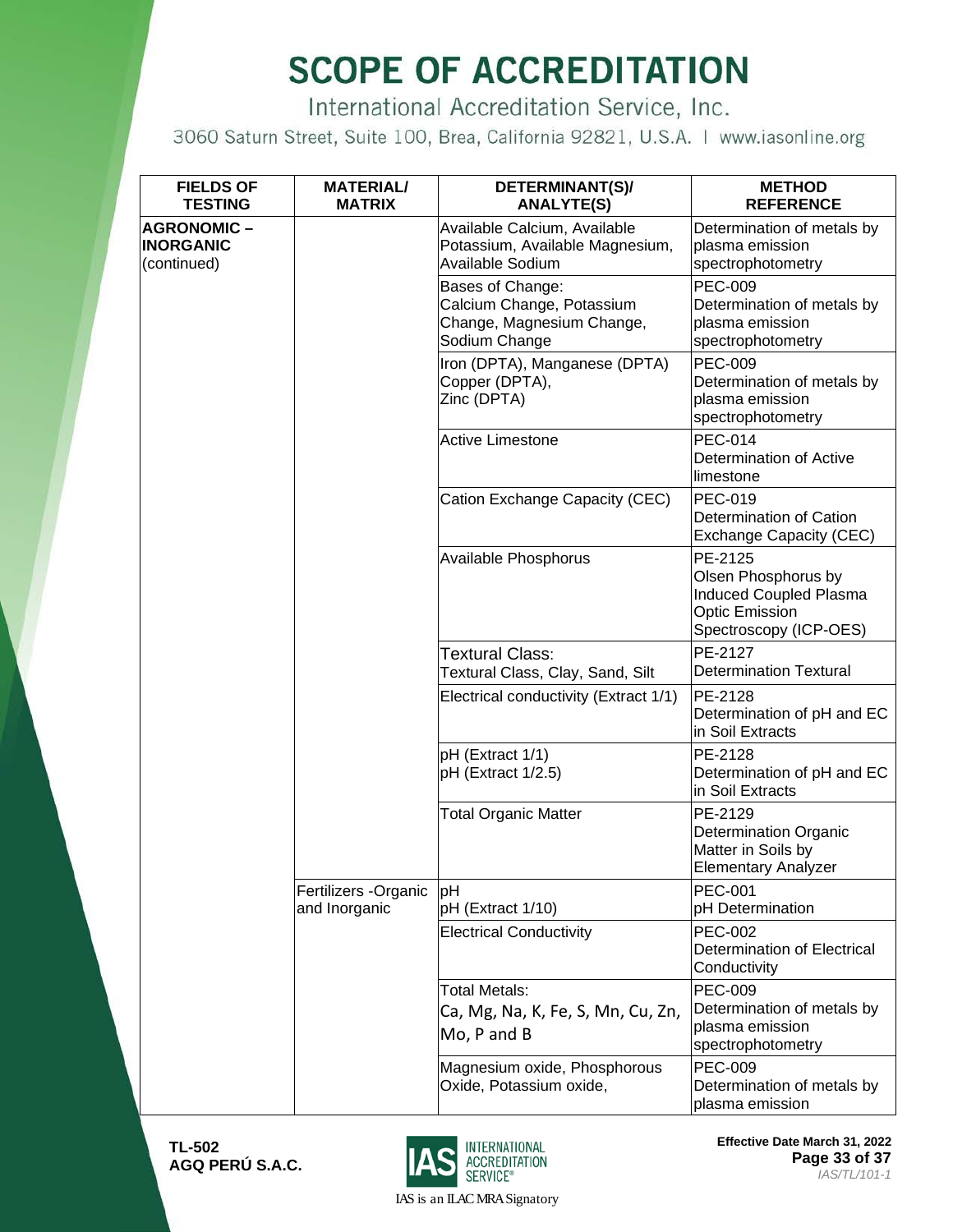International Accreditation Service, Inc.

3060 Saturn Street, Suite 100, Brea, California 92821, U.S.A. | www.iasonline.org

| <b>FIELDS OF</b><br><b>TESTING</b> | <b>MATERIAL/</b><br><b>MATRIX</b>    | DETERMINANT(S)/<br><b>ANALYTE(S)</b>                                                                                                                                                                                                                      | <b>METHOD</b><br><b>REFERENCE</b>                                                                          |
|------------------------------------|--------------------------------------|-----------------------------------------------------------------------------------------------------------------------------------------------------------------------------------------------------------------------------------------------------------|------------------------------------------------------------------------------------------------------------|
| <b>AGRONOMIC-</b>                  | Fertilizers - Organic                |                                                                                                                                                                                                                                                           | spectrophotometry                                                                                          |
| <b>INORGANIC</b><br>(cont'd.)      | and Inorganic<br>(cont'd.)           | <b>Total Organic Carbon</b>                                                                                                                                                                                                                               | <b>PEC-012</b><br><b>Determination of Matter</b><br><b>Total Organic</b>                                   |
|                                    |                                      | <b>Total Organic Matter</b>                                                                                                                                                                                                                               | <b>PEC-012</b><br><b>Determination of Matter</b><br><b>Total Organic</b>                                   |
|                                    |                                      | <b>Total Nitrogen</b>                                                                                                                                                                                                                                     | <b>PEC-034</b><br>Determination of Nitrogen<br>Dumas                                                       |
|                                    |                                      | <b>Total Metals:</b><br>As, Cd, Cr, Sn, Hg, Pb                                                                                                                                                                                                            | <b>PP-257</b><br>Metals in fertilizers and<br>Chemical substances by<br><b>ICP-MS</b>                      |
|                                    |                                      | Total Metals:<br>Ag, Al, As, B, Ba, Be, Ca, Cd, Co,<br>Cr, Cu, Fe, K, Li, Mg, Mn, Mo, Na,<br>Ni, P, Pb, Sb, Se, Sn, Tl, Ti, V, Zn,<br>S.                                                                                                                  | PP-281<br>Determination of Metals in<br>Fertilizers by Plasma<br><b>Emission Spectrophotometry</b>         |
|                                    |                                      | Carbonates                                                                                                                                                                                                                                                | NOM-021-SEMARNAT-<br>2000. Item 7.3.25 Method<br>AS-29. 2002<br>Determination of Carbonates<br>in the soil |
|                                    |                                      | <b>Bulk Density</b>                                                                                                                                                                                                                                       | UNE EN 1236:1996<br>Fertilizers<br>Determination of bulk<br>density (loose)                                |
|                                    |                                      | Impurities                                                                                                                                                                                                                                                | PE-385<br>Determination of Impurities<br>in Organic Fertilizers and<br>Inorganic Fertilizers               |
| <b>MINING -</b><br><b>GEOCHEM</b>  | Samples Minerals                     | Aqua Regia Digestion: Multi-<br>Element Analysis: Ag, Al, As, B, Ba,<br>Be, Bi, Ca, Cd, Co, Cr, Cu, Fe, Ga,<br>Hg, In, K, La, Li, Mg, Mn, Mo, Na, Ni, Samples. Acid Digestion and<br>P, Pb, S, Sb, Sc, Se, Sn, Sr, Ti, Tl, V, Alkaline Mergers /<br>W, Zn | PE-4041/PE-4042<br>Disintegration of mineral<br>Determination of metals in                                 |
|                                    | <b>Samples Minerals</b><br>(cont'd.) |                                                                                                                                                                                                                                                           | minerals by<br>spectrophotometry of<br>emissions by coated plasma<br>induced (ICP-OES).                    |
|                                    |                                      | Digestion Four Acids: Multi-Element<br>Analysis (Ag, Al, As, Ba, Be, Bi, Ca,<br>Cd, Co, Cr, Cu, Fe, K, La, Li, Mg,<br>Mn, Mo, Na, Ni, P, Pb, S, Sb, Sc, Sn, samples. Acid Digestion and<br>Sr, Ti, V, W, Zn                                               | PE-4041/PE-4043<br>Disintegration of mineral<br><b>Alkaline Mergers</b>                                    |



**Effective Date March 31, 2022 Page 34 of 37** *IAS/TL/101-1*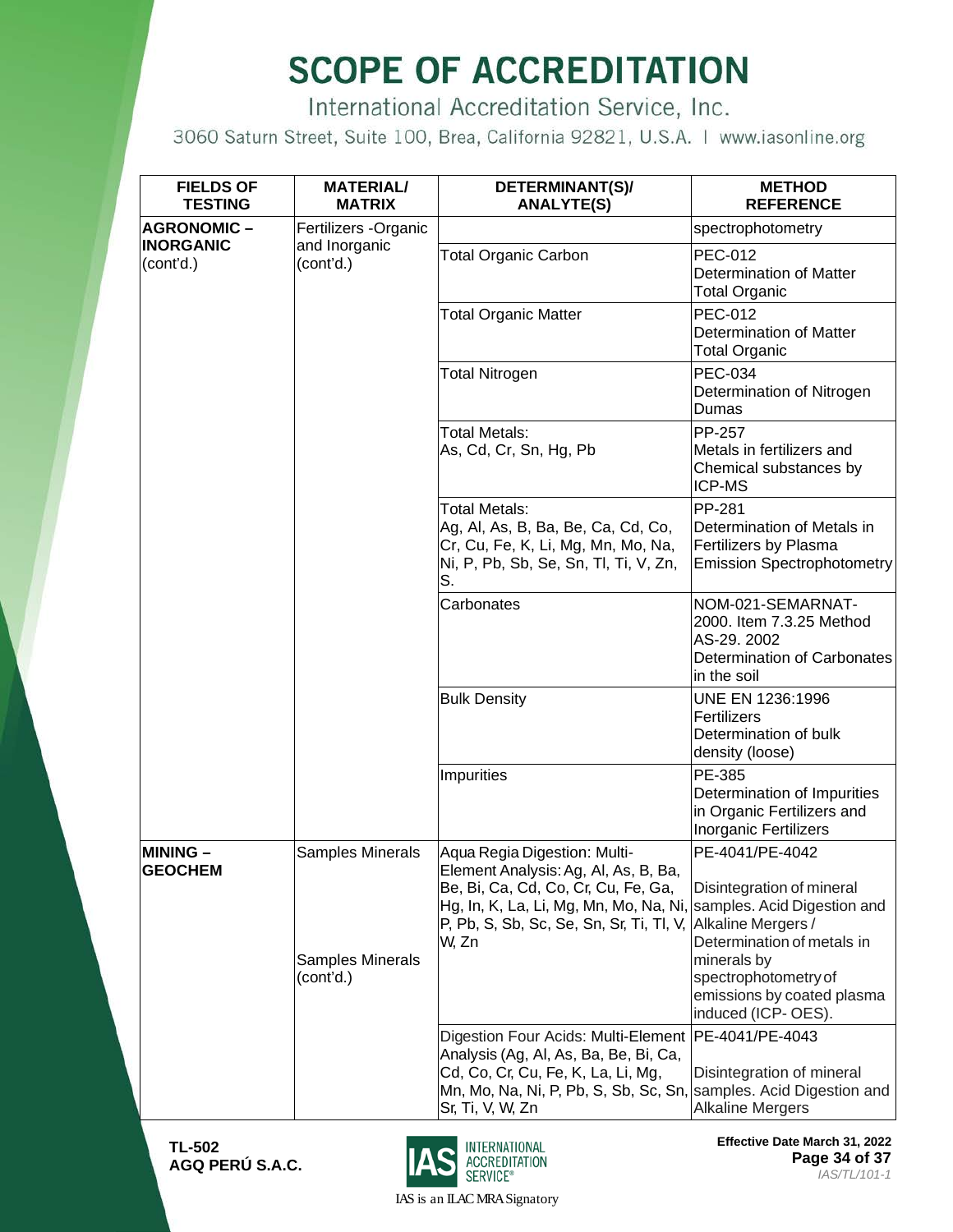International Accreditation Service, Inc.

3060 Saturn Street, Suite 100, Brea, California 92821, U.S.A. | www.iasonline.org

| <b>FIELDS OF</b><br><b>TESTING</b>             | <b>MATERIAL/</b><br><b>MATRIX</b>                                          | DETERMINANT(S)/<br><b>ANALYTE(S)</b>                                                                                                                                  | <b>METHOD</b><br><b>REFERENCE</b>                                                                                                   |
|------------------------------------------------|----------------------------------------------------------------------------|-----------------------------------------------------------------------------------------------------------------------------------------------------------------------|-------------------------------------------------------------------------------------------------------------------------------------|
| <b>MINING –</b><br><b>GEOCHEM</b><br>(cont'd.) |                                                                            |                                                                                                                                                                       | /Determination of metals in<br>minerals by<br>spectrophotometry of<br>emissions by coated plasma<br>induced (ICP-OES).              |
|                                                | Rock, Rock Chip,<br>Drill Core, Soil,<br>Sediment, Sample<br>Pulp, Samples | <b>Elemental Sulfur</b>                                                                                                                                               | PE-4004<br>Elemental sulfur. Method of<br>Discontinuous<br>Extraction<br>with Carbon Sulfide.                                       |
|                                                | <b>Minerals</b>                                                            | <b>Total Sulphate</b>                                                                                                                                                 | PE-4005<br><b>Total Sulfate in Minerals and</b><br><b>Lixiviated Solutions.</b>                                                     |
|                                                |                                                                            | Aqua Regia Digestion: Multi-<br>Element Analysis: Ag, Al, As, Ba,<br>Bi, Ca, Cd, Co, Cr, Cu, Fe, K, Li,<br>Mg, Mn, Mo, Na, Ni, P, Pb, S, Sb,<br>Sn, Sr, Ti, Tl, V, Zn | PE-4006<br>Metals in Minerals by<br>Plasma Emission<br>Spectrophotometry (ICP /<br>OES)                                             |
|                                                |                                                                            | 4 Acid Digestion: Multi-Element<br>Analysis: Ag, Al, As, Ba, Bi, Ca, Cd,<br>Co, Cr, Cu, Fe, K, Li, Mg, Mn, Mo,<br>Na, Ni, P, Pb, S, Sb, Sn, Sr, Ti, Tl,<br>V, Zn      |                                                                                                                                     |
|                                                |                                                                            | <b>Gold and Silver</b>                                                                                                                                                | PE-4007 / PE-4008<br>Sample Preparation Fire<br>Test/<br>Determination of Au and Ag<br>By Spectrophotometry of<br>Atomic Absorption |
|                                                |                                                                            | Copper                                                                                                                                                                | PE-4009<br>Cooper in Bullons.<br><b>Volumetric Methods</b>                                                                          |
|                                                |                                                                            | Zinc                                                                                                                                                                  | PE-4010<br>Zinc in Bullons. Volumetric<br>Methods                                                                                   |
|                                                |                                                                            | Lead                                                                                                                                                                  | PE-4011<br>Lead in Bullons. Volumetric<br><b>Methods</b>                                                                            |
|                                                |                                                                            | Iron                                                                                                                                                                  | PE-4012<br>Iron in Bullons, Volumétric<br>Method                                                                                    |
|                                                |                                                                            | <b>Total Sulphide</b>                                                                                                                                                 | PE-4016<br>Sulfur by Calculation<br><b>Total Sulphide</b>                                                                           |
|                                                |                                                                            | <b>SamplePreparations</b>                                                                                                                                             | PE-4017<br>Drying, Crushing, Pulverized,<br>Sieve.                                                                                  |



**Effective Date March 31, 2022 Page 35 of 37** *IAS/TL/101-1*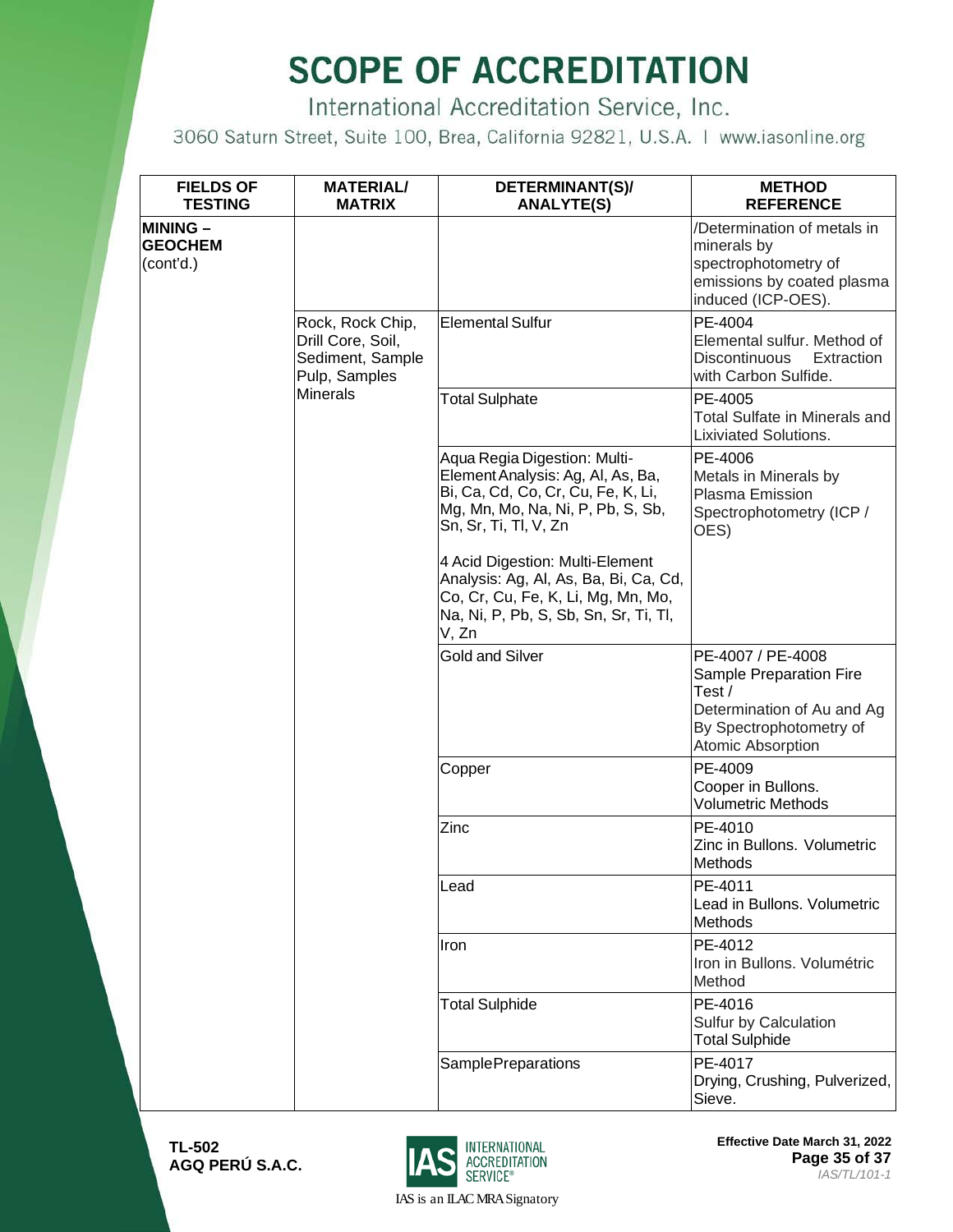International Accreditation Service, Inc.

3060 Saturn Street, Suite 100, Brea, California 92821, U.S.A. | www.iasonline.org

| <b>FIELDS OF</b><br><b>TESTING</b>            | <b>MATERIAL/</b><br><b>MATRIX</b>                                          | DETERMINANT(S)/<br><b>ANALYTE(S)</b>                                                                                                                                                                                                                                                                                                               | <b>METHOD</b><br><b>REFERENCE</b>                                                                                                                          |
|-----------------------------------------------|----------------------------------------------------------------------------|----------------------------------------------------------------------------------------------------------------------------------------------------------------------------------------------------------------------------------------------------------------------------------------------------------------------------------------------------|------------------------------------------------------------------------------------------------------------------------------------------------------------|
| <b>MINING-</b><br><b>GEOCHEM</b><br>(cont'd.) | Rock, Rock Chip,<br>Drill Core, Soil,<br>Sediment, Sample<br>Pulp, Samples | Cu, Pb, Fe, Zn, Ag                                                                                                                                                                                                                                                                                                                                 | PE 4026<br>Determination of Metals by<br>Atomic Absorption<br>Spectrophotometry.                                                                           |
|                                               | <b>Minerals</b><br>(cont'd.)                                               | Copper - H <sub>2</sub> SO <sub>4</sub> soluble                                                                                                                                                                                                                                                                                                    | PE 4030<br>Soluble Copper in Sulfuric<br>Acid by Atomic Absorption.                                                                                        |
|                                               |                                                                            | Ag, Al, As, Ba, Be, Bi, Ca, Cd, Co,<br>Cr, Cu, Fe, K, Li, Mg, Mn, Mo, Na,<br>Ni, P, Pb, S, Sb, Se, Sn, Sr, Ti, Ta.<br>V, Zn.                                                                                                                                                                                                                       | PE-4047<br><b>Dold Sequential Extraction</b><br>for Metal Separation in Solid<br>Samples.                                                                  |
|                                               |                                                                            | Ag, Al, As, B, Ba, Be, Bi, Ca, Cd, Co, PE-4401<br>Cr, Cu, Fe, K, Li, Mg, Mn, Mo, Na,<br>Ni, P, Pb, S, Sb, Se, Si, Sn, Sr, Ti, U,<br>V, Zn                                                                                                                                                                                                          | <b>Toxicity Characteristic</b><br>Leaching Procedure (TCLP).<br>EPA Method 1311.                                                                           |
|                                               |                                                                            | <b>Neutralization Potential</b>                                                                                                                                                                                                                                                                                                                    | PE-4402<br>Neutralization Potential (NP).<br>Method of Sobek.                                                                                              |
|                                               |                                                                            | <b>Lawrence Neutralization Potential</b>                                                                                                                                                                                                                                                                                                           | PE-4403<br>Neutralization potential (NP).<br>Modification Lawrence &<br>Wang                                                                               |
|                                               |                                                                            | Metal present in water soluble<br>Interchangeable ions Metal<br>associated with carbonates.<br>Metal associated with manganese<br>oxides and amorphous iron (Fe,<br>Mn Oxam).<br>Metal bound to crystalline iron<br>oxides (Fe Oxicryst) Metals in<br>sulfides Remaining metal not<br>extracted at earlier stages as silicate<br>resistant phases. | PE 4406<br>Leinz Sequential Extraction<br>for Separation of Metals In<br>Samples Solid.                                                                    |
|                                               |                                                                            | Maximum Potential Acidity (MPA)<br>Net Neutralizing Potential (NNP)                                                                                                                                                                                                                                                                                | PE-4407<br>European Ratio Pronor<br>Potential of Neutralization.                                                                                           |
|                                               |                                                                            | <b>Total Sulfur</b>                                                                                                                                                                                                                                                                                                                                | PE-4408<br><b>Elemental Analyzers</b>                                                                                                                      |
|                                               |                                                                            | <b>Fizz Rating</b>                                                                                                                                                                                                                                                                                                                                 | PE-4409<br><b>Fizz Rating</b>                                                                                                                              |
|                                               |                                                                            | Method 200.7: S, Si, Ca, Mg, K, Na<br>Method 200.8: Ag, Al, As, B, Ba,<br>Be, Cd, Co, Cr, Cu, Fe, Hg, Li, Mn,<br>Mo, Ni, P, Pb, Sb, Se, Sn, Sr, Ti,<br>Tl, V, Zn                                                                                                                                                                                   | PE-4411/ EPA 200.7 /EPA<br>Method 200.8Degradation<br><b>Method of Solid Materials</b><br>using Moisture Cells / EPA<br>Method 200.7 - EPA<br>Method 200.8 |



**Effective Date March 31, 2022 Page 36 of 37** *IAS/TL/101-1*